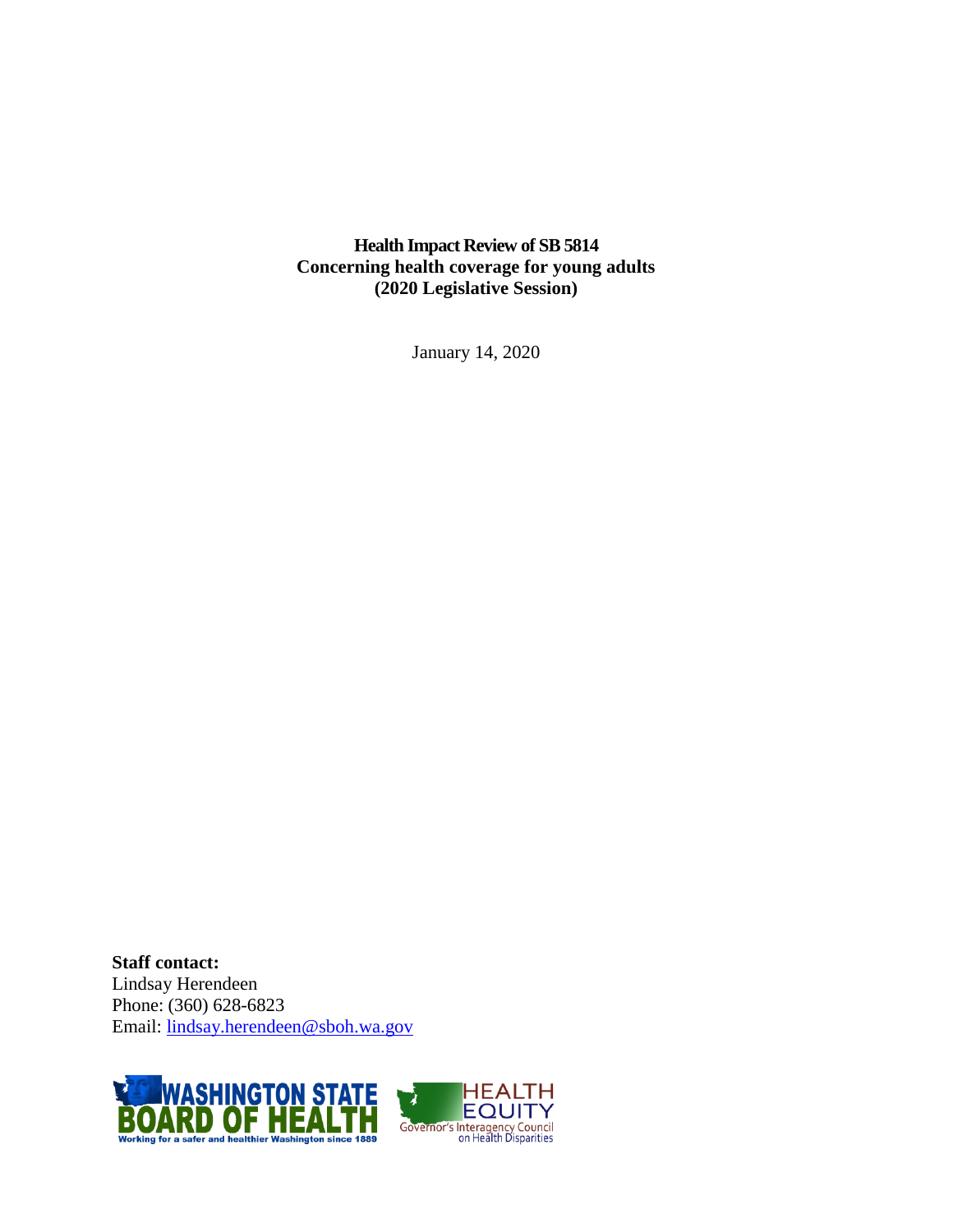### **Full review**

The full Health Impact Review report is available at: <https://sboh.wa.gov/Portals/7/Doc/HealthImpactReviews/HIR-2020-06-SB5814.pdf>

### **Acknowledgements**

We would like to thank the key informants who provided consultation and technical support during this Health Impact Review.

# **Contents**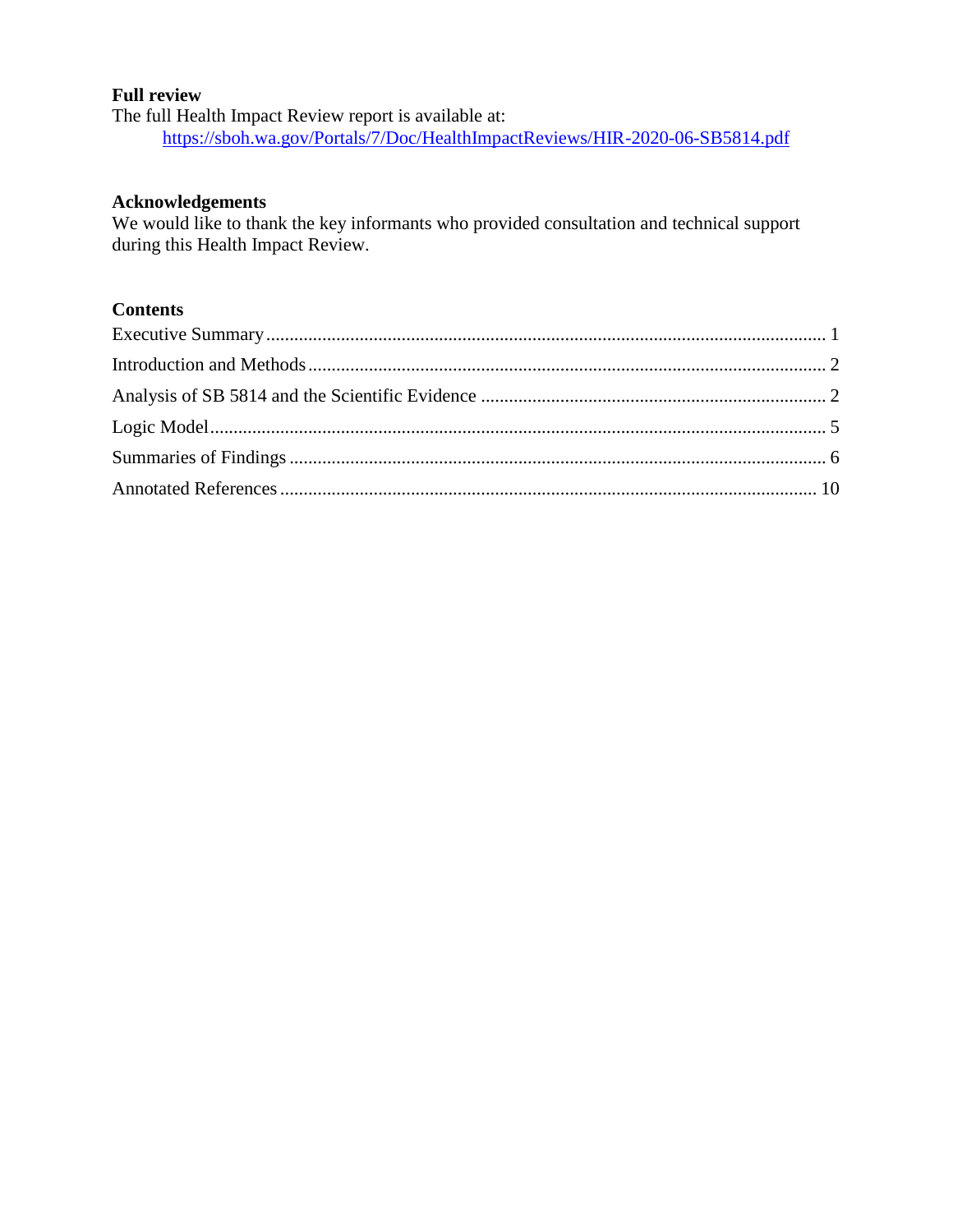### **Executive Summary SB 5814, Concerning health coverage for young adults (2020 Legislative Session)**

**Evidence indicates that SB 5814 has the potential to increase access to health insurance for young adults 19 to 26 years of age who are income-eligible, regardless of immigration status, which may increase access to and use of healthcare services, improve health outcomes, and decrease health inequities by immigration status.**

# **BILL INFORMATION**

**Sponsors:** Nguyen, Keiser, Frockt, Hasegawa, Dhingra, Saldaña, Takko, Darneille, Hunt, Kuderer, Wilson, C., Randall

### **Summary of Bill:**

- Directs Health Care Authority (HCA) to extend Apple Health coverage to young adults 19 to 26 years of age who are income-eligible, regardless of immigration status.
- Specifies that the amount, scope, and duration of healthcare services must be the same as that provided to individuals under categorically needy medical assistance.
- Requires HCA to provide a seamless transition in coverage, and to manage application and renewal processes to maximize enrollment of eligible individuals.
- Directs HCA to seek federal funding to defray state costs associated with this coverage.

# **HEALTH IMPACT REVIEW**

#### **Summary of Findings:**

This Health Impact Review found the following evidence for provisions in SB 5814:

- **Very strong evidence** that HCA extending Apple Health coverage to young adults 19 to 26 years of age who are income eligible, regardless of immigration status, would increase access to health insurance for these individuals.
- **Very strong evidence** that increased access to health insurance would improve health outcomes.
- **Very strong evidence** that increased access to health insurance would increase access to and use of healthcare services.
- **Very strong evidence** that increased access to and use of healthcare services would improve health outcomes.
- **Very strong evidence** that improved health outcomes would decrease health inequities by immigration status.

**For more information:** Phone: (360) 628-6823 Email: [hir@sboh.wa.gov](mailto:hir@sboh.wa.gov) [sboh.wa.gov/](http://sboh.wa.gov/)hir



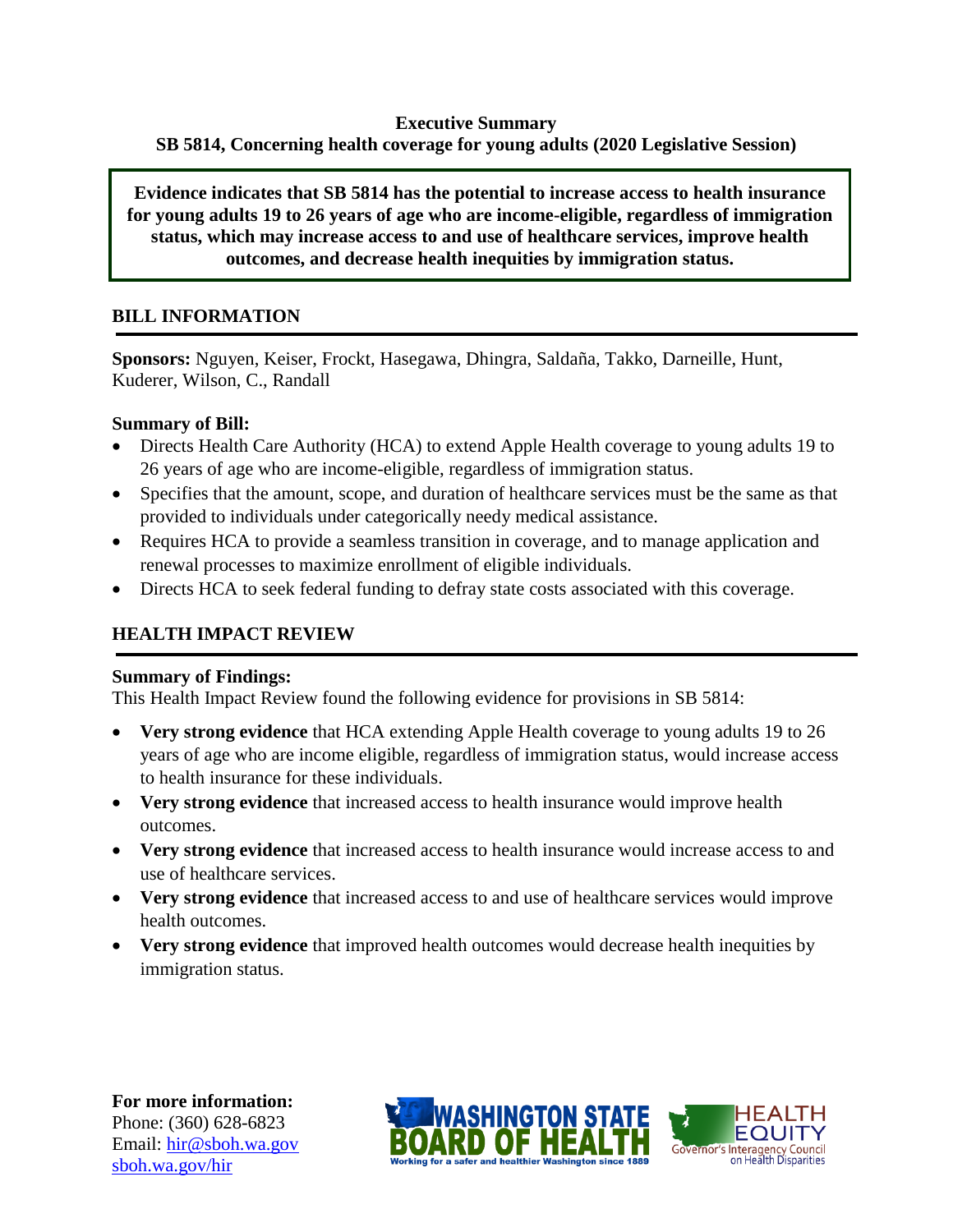### **Introduction and Methods**

<span id="page-3-0"></span>A Health Impact Review is an analysis of how a proposed legislative or budgetary change will likely impact health and health disparities in Washington State [\(RCW 43.20.285\)](http://apps.leg.wa.gov/rcw/default.aspx?cite=43.20.285). For the purpose of this review 'health disparities' have been defined as the differences in disease, death, and other adverse health conditions that exist between populations [\(RCW 43.20.270\)](http://apps.leg.wa.gov/rcw/default.aspx?cite=43.20.270). This document provides summaries of the evidence analyzed by State Board of Health staff during the Health Impact Review of Senate [Bill 5814 \(SB 5814\).](https://app.leg.wa.gov/billsummary?BillNumber=5814&Year=2019&Initiative=false)

Staff analyzed the content of SB 5814 and created a logic model depicting possible pathways leading from the provisions of the bill to health outcomes. We consulted with experts and contacted key informants about the provisions and potential impacts of the bill. We conducted an objective review of published literature for each pathway using databases including PubMed, Google Scholar, and University of Washington Libraries. More information and detailed methods are available upon request.

The following pages provide a detailed analysis of the bill including the logic model, summaries of evidence, and annotated references. The logic model is presented both in text and through a flowchart (Figure 1). The logic model includes information on the strength-of-evidence for each relationship. The strength-of-evidence has been defined using the following criteria:

- Very strong evidence: the review of literature yielded a very large body of robust evidence supporting the association with few if any contradictory findings. The evidence indicates that the scientific community largely accepts the existence of the association.
- **Strong evidence:** the review of literature yielded a large body of evidence on the relationship (a vast majority of which supported the association) but the body of evidence did contain some contradictory findings or studies that did not incorporate the most robust study designs or execution or had a higher than average risk of bias; or there were too few studies to reach the rigor of "very strong evidence;" or some combination of these.
- **A fair amount of evidence:** the review of literature yielded several studies supporting the association, but a large body of evidence was not established; or the review yielded a large body of evidence but findings were inconsistent with only a slightly larger percentage of the studies supporting the association; or the research did not incorporate the most robust study designs or execution or had a higher than average risk of bias.
- Not well researched: the review of literature yielded few if any studies or only yielded studies that were poorly designed or executed or had high risk of bias.

<span id="page-3-1"></span>This review was subject to time constraints, which influenced the scope of work for this review. The annotated references are only a representation of the evidence and provide examples of current research. In some cases only a few review articles or meta-analyses are referenced. One article may cite or provide analysis of dozens of other articles. Therefore, the number of references included in the bibliography does not necessarily reflect the strength-of-evidence. In addition, some articles provide evidence for more than one research question, so are referenced multiple times.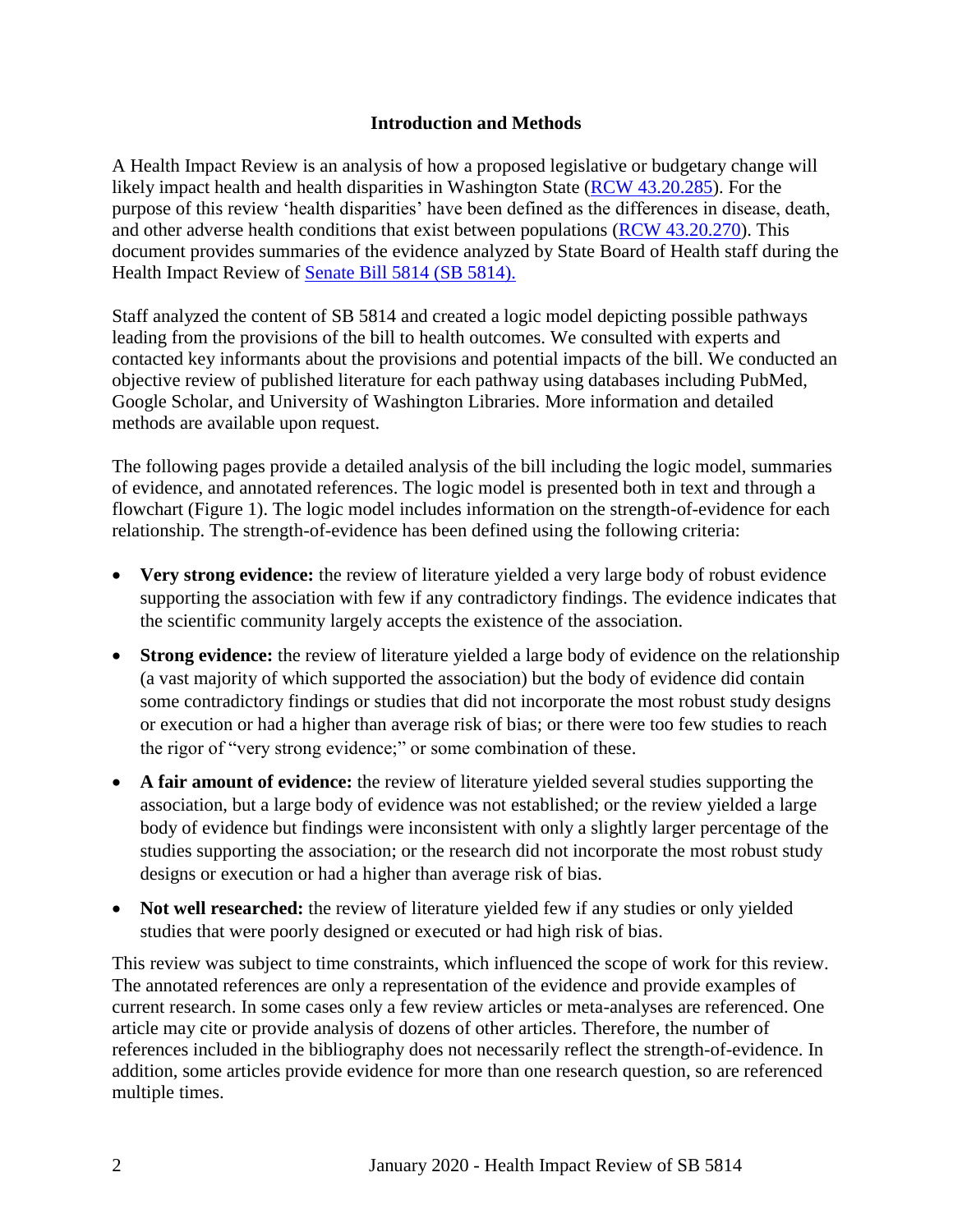### **Analysis of SB 5814 and the Scientific Evidence**

# **Summary of relevant background information**

- The Personal Responsibility and Work Opportunity Act of 1996 restricted legal immigrants' access to federally-funded health insurance for the first five years they have lawful status in the U.S. (known as the five-year-bar).<sup>5,6,17</sup>
- Federal law prohibits the use of federal Medicaid dollars for the provision of care for individuals who are undocumented, Deferred Action for Childhood Arrivals (DACA) recipients, and lawfully-present individuals who have not met the five-year-bar.<sup>1,3,4</sup>
- Under the Washington State Apple Health plan, young adults aged 19 years of age and older who meet income-eligibility may continue to qualify for Apple Health on an adult plan. <sup>1</sup> Currently, only individuals who are citizens and individuals who are lawfullypresent immigrants who have met or are exempt from the 5-year-bar are eligible for Apple Health for Adults coverage (personal communication, HCA, January 2020).<sup>2</sup>
- While Washington State extended the Apple Health program to children 18 years of age and younger who are income-eligible, regardless of immigration status, young adults who are undocumented age out of eligibility at 19 years of age.<sup>1</sup>
- Young adult alumni of the foster care program are eligible for Apple Health coverage until 26 years of age. $<sup>1</sup>$ </sup>
- The Patient Protection and Affordable Care Act (ACA) allows young adults to remain on their parent's health plan until 26 years of age.<sup>3</sup>

# **Summary of SB 5814**

- Directs HCA to extend Apple Health coverage to young adults 19 to 26 years of age who are income-eligible, regardless of immigration status.
- Specifies that the amount, scope, and duration of healthcare services must be the same as that provided to individuals under categorically needy medical assistance.
- Requires HCA to provide a seamless transition in coverage, and to manage application and renewal processes to maximize enrollment of eligible individuals.
- Directs HCA to seek federal funding to defray state costs associated with this coverage.

# **Health impact of SB 5814**

Evidence indicates that SB 5814 has the potential to increase access to health insurance for young adults 19 to 26 years of age who are income-eligible, regardless of immigration status, which may increase access to and use of healthcare services, improve health outcomes, and decrease health inequities by immigration status.

### **Pathway to health impacts**

The potential pathway leading from the provisions of SB 5814 to decreased health inequities are depicted in Figure 1. This analysis found very strong evidence that HCA extending Apple Health coverage to young adults 19 to 26 years of age who are income eligible, regardless of immigration status, would increase access to health insurance for these individuals.<sup>5-19</sup> There is very strong evidence and it is well-documented that access to health insurance leads to improved health outcomes<sup>20-32</sup> and to increased access to and use of healthcare services,  $20,21$  including for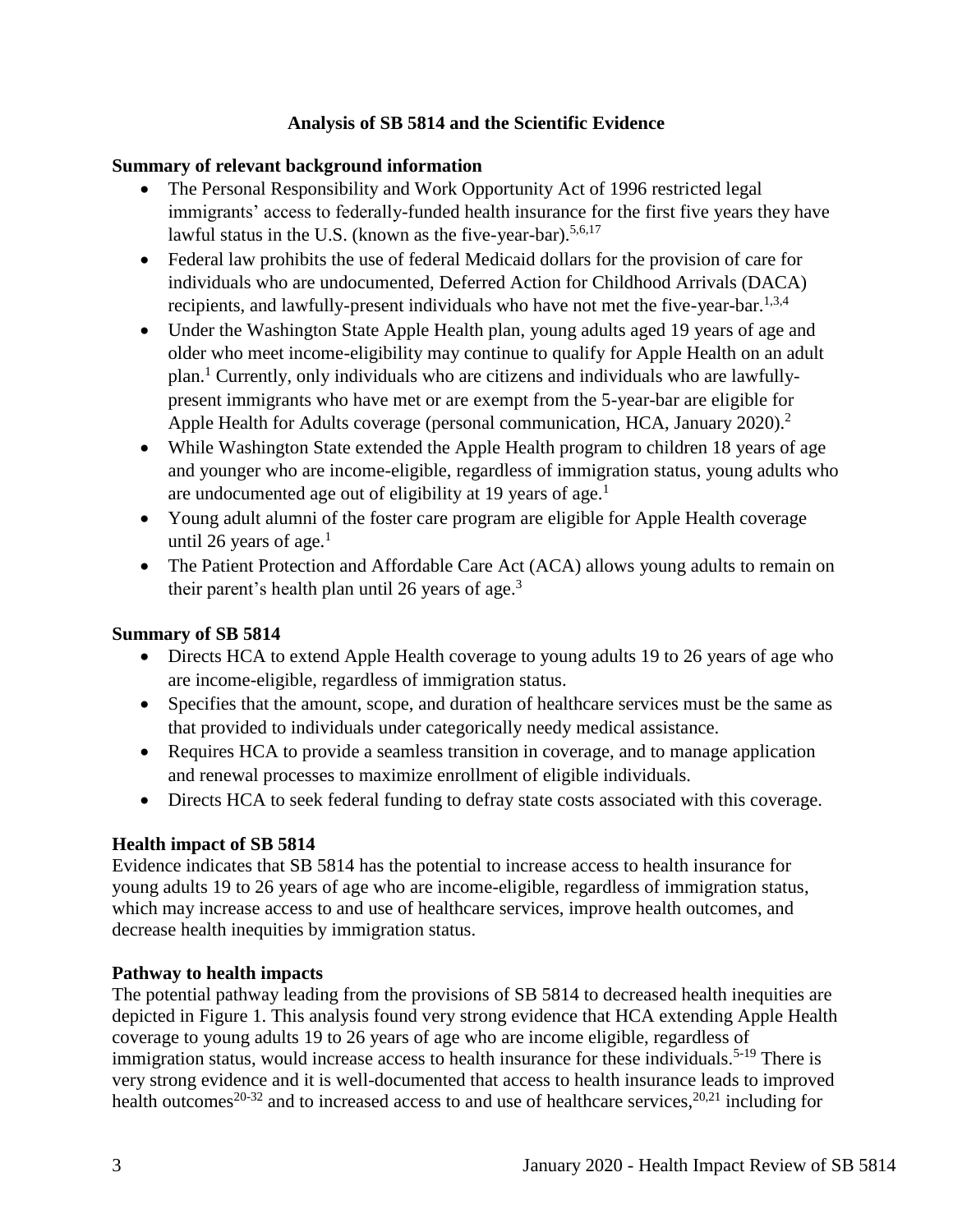young adults. There is also very strong evidence that increasing access to and use of healthcare services will improve health.<sup>20,33-35</sup> In turn, since SB 5814 extends coverage to income-eligible DACA recipients and young adults 19 to 26 years of age who are undocumented or who are legally-present but have not met the five-year-bar, there is also very strong evidence that SB 5814 will decrease inequities by immigration status.5-7,9,10,12,15,16,18,36

### **Scope**

Due to time limitations, we only researched the most direct connections between the provisions of the bill and decreased health inequities and did not explore the evidence for all possible pathways. For example, we did not evaluate potential impacts related to:

- Current individuals receiving health coverage through the Compact of Free Association (COFA) Islander Health Care plan. Individuals aged 19 to 26 who currently receive care through the COFA Islander Health Care plan would be switched to this health plan as a result of extended coverage (personal communication, HCA, January 2020).
- Individuals aged 19 to 26 who have already aged out of eligibility for Apple Health and who may be eligible to reapply as a result of extended coverage.

#### **Magnitude of impact**

Individuals may enter and remain in the U.S. under a variety of circumstances and immigration statuses, including as legal aliens, refugees, migrants, detainees, asylum-seekers, DACA recipients, or as individuals who are undocumented.<sup>37</sup> Access to healthcare varies by immigration status, and individuals and communities experience different barriers to care based on immigration status, nativity, length of time in the U.S., and level of acculturation.<sup>9,12,13,16,38,39</sup>

SB 5814 extends coverage to income-eligible individuals 19 to 26 years of age, regardless of immigration status, including DACA recipients and young adults who are undocumented or who are legally-present but have not met the five-year-bar. There is limited data about these groups in Washington State. The Migration Policy Institute estimates there are approximately 229,000 individuals who are undocumented living in Washington State.<sup>40,41</sup> An estimated  $25,000$ individuals are eligible for DACA, and  $17,140$  (67%) had DACA status in August 2018.<sup>42</sup> The Washington State Office of Financial Management (OFM) estimated that, in 2017, approximately 3.5% (264,000) of the population included individuals who are undocumented, with 90.4% (242,000) of these individuals 18 to 64 years of age.<sup>18,43</sup> In addition, approximately 40% of individuals who are undocumented in Washington State had a family income below 200% of the federal poverty level.<sup>43</sup> Lastly, 40.7% of individuals who are undocumented in Washington State are uninsured.<sup>18</sup>

While it is not possible to predict exactly how many individuals aged 19 to 26 who are incomeeligible would be impacted by SB 5814, HCA anticipates that SB 5814 would increase Apple Health caseload (personal communication, HCA, January 2020).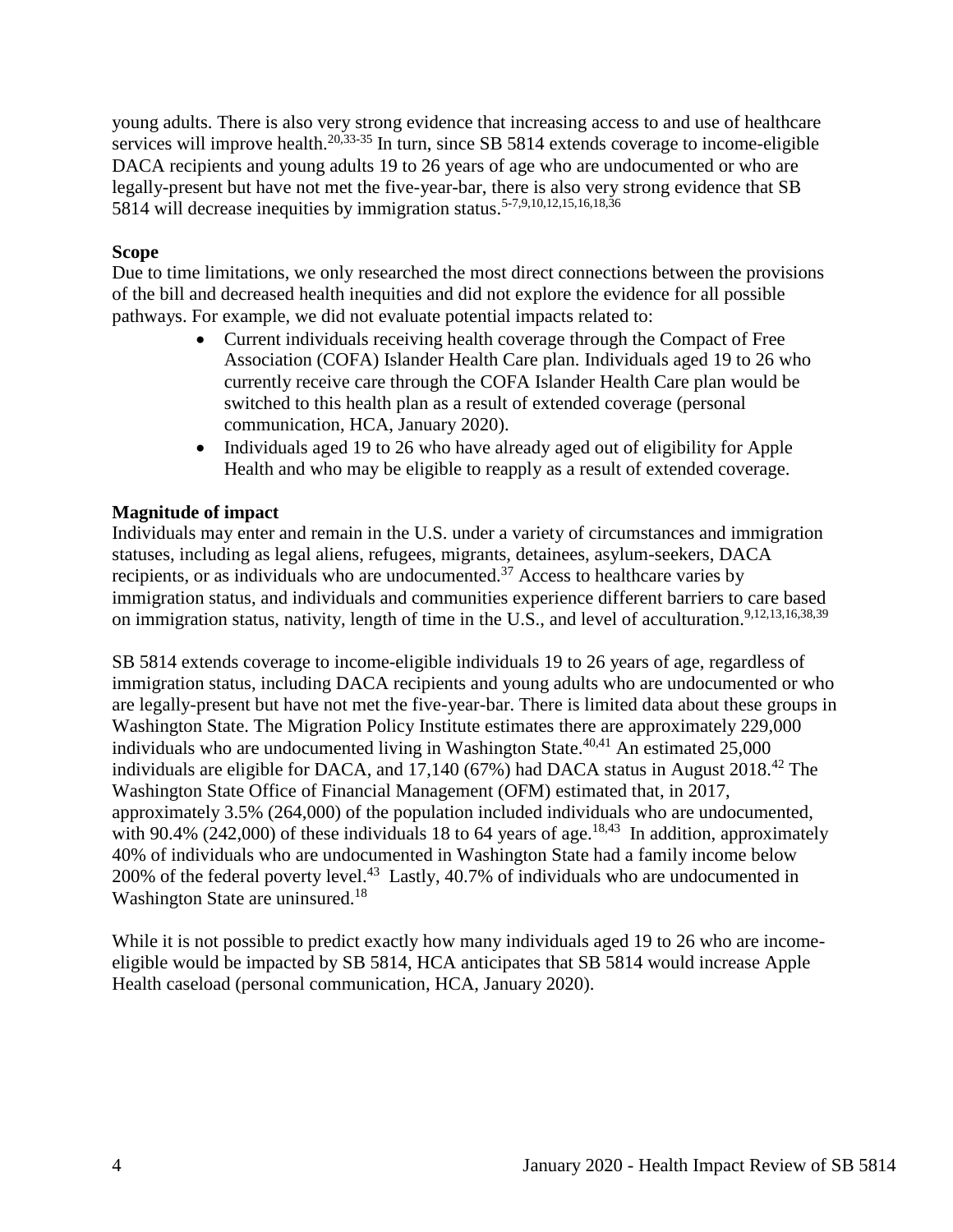**Logic Model**

<span id="page-6-0"></span>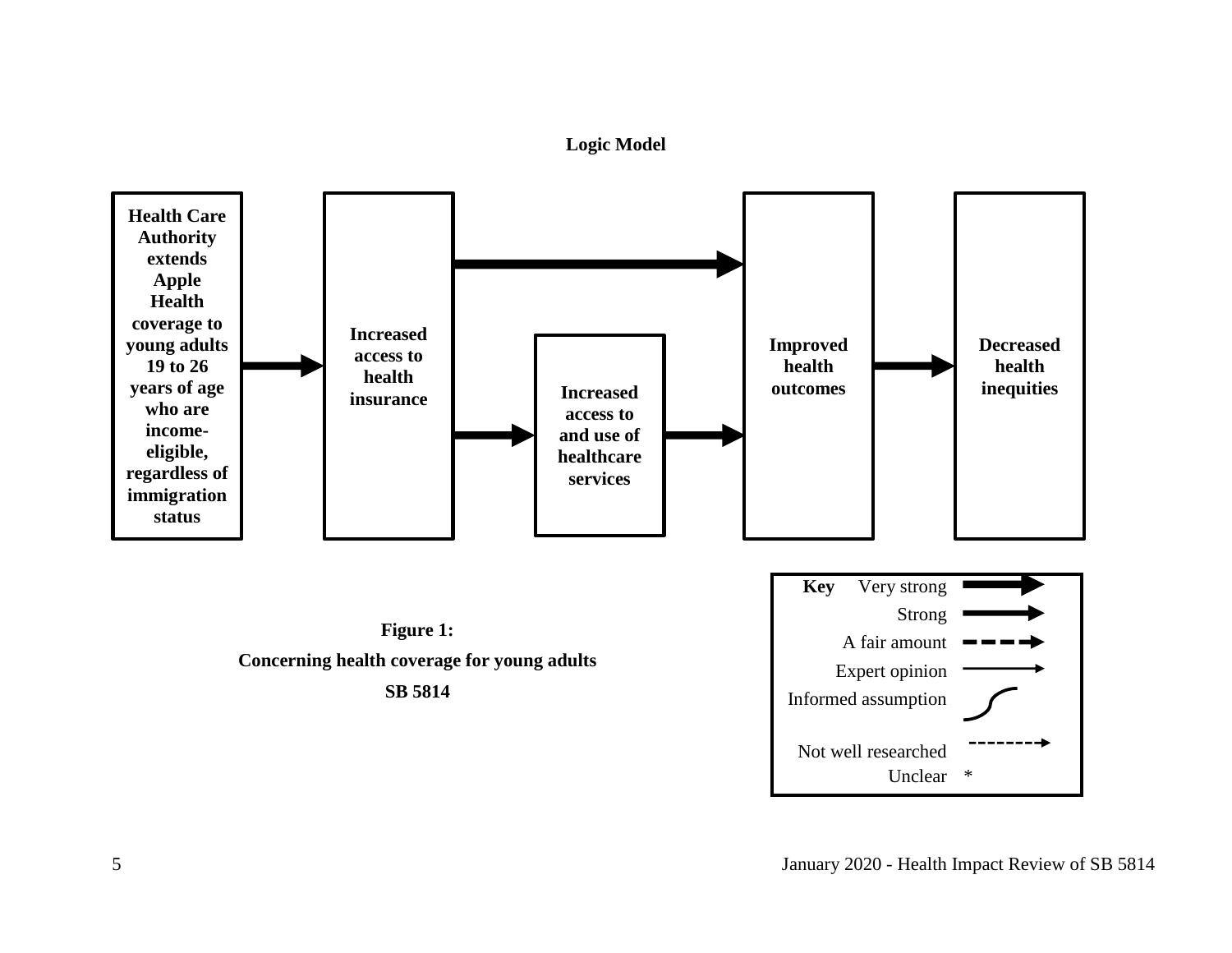### **Summaries of Findings**

#### <span id="page-7-0"></span>**Will Health Care Authority extending Apple Health coverage to young adults 19 to 26 years of age who are income-eligible, regardless of immigration status, increase access to health insurance for these individuals?**

There is very strong evidence that Washington State Health Care Authority (HCA) extending Apple Health coverage to young adults 19 to 26 years of age who are income eligible, regardless of immigration status, would increase access to health insurance for these individuals.

Immigrant communities in the U.S. have restricted access to health insurance.<sup>5-8,10,12-16</sup> Access is primarily restricted through federal and state legislation.<sup>5-11</sup> Federal and state legislation restricts immigrant access to health insurance coverage and care, regardless of immigration status.<sup>5-11</sup> The Personal Responsibility and Work Opportunity Act of 1996 restricted legal immigrants' access to federally-funded health insurance for the first five years they have lawful status in the U.S. (known as the five-year-bar).5,6,17 However, the Act specified that Medicaid would provide emergency coverage, regardless of immigration status.<sup>6</sup> In 2002 and 2013, the federal government issued exceptions to the Act that allowed states to waive the 5-year-bar and provide Medicaid and Children's Health Insurance Program (CHIP) coverage to immigrant pregnant women and children.<sup>6</sup> While the ACA and corresponding Medicaid expansion increased health insurance access for many communities and enabled lawfully-present immigrants to purchase and receive subsidies for private health insurance through the Health Exchanges, it continued to exclude immigrants from receiving Medicaid for five years and made individuals who are undocumented and DACA recipients ineligible for public coverage or private insurance through the marketplace.<sup>5,6,8,17</sup> Health coverage expansion as a result of the ACA has also been uneven across groups depending on immigration status in Washington State.<sup>18</sup>

HCA defines four citizenship and immigration status groups for the purpose of health insurance coverage eligibility. These four eligibility groups include Lawfully Present "Qualified Alien," Lawfully Present "Unqualified Alien," Not Lawfully Present (Undocumented) Immigrant, and Citizen or U.S. National.<sup>19</sup> Currently, Washington State offers Medicaid coverage to lawfully residing children and pregnant women without the 5-year wait period, and to all pregnant women regardless of their immigration status.<sup>6</sup> Despite these options, individuals who are undocumented, especially adults over 18 years of age who are undocumented, have the most restricted access to health care coverage in Washington State,<sup>19</sup> and individuals who are undocumented are 11.1 times as likely to be uninsured as U.S.-born citizens in the state.<sup>18</sup>

While restricted access to insurance impacts all immigrant groups, a multi-country literature review of 66 articles published between 2004 and 2014 examining barriers to accessing health care for individuals who are undocumented concluded that the largest access barrier was "national policies excluding [individuals who are undocumented] from receiving health care."<sup>9</sup> The study concluded that, "because insurance was generally required for affordable care or required to receive services at all, these laws effectively barred access to care [for immigrants who are undocumented]."<sup>9</sup>

Overall, SB 5814 extends coverage to income-eligible individuals 19 to 26 years of age, regardless of immigration status, including DACA recipients and young adults who are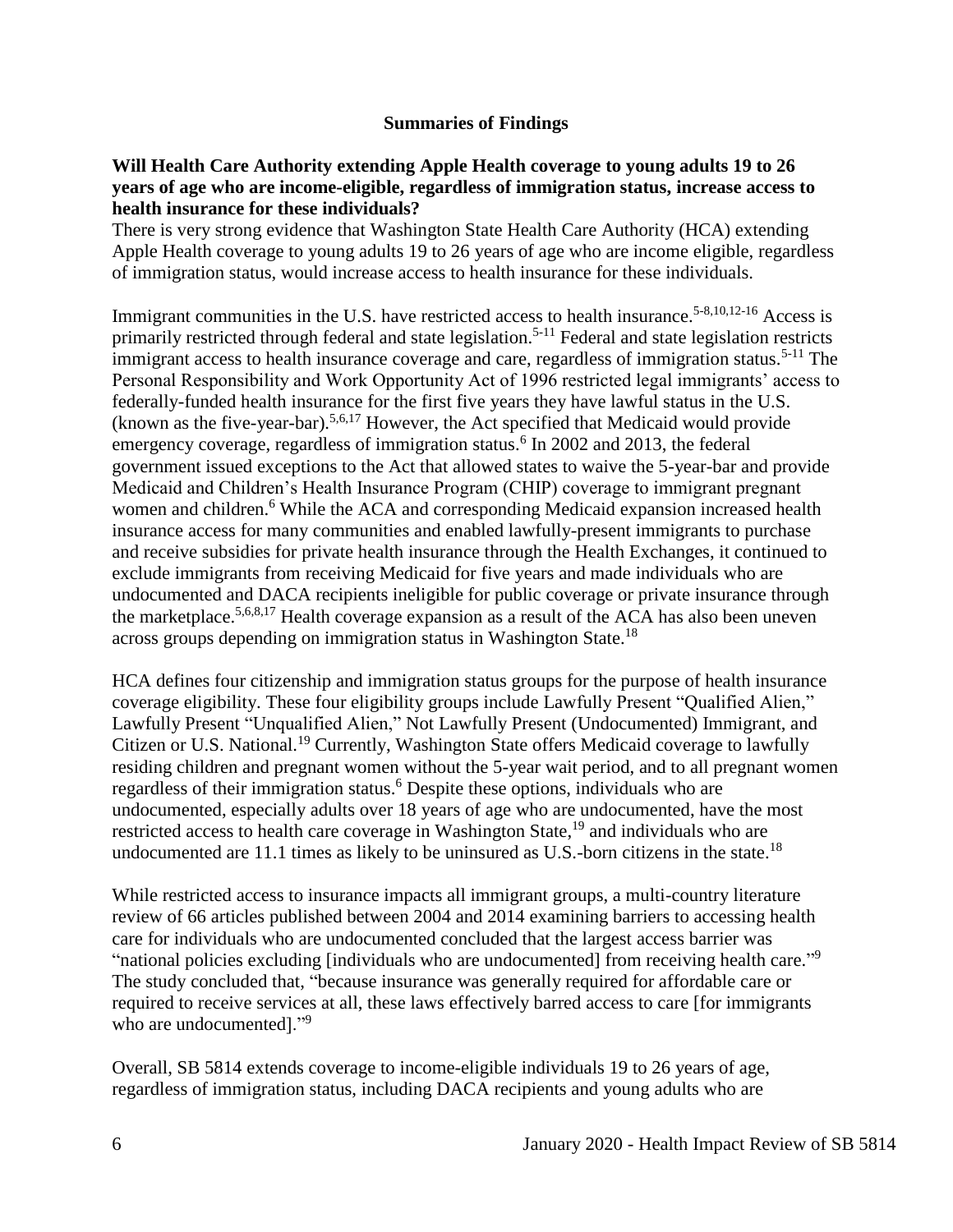undocumented or who are legally-present but have not met the five-year-bar, and it is welldocumented that these individuals lack access to health insurance. Since provisions in the bill require HCA to provide a seamless transition in coverage and to manage application and renewal processes to maximize enrollment of eligible individuals, and since these individuals may not otherwise have access to health insurance, there is very strong evidence that SB 5814 will increase access to health insurance for these individuals.

#### **Will increasing access to health insurance improve health outcomes?**

There is very strong evidence and it is well-documented that access to health insurance leads to improved health outcomes, including for young adults. Healthy People 2020 finds that individuals who are uninsured are, "more likely to have poor health status…and more likely to die prematurely" than individuals with insurance.<sup>20</sup> The author of a systematic literature review of 54 analyses (in 51 distinct studies) concluded, "[t]here is a substantial body of research supporting the hypotheses that having health insurance improves health. $"^{21}$  In addition, evidence indicates that health insurance is associated with better general,  $2<sup>3</sup>$  physical, and mental health, and that this increase in health status is greatest for participants in the lowest income group (< 300% of the federal poverty level).<sup>22</sup> A 2019 randomized study by the National Bureau of Economic Research found that health insurance reduces mortality.<sup>24</sup>

More specifically, in a study of individuals who experienced a health shock caused by an unintentional injury or a new chronic condition, uninsured individuals reported significantly worse short-term health and were more likely to not be fully recovered and no longer in treatment at follow-up compared to those with health insurance.<sup>25</sup> Having health insurance has also been associated with improved health outcomes for a number of conditions including stroke, heart failure, diabetes, melanoma, heart attack, serious injury or trauma, and serious acute conditions with hospital admission.<sup>26-29</sup> Further, having health insurance was associated with improved management and control of diabetes, hypercholesterolemia, and hypertension.<sup>30</sup> Among patients aged 18–64 years old, those with insurance have been shown to have a significantly lower risk of death than uninsured patients for cervical,<sup>44</sup> head and neck,<sup>45</sup> breast, colorectal, lung, prostate, and bladder cancers and non-Hodgkin lymphoma.<sup>31,32</sup>

Overall, increasing access to health insurance would improve health outcomes, especially for individuals who would otherwise be uninsured.

#### **Will increasing access to health insurance increase access to and use of healthcare services?**

There is very strong evidence and it is well-documented that increasing access to health insurance will increase access to and use of healthcare services, including for young adults. The Healthy People 2020 initiative noted that access to health insurance is the first step to improving access to health services generally as it provides entry into the healthcare system.<sup>20</sup> For example, individuals who are uninsured are less likely to receive medical care and more likely to be diagnosed later than individuals with insurance.<sup>20</sup> A systematic literature review of 54 analyses (in 51 distinct studies) found that 43 analyses reported a statistically significant and positive relationship between health insurance and medical care use and health.<sup>21</sup>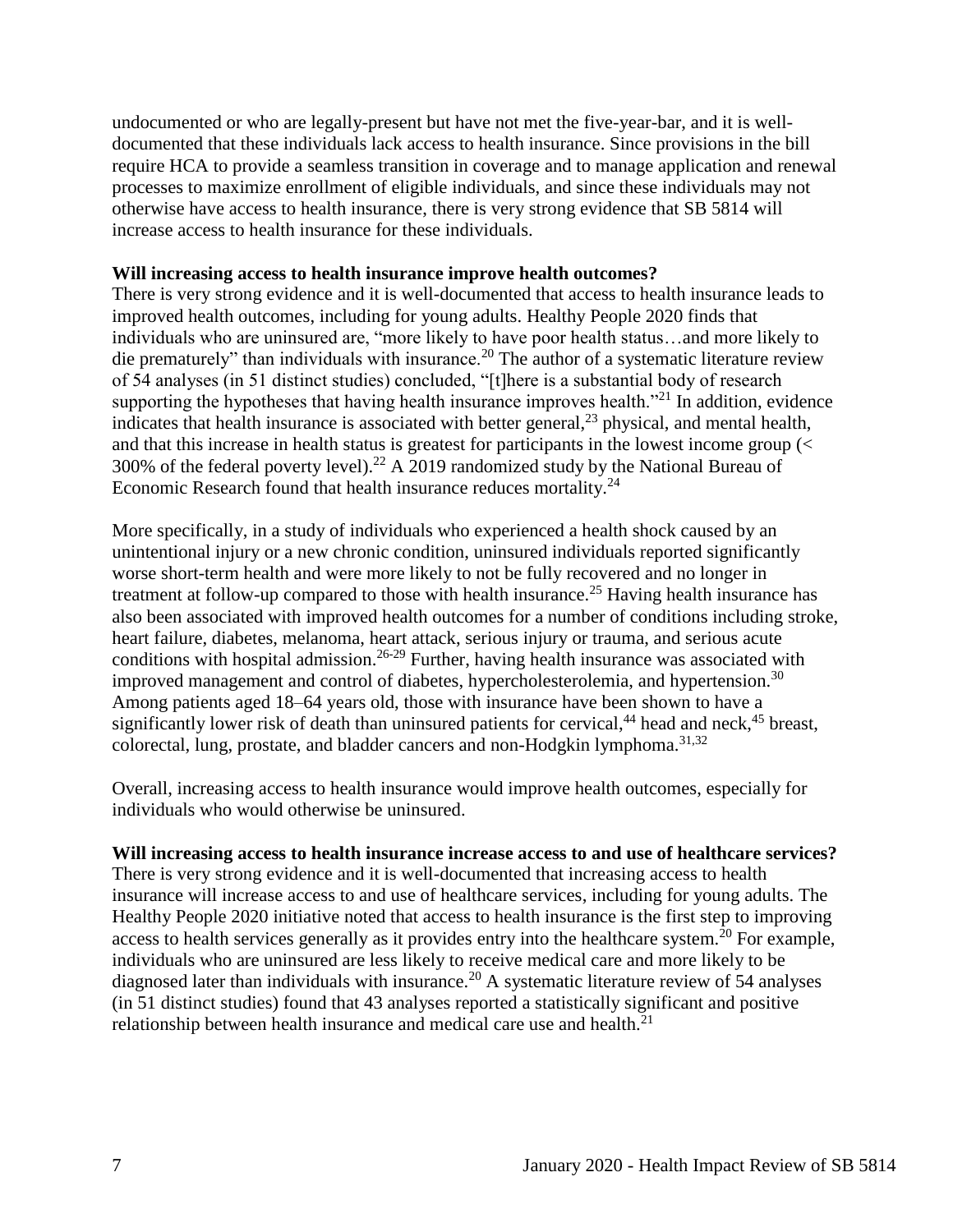#### *Access*

Evidence shows that lack of insurance is among the leading barriers to healthcare access.<sup>21,46,47</sup> There is very strong evidence that access to health insurance would increase access to and use of healthcare services. For example, evidence indicates that being uninsured is associated with a higher likelihood of not having a usual place for medical care and that having insurance coverage at any given time in the past year increased the likelihood that adults had a usual place for care.<sup>48-50</sup> One study estimated that adults aged 18 to 64 years of age who did not have health insurance for more than a year at the time of the survey were nearly six times as likely to not have a usual source of care compared to those who were continuously insured.<sup>51</sup> Further, evidence indicates that uninsured individuals more frequently reported delaying medical care (50.87%) and being unable to get medical care (38.87%), dental care (48.18%), mental health care (16.87%), and prescription drugs (40.23%) than insured individuals.<sup>50</sup>

In addition, because coverage for individuals who are undocumented, DACA recipients, and lawfully-present individuals who have not met the five-year-bar are excluded from the ACA, safety net providers (e.g., federally qualified health centers, community health centers, community organizations) may face funding and reimbursement challenges through the ACA, which could result in further reduction in coverage and care for these individuals.<sup>10</sup> Even after evaluating different combinations of vulnerability characteristics, such as health status, education, and region of residence, lacking health insurance had the strongest association with unmet health care needs, followed by family income and having a regular source of care.<sup>48</sup>

#### *Use*

Evidence indicates that health insurance is associated with increased use of healthcare services, such as visiting a doctor or healthcare professional.<sup>49</sup> For example, health insurance has been associated with higher rates of diagnosis of diabetes, hypercholesterolemia, and hypertension among nonelderly adults.<sup>30</sup> One study found that compared to those with continuous health insurance coverage and the same chronic conditions, persons without health insurance in the previous year were five to six times as likely to forgo needed care if they had hypertension  $(42.7\%$  versus 6.7%), diabetes  $(47.5\%$  versus 7.7%), and asthma  $(40.8\%$  versus 8.0%).<sup>51</sup> Further, having health insurance has been positively associated with receiving recommended preventive care.<sup>26</sup> A 2012 study, found that having health insurance was significantly associated with a greater likelihood of receiving the influenza vaccine; tetanus and diphtheria toxoid (Td) or tetanus, diphtheria, and acellular pertussis (Tdap) vaccine; and the pneumococcal vaccine  $(PPSV)$ .<sup>52</sup> Further, vaccine coverage for influenza, PPSV, shingles, and human papillomavirus (HPV) were two to three times higher among those with health insurance. 52

A number of studies have used a quasi-experimental approach to evaluate use of healthcare services after statewide changes occurred following events such as the Massachusetts Health Care Reform in 2006, the Oregon Health Insurance Experiment in 2008, and Medicaid expansion. Evidence following the Oregon Health Insurance Experiment indicates that enrollment in Medicaid was associated with increased hospital admissions, outpatient visits, and prescription drug use; increased compliance with recommended preventive care; an increase in perceived access to and quality of care; and declines in exposure to substantial out-of-pocket medical expenses and medical debts.<sup>53,54</sup> Further, insured participants were more likely to receive preventive screening services for body mass index (BMI), blood pressure, smoking, Pap test,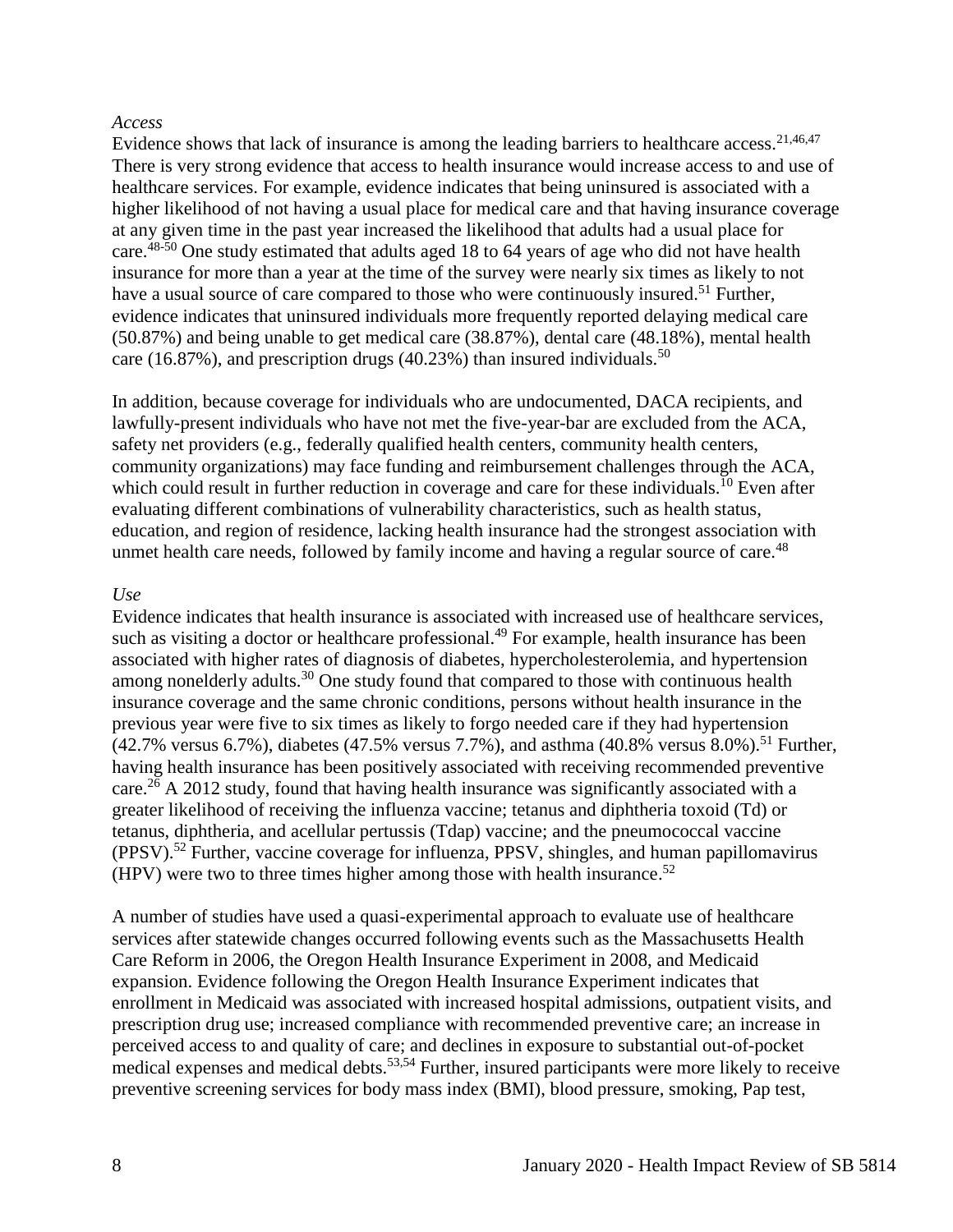mammography, chlamydia, and diabetes.<sup>55</sup> Finally, evidence from Medicaid expansion and the health care reform in Massachusetts indicates that an increased rate of insurance coverage is associated with increased use of healthcare services, and higher rates of diagnosis of chronic health conditions, particularly among adults with low-incomes.<sup>22,56</sup>

Therefore, increasing access to health insurance will likely increase access to and use of healthcare services.

### Will increasing access to and use of healthcare services improve health outcomes?

There is very strong evidence that increasing access to and use of healthcare services will improve health. Healthy People 2020 states that access to healthcare must be improved by increasing access to health insurance coverage, health services, and timeliness of care to promote and maintain health, prevent and manage disease, reduce unnecessary disability and premature death, and achieve health equity.<sup>20</sup> There is a large body of evidence supporting the positive association between use of health services for the early detection and treatment of physical and mental health disorders<sup>33</sup> and improved health outcomes. Since there is strong consensus in the scientific literature supporting this association, we are providing only a few examples here. For example, the U.S. Preventive Services Task Force (USPSTF) found evidence to support that screening tests for human immunodeficiency virus (HIV) are accurate and that antiretroviral therapy (ART) reduces the risk of death and sexual transmission of HIV.<sup>34</sup> Another study from USPSTF found that behavioral therapy and pharmacotherapy in combination demonstrated an 82% increase in tobacco cessation when compared to minimal intervention or usual standard of care.<sup>35</sup> While these examples do not indicate that all treatments are effective, they illustrate that evidence-based treatments are available.

#### **Will improving health outcomes decrease health inequities?**

There is very strong evidence that HB 1967 has the potential to decrease inequities by immigration status.

Overall, immigrants in the U.S. are less likely to have health insurance (due to federal and state regulations and employment in jobs less likely to provide insurance), less likely to receive preventive care, and more likely to delay seeking health services.<sup>7,12,16,36</sup> A 2019 report by the OFM found that, "because of the faster health coverage gains in the citizen groups through [key ACA coverage expansion programs], the coverage disparities between the non-citizens, particularly [individuals who are undocumented], and citizens widened."<sup>18</sup> The found that, "the gap between the [individuals who are undocumented] group's uninsured rate and that of the U.S.-born citizen group more than doubled between 2013 and 2017. In 2017, [individuals who are undocumented] were 11.1 times as likely to be uninsured as U.S.-born citizens, when other population characteristics are held as equal."<sup>18</sup> While approximately 5.7% of U.S.-born citizens in are uninsured, 40.7% of individuals who are undocumented in Washington State are uninsured.<sup>18</sup> Legally-present immigrants were twice as likely to be uninsured as U.S.-born citizens. 18

In addition to inequities in access to health insurance, individuals who are undocumented also experience higher rates of morbidity and mortality.<sup>10</sup> For example, individuals who are undocumented have lower immunization rates, untreated mental health issues, and are less likely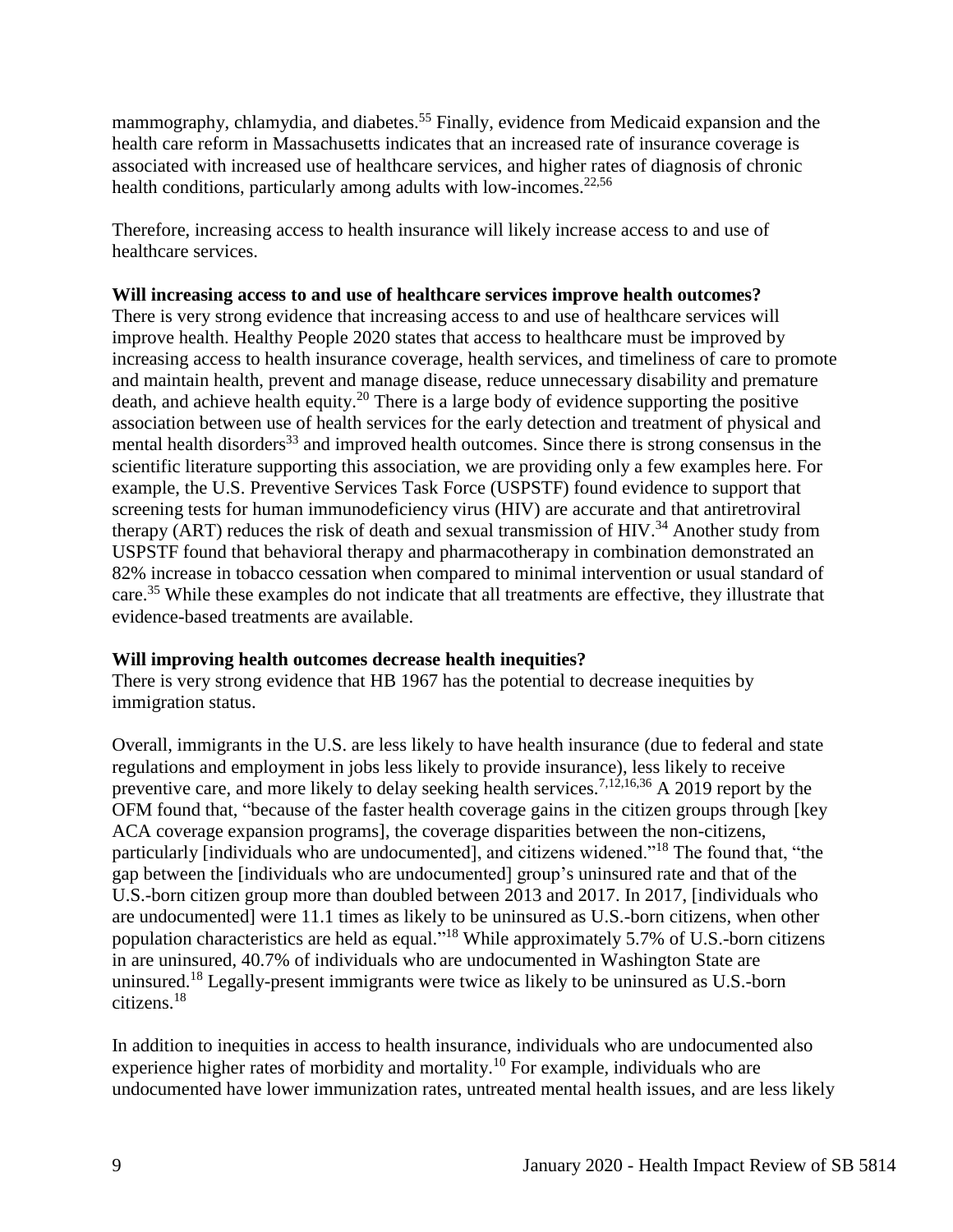to follow-up for treatment for infectious diseases, tuberculosis, and HIV.<sup>9</sup> A systematic review found that individuals who are undocumented "are at highest risk of depressive symptoms and are disproportionately impacted by [post-traumatic stress disorder], anxiety, and depression when compared to other documented immigrants and citizens."<sup>10</sup> Immigrants are also more likely to experience poor reproductive health outcomes, including unintended pregnancy, unintended birth, sexually transmitted infections, adverse birth outcomes, and longer durations of infertility than the general population.<sup>5,6,12,15,16</sup> Individuals who are undocumented experience worse reproductive health outcomes than immigrants with legal status or the general population.<sup>12</sup>

<span id="page-11-0"></span>Since SB 5814 extends coverage to income-eligible DACA recipients and young adults 19 to 26 years of age who are undocumented or who are legally-present but have not met the five-yearbar, there is very strong evidence that SB 5814 will decrease inequities by immigration status.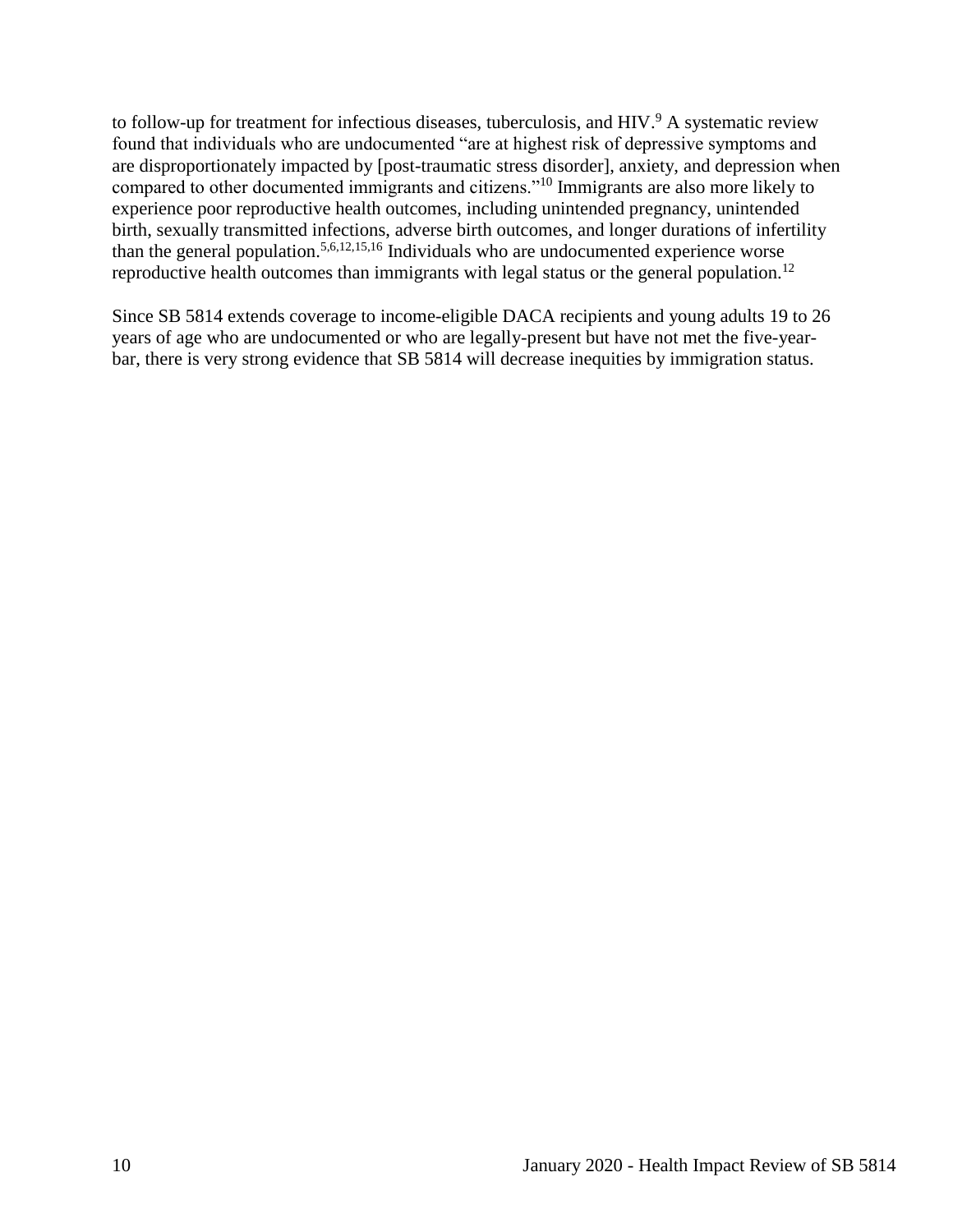# **Annotated References**

# 1. **Apple Health (Medicaid) coverage: Eligilbity. 2020; Available at:**

**[https://www.hca.wa.gov/health-care-services-supports/apple-health-medicaid](https://www.hca.wa.gov/health-care-services-supports/apple-health-medicaid-coverage/eligibility)[coverage/eligibility.](https://www.hca.wa.gov/health-care-services-supports/apple-health-medicaid-coverage/eligibility) Accessed.**

Health Care Authority provides eligiblity requirements for Apple Health programs, including program eligiblity for adults, children, and by immigration status.

# 2. **Authority Washington State Health Care. Citizenship and Alien Status Guide. 2018.**

The Washington State Health Care Authority provides an overview of potentially eligible programs based on four immigration status groups: 1) U.S. citizens; 2) Lawfully-present qualified immigrants; 3) Lawfully present non-qualified immigrants; and 4) individuals who are undocumented. This summary also provides further definitions and clarifications for immigration status categories for the purpose of health insurance coverage.

# 3. **Congress 111th. The Patient Protection and Affordable Care Act.** *Public Law 111- 148***2010.**

Subpart B--Eligiblity Determinations of the Patient Protection and Affordable Care Act outlines requirements related to citizenship and immigration status to access health coverage.

# 4. **Health Coverage for immigrants. 2020; Available at:**

# **[https://www.healthcare.gov/immigrants/coverage/.](https://www.healthcare.gov/immigrants/coverage/) Accessed.**

Through HealthCare.gov, the U.S. Centers for Medicare & Medicaid Services provides eligibility information for health insurance coverage by immigration status.

# 5. **Dehlendorf C., Rodriguez M. I., Levy K., et al. Disparities in family planning.**  *American Journal of Obestrics & Gynecology.* **2010;202(3):214-220.**

Dehlendorf et al. provide a descriptive summary of reproductive health disparities by race/ethnicity and socioeconomic status, and the barriers women of color and women of low socioeconomic status experience in accessing family planning services. They present background information that minority women and those with lower socioeconomic status are more likely to experience poor reprodutive health outcomes, including unintended pregnancy, unintended births, abortions, and teen pregnancies. They also state that low socioeconomic status has also been associated with earlier initiation of sexual intercourse, and adolescent pregancy and childbirth, and state that "undesired or mistimed pregnancies...significantly impact the course of a woman's life, and disparities in the ability to plan pregnancies as desired can contribute to the cycle of disadvantage experienced by vulnerable populations." Delendorf et al. present the barriers to accessing family planning services using a framework developed by Kilbourne 2006 to examine barriers related to patient preferences and behaviors, health care system factors, and provider-related factors. Patient preferences and behaviors include barriers such as health literacy; education level; culturally-based myths and misinformation; historical trauma and discrimination; cultural and familial differences in communication, attitudes, and practices related to reproductive health; and culturally and linguistically appropriate care and services. Health care system factors include, changes in federal and state legislation and funding (including Title X, Medicaid expansion and the Hyde Amendment), insurance status, insurance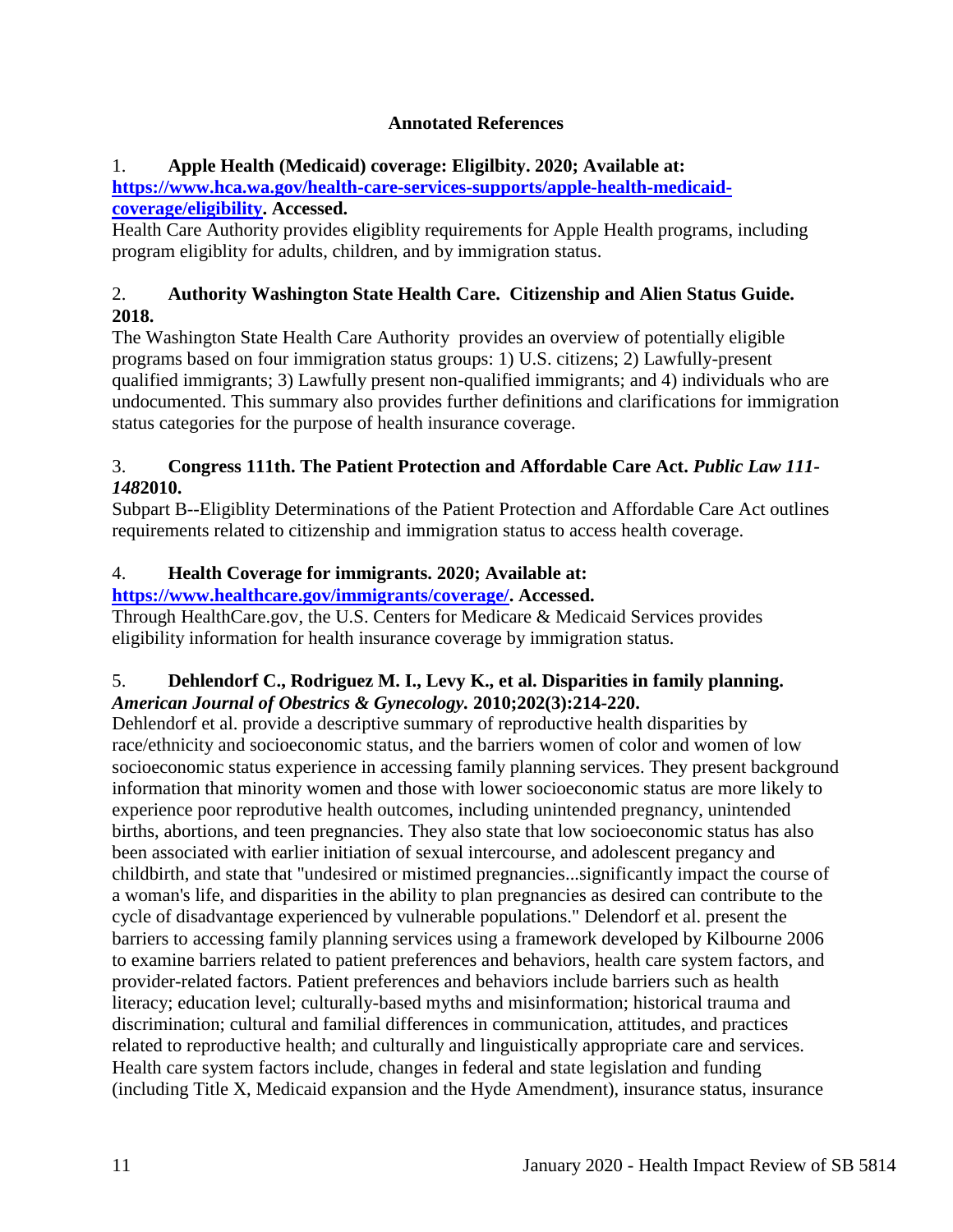coverage of contraception, and cost of care (e.g. abortions). Dehlendorf et al. also state that "immigrants often face unique challenges accessing family planning services due to language and insurance coverage barriers." Immigrants also face barriers due to legislative changes and the Personal Responsiblity and Work Opportunity Act of 1996 which, "restricted legal immigrants' access to publically financed health care for their first 5 years of residence." Dehlendorf et al. explain that immigrants are only elgible for "Emergency Medicaid" which only covers acute illnesses and obestric deliverty, not preventive services like contraception. Providerrelated barriers to care include provider biases and discrimination. Dehlendorf et al. also present five potential solutions to reduce disparities in access to care: 1. Provide universal converage for contraceptive methods (similar to the Family PACT program in California); 2. Provide public funding for abortion services; 3. Increase training related to abortions in obstetrics and gynecology and family medicine residency programs; 4. Provide information about birth control options in ways that are culturally and linguistically appopriate; and 5. Train providers to provide quality and patient-centered family planning care to all women.

#### 6. **Hasstedt K. Toward Equity and Access: Removing Legal Barriers to Health Insurance Coverage for Immigrants.** *Guttmacher Policy Review.* **2013;16(1):2-8.**

Hasstedt outlines curent and historic federal legislation restricting immigrants' access to health insurance and health care in the United States. The 1996 Personal Responsiblity and Work Opportunity Reconciliation Act states that individuals who immigrated to the United States after 1996 are ineligible for Medicaid or the Children's Health Insurance Program (CHIP) for the first five years they have "lawful status," effectively creating a "five year ban" on federally-funded health insurance. The act does specify that Medicaid will provide emergency coverage, including costs related to labor and delivery, regardless of immigration status. Also, in 2002 and 2013, the federal government issued exceptions to the law that allow states waive the 5 year ban and provide Medicaid and CHIP coverage to immigrant pregnant women and children. Washington State currently offers coverage to lawfully residing children and pregnant women without the 5 year wait period, and to all pregnant women regardless of their immigration status. While the Affordable Care Act (ACA) does not address the five-year-ban, it does enable lawful immigrants to purchase and recieve subsidies for private health insurance through the exchanges. Undocumented immigrants remain ineligible under the ACA to purchase private insurance, and grantees under the Deferred Action for Childhood Arrivals (DACA) program are ineligble for public and private health insurance. DACA grantees and undocumented immigrants are only eligible for Medicaid in states that do not use federal dollars to fund their Medicaid program and provide coverage regardless of immigration status, or for priviate insurance coverage obtained outside the exchanges. In addition, "immigrants are overrepresented in low-wage jobs that are unlikely to offere employer-sponsored health coverage." As a result, approximately 45% of noncitizen immigrant women of reproductive age are uninsured, compared to 24% of naturalized immigrants, and 18% of U.S. born women. The author concludes that current policies greatly hinder immigrants to access health insurance and health care.

# 7. **Association National Family Planning & Reproductive Health. Policy Brief--Title X: Helping Ensure Access to High-Quality Care. 2015.**

Title X of the Public Health Service Act was enacted in 1970 and is known as the "national family planning progarm." It is the only federal funding source for family planning services in the United States, and provides "high-quality family planning services and related preventive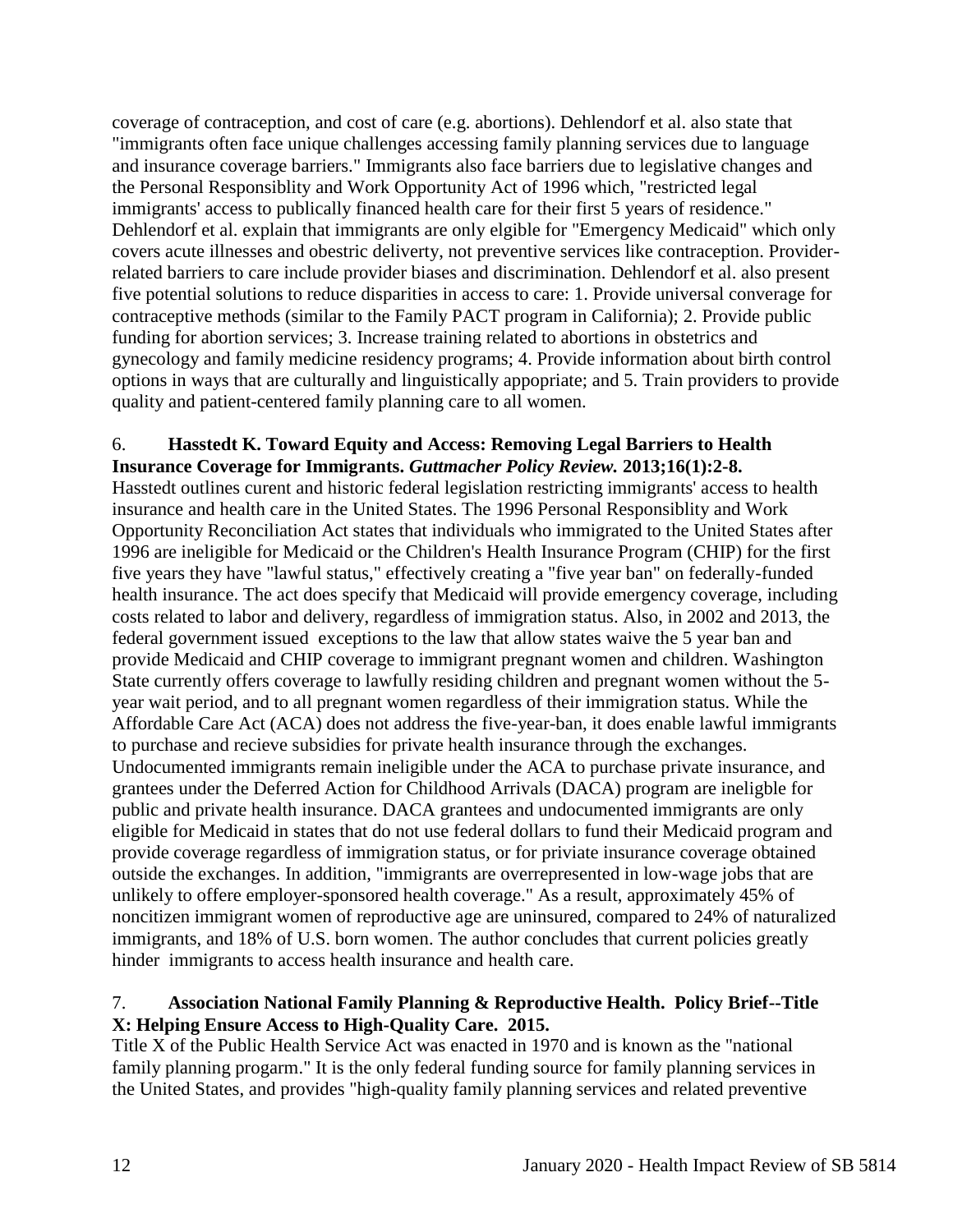health care to low-income and uninsured individuals who may otherwise lack access to health care." Funding provides care for both men and women regardless of ability to pay, insurance status, or immigration status. Approximately 70% of Title X patients have incomes below 100% of the Federal Poverty Level and 63% are uninsured. This policy brief outlines service by socioeconomic status, insurance status, race and ethnicty, and geography. It states that women, women of color, immigrant women, and women living in rural or frontier areas are less likely to have health insurance. An estimated 40% of women of reproductive age with low-incomes lacked health insurance. Of all women without health insurance, 39% are immigrants due to "policies and regulations restricting access to public and private health insurance as well as the overrepresentation of immigrants in jobs unlikely to provide health insurance."

### 8. **Dennis A., Blanchard K., Cordova D., et al. What happens to the women who fall through the cracks of health care reform? Lessons from Massachusetts.** *Journal of Health Politics, Policy, and Law.* **2013;38(2):393-419.**

In 2006, Massachusetts created Commonwealth Care, which expanded coverage to people living in Massachusetts with an income at or below 300 percent of the federal poverty level, without access to employer-sponsored health insurance, and not eligible for other public insurance (including Medicaid). Under the Commonwealth Care program, primary and preventive services are covered, including family planning services, prescription contraceptives, and abortion care. This system served as a model for the Affordable Care Act. The authors evaluated the impact of Massachusetts heatlh care reform on the ability of low-income women to access health insurance and reproductive health services. They completed a review of all Commonwealth Care plans, conducted surveys with family planning staff from 12 Massachusetts Department of Public Health family planning clinics, completed in-depth interviews with 16 family planning staff, and held nine focus groups with low-income women. The authors found that, while access increased overall, immigrants, minors and young adults, and women living outside urban areas had less access to health services. The authors found four main barrires for immigrant women to access health care: lack of plan information available in Spanish, lack of insurance options avilable to immigrants, fear of deportation or other legal action, and lack of awareness about services available at public health clinics. The authors state the family planning clinics and other safetynet providers (defined as those that provide a significant level of care to low-income, uninsured, and vulnerable populations) can help to reduce barriers to access and "are critical for helping the newly insured navigate their insurance plans while also providing affordable services to those inelgible for subsidized plans or who are temporarily uninsured." The authors also state, "our results suggest that immigrants who do not qualify for coverage may be unaware that they can continue to get low- or reduced-cost care at safety net providers." They also support recommendations to simplify Medicaid eligibility forms and to extend the period between eligiblity checks to make it more likely that individuls recieve continuous coverage.

# 9. **Hacker K., Anies M., Folb B. L., et al. Barriers to health care for undocumented**

**immigrants: a literature review.** *Risk Management and Healthcare Policy.* **2015;8:175-183.** Hacker et al. completed a literature review of 66 articles published in the 10 years prior to this review to examine barriers to accessing health care for undocumented immigrants, and identifying strategies to address these barriers. Articles in the review included research from multiple countries, including the United States. Policy barriers to accessing health care included health insurance laws and documentation requirements to get services. Health system barriers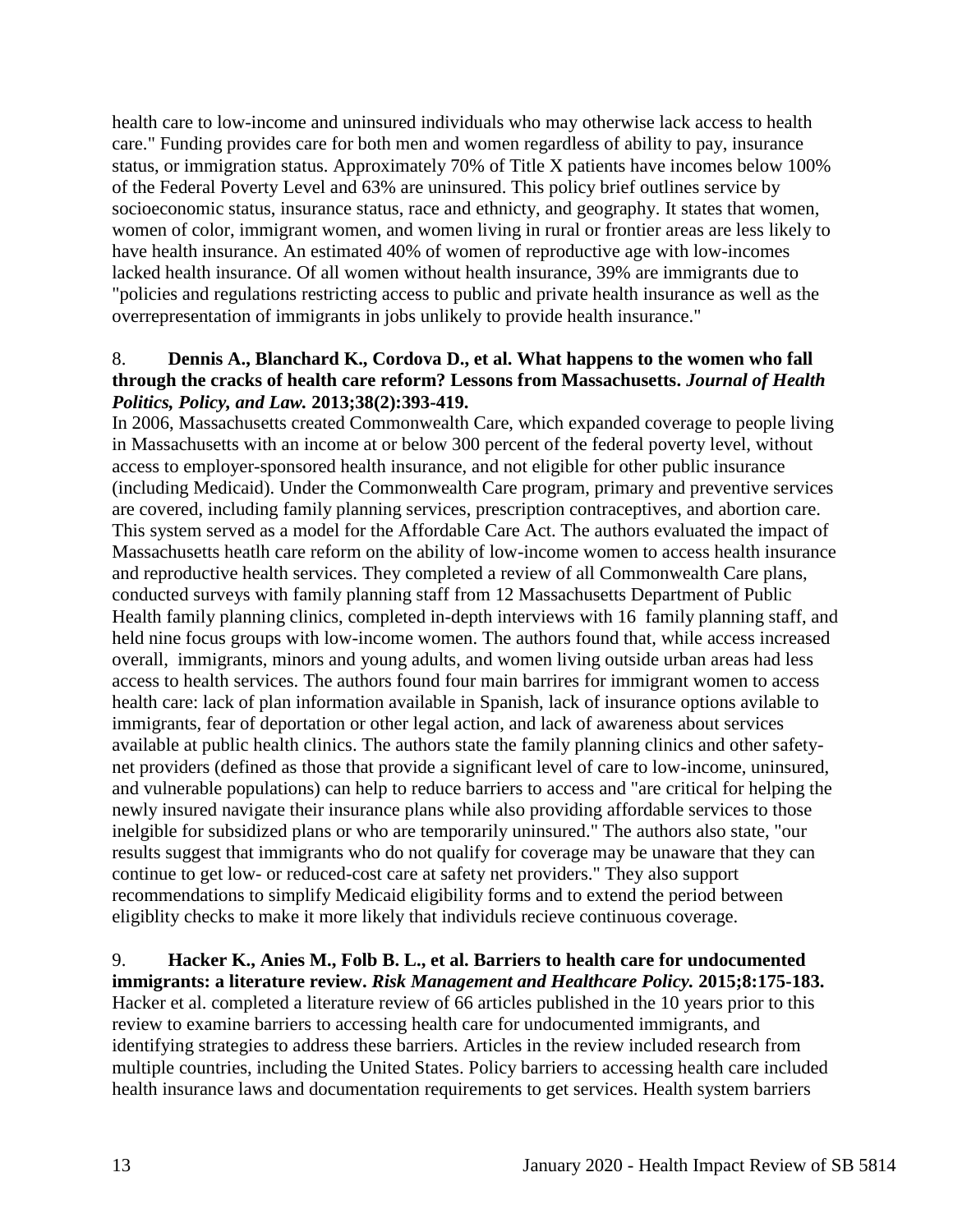included constraints related to work conflicts and transporation, constraints related to lack of translation services and culturally competent care, discriminantion in the clinic environment, and complex paperwork or registration systems to receive care. Individual level barriers included fear of deportation, stigma, shame about seeking services, lack of social capital, lack of financial capital to pay for services, limited health literacy or knowledge about the health care system, limited English proficiency, and cultural differences. Overall, the largest barrier identified through the review was "national policies excluding undocumented immigrants from receiving health care" with the majority of policies restricting access to health insurance. The authors state, "because insurance was generally required for affordable care or required to recieve services at all, these laws effectively barred access to care [for undocumented immigrants]." The authors identified five catetories of recommendations: 1. Change policies; 2. Extend insurance options; 3. Expand the safety net; 4. Train providers; 5. Educate undocumented immigrants on navigating the health care system. Specific to changing policy, recommendations include expanding health care access regardless of immigration or citizenship status, giving full rights to health care for all immigrants, and delaying deportation until care is completed. Recommendations related to insurance included allowing all immigrants access to a state funded health plan, providing insurance to all workers regardless of immigration status, providing a limited insurance option to preventive care or by disease, and offering sliding-scale payment systems. Safety net recommendations included expanding the capcity of clinics (e.g. federally qualified health centers, public hospitals, community health centers, state and local public health clinics) to provide care to immigrants through additional state support, and providing health education in alternative settings (e.g. faith-based organizations). Training recommendations included educating providers to understand the specific medical needs of immigrant communities, to use interpretation services, and to understand immigration laws. Health literacy recommendations included educating immigrants about the health care system and their right to health care as well as connecting immigrants with "culturally appopriate navigators in health care environments" to help navigate services. The authors note that an important limitation is that, "many of the recommendations we have identified in the reviewed articles have not been tested so it is difficult to ascertain whether or not they would be deemed successful."

### 10. **Martinez O., Wu E., Sandfort T., et al. Evaluating the impact of immigration policies on health status among undocumented immigrants: a systematic review.** *J Immigr Minor Health.* **2015;17(3):947-970.**

Martinez et al. completed a literature review of 40 articles published between 1990 and 2012 to determine how immigration laws impact access to health services and health outcomes for undocumented immigrants. The review included research from multiple countries, including the United States. Thirty articles were related to access to health services. The authors noted barriers including policies that limit or restrict access to insurance or care, financial barriers and cost of care, complex administrative prodecures to apply for care, fear of deportation or legal action, harrassment and discrimination from providers, institutalized discrimination, cultural differences, language barriers, low health literacy and knowledge of the health care system, presence of police checkpoints at health departments, identification requirements to recieve care, and criminalization of undocumented status. Specific to the Affordable Care Act, the atuhors note, "healthcare safety net hospitals and clinics, which are the main providers of health care and services for undocumented immigrants, might face funding and reimbursement challenges by [Affordable Care Act], making it impossible to continue providing services to undocumented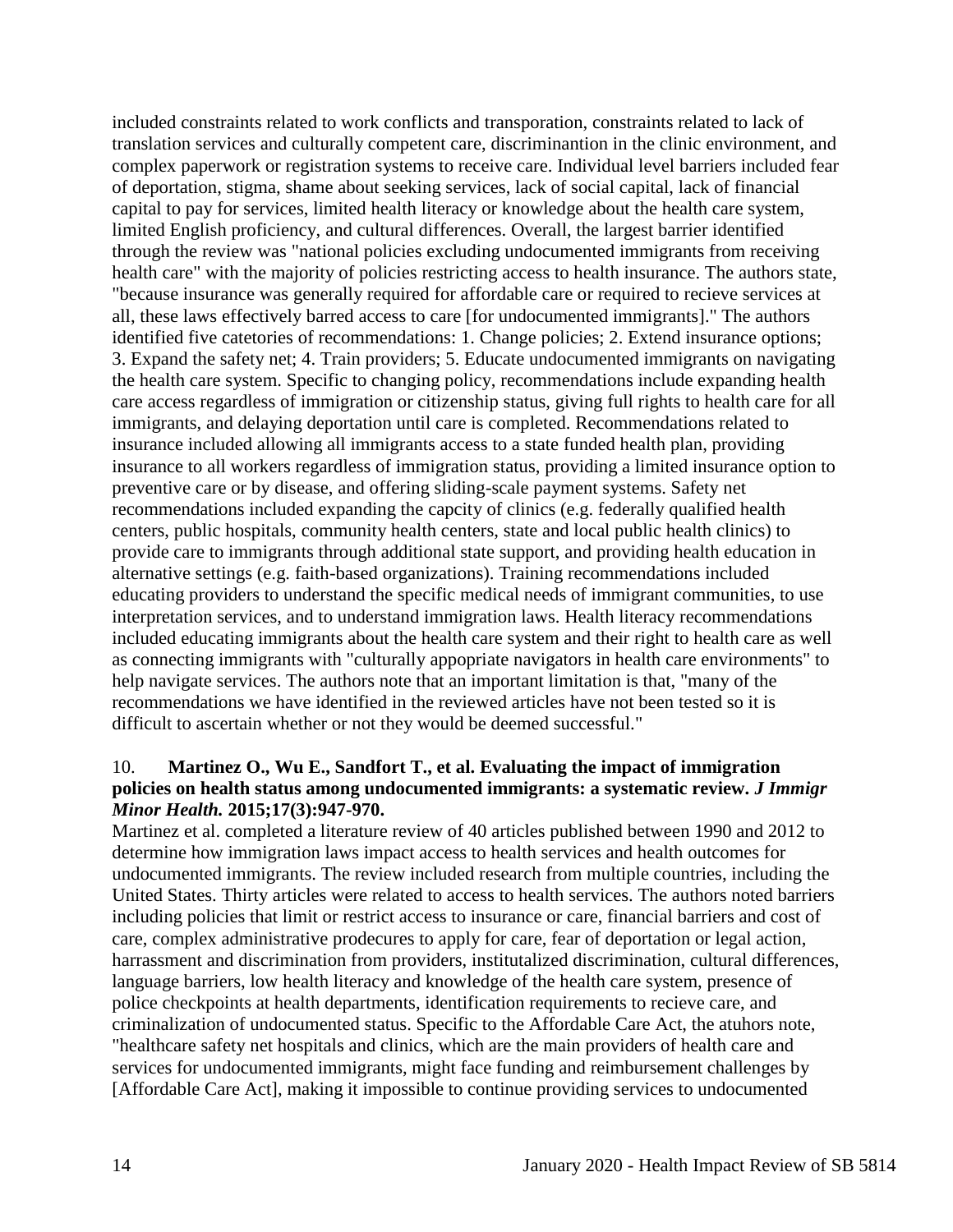immigrants. [Affordable Care Act's] exclusion and denial of participation of undocumented immigrants may lead to further marginalization of undocumented immigrants and alienation from health services..." The authors also noted recommendations from the literature. They recommend revising national policies to extend access to comprehensive primary care (including preventive care like vaccinations and infectious disease screening), prenatal care, and chronic disease management to decrease risk to public health and reduce the cost of emergency care. They recommend developing culturally and linguistically appopriate programs and training providers in cultural competency, linguistic competency, and cultural diversity. They also recommend that health care providers develop relationships and referral systems with community organizations to connect immigrants with information about their rights, citizenship pathways, and educational opportunities. Lastly, they recommend developing new support strategies for safety-net health care facilities (e.g. federally qualified health centers, community health centers).

### 11. **Rich E. Policy Solutions to Improving Access to Coverage for Immigrants. National Family Planning and Reproductive Health Association; 2016.**

This report from the National Family Planning and Reproductive Health Association outlines policy solutions to improve access to health coverage for immigrants in the United States. The report states that access to health coverage and care for immigrants was strongly limited by the 1996 Personal Responsibility and Work Opportunity Reconciliation Act. The act prevented and delayed many immigrants from accessing federal health insurance coverage and care. Other barriers to accessing services include immigration status, limited English proficiency, socioeconomic status, geography, stigma, marginalization, reimbursement rates, provider shortages, and cultural competency. The report states that, without federal changes, states and safety-net providers will continue to be responsible for filling gaps in care. Recommendations to improve access include, establishing a State Basic Plan, which would provide coverage for the ten categories of essential health services outlined in the Affordable Care Act to low-income individuals who have completed or are in the five-year-bar and provide federal dollars for coverage; eliminate the five-year-bar on Medicaid and CHIP enrollment; allowing all immigrants regardless of status the opportunity to purchase marketplace plans with tax credits; and remove proof of citizenship requirements to enroll in health coverage.

### 12. **Munro K., Jarvis C., Munoz M., et al. Undocumented pregnant women: What does the literature tell us?** *Journal of Immigrant and Minority Health.* **2013;15:281-291.**

Munro et al. completed a literature review of 23 articles published between 1987 and 2010 evaluating access to prenatal and obstetric health services for undocumented pregnant migrants. The authors define migrants as, "individuals who...choose to leave their home countries and establish themselves either permanently or temporarily in another country." Based on their review, the authors found that pregnant undocument migrants were more likely to be young, unmarried, engaged in low-income domestic work, and have unintended pregnancies. They were also less likely to access prenatal care than documented migrant women and women in the general population. Reasons for not seeking care were related to lack of legal residency status, lack of health insurance, cost of care, fear of deportation, and confusion about healthcare policies. The authors did not consider strength of study design or quality of research as inclusion criteria for the literature review. In addition, articles included research completed in the United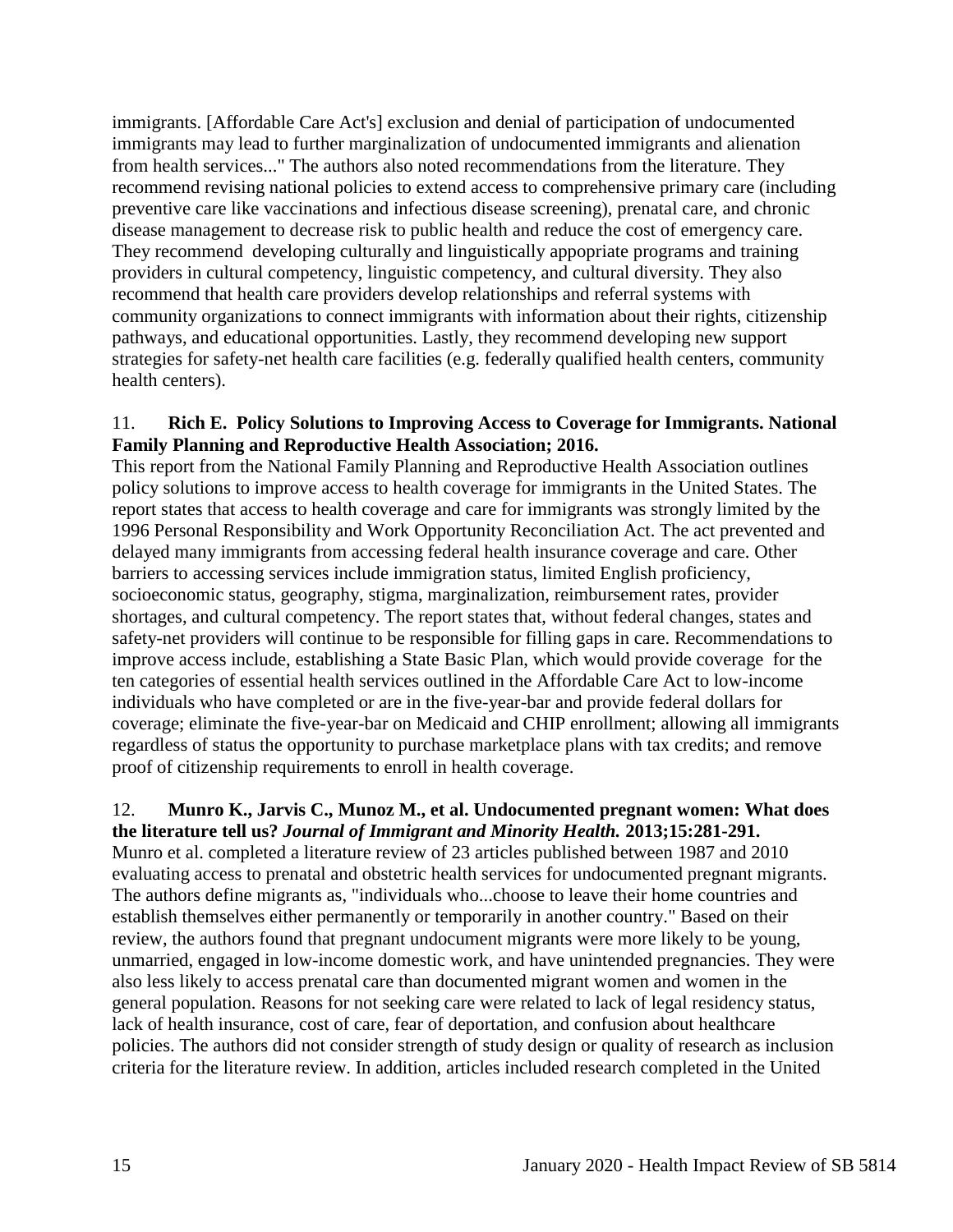States, Canada, and Europe. Therefore, articles may be of varying quality and lower generalizability.

### 13. **Perez-Escamilla R., Garcia J., Song D. Health Care Access Among Hispanic Immigrants: ¿Alguien esta escuchando? [Is anybody listening?].** *NAPA Bulletin.*  **2010;34(1):47-67.**

Perez-Escamilla et al. completed a systematic literature review of 77 articles related to health care access for Hispanic immigrants in the United States. Major barriers to accessing health care included lack of health insurance, stigma, fear of deportation, and low English proficiency. For adolescents, parental citizenship and immigration status has also been identified as a barrier to accessing health care, even for children who are U.S. citizens. Eleven articles examined barriers to accessing women's health care. In addition to general barriers, the review found additional barriers specific to access of women's health services like mammography and prental care, including: lack of culturally competent services (including outreach practices), low self-efficacy, lack of social support, and mobility. The authors also note that, "deeply rooted cultural beliefs about the origin of health and disease within the context of limited access to health insurance may be associated with more prevalent use of traditional healing...as alternative means to access care." Studies have found that language differences, differences in cultural beliefs about health, and percieved discrimination may limited access to health care in the U.S. Based on their reivew, the authors note that "programs relying heavily on community health workers, also known as promotoras, have improved health care access."

### 14. **Harvey S. M., Branch M. R., Hudson D., et al. Listening to immigrant latino men in rural Oregon: exploring connections between culture and sexual and reproductive health services.** *American Journal of Mens Health.* **2013;7(2):142-154.**

Harvey et. al. completed 49 in-depth interviews with male, 18-30 year old, Latino immigrants in rural Oregon to explore access to and use of reproductive health services. The authors cite previous research about barriers to Latino immigrants accessing health care generally, including cost of care, lack of health insurance, language barriers, fear of discrimination and stigma, lack of time to seek services, misinformation, and lack of knowledge about available services. Based on their in-depth interivews with male immigrants, the authors identified barriers to accessing reproductive health care at the individual and structural levels. Individual level barriers included lack of knowledge about services, care and treatment options, clinic locations, and financial assistance; low perception of risk; lack of understanding about what "family planning" entails; cultural norms and beliefs (including *machismo*-related beliefs); and fear and potential shame of diagnosis. The authors state, "when combined with a cultural history that has not embraced the male role in sexual and reproductive health, the cultural belief of *machismo* perpetuates the idea that Latino men do not have to be responsible for their own sexual health or that of their partner." Structurally, the authors identified the importance of *confianza* or privacy, confidentiality, and trust when interacting with providers and front desk staff at clinics. Other structural barriers included lack of formative sexual health education, lack of respect by clinic staff and providers, being treated differently or recieving different counseling due to racism, cost of care, unemployment, lack of health insurance, concerns about documentation, lack of bilingual and/or male providers, and lack of translators (especially male translators). Interviewees also talked about clinic-related barriers, including distance from the clinic, wait times, and clinic hours. The authors suggest that using promotores or other lay health workers to provide reproductive health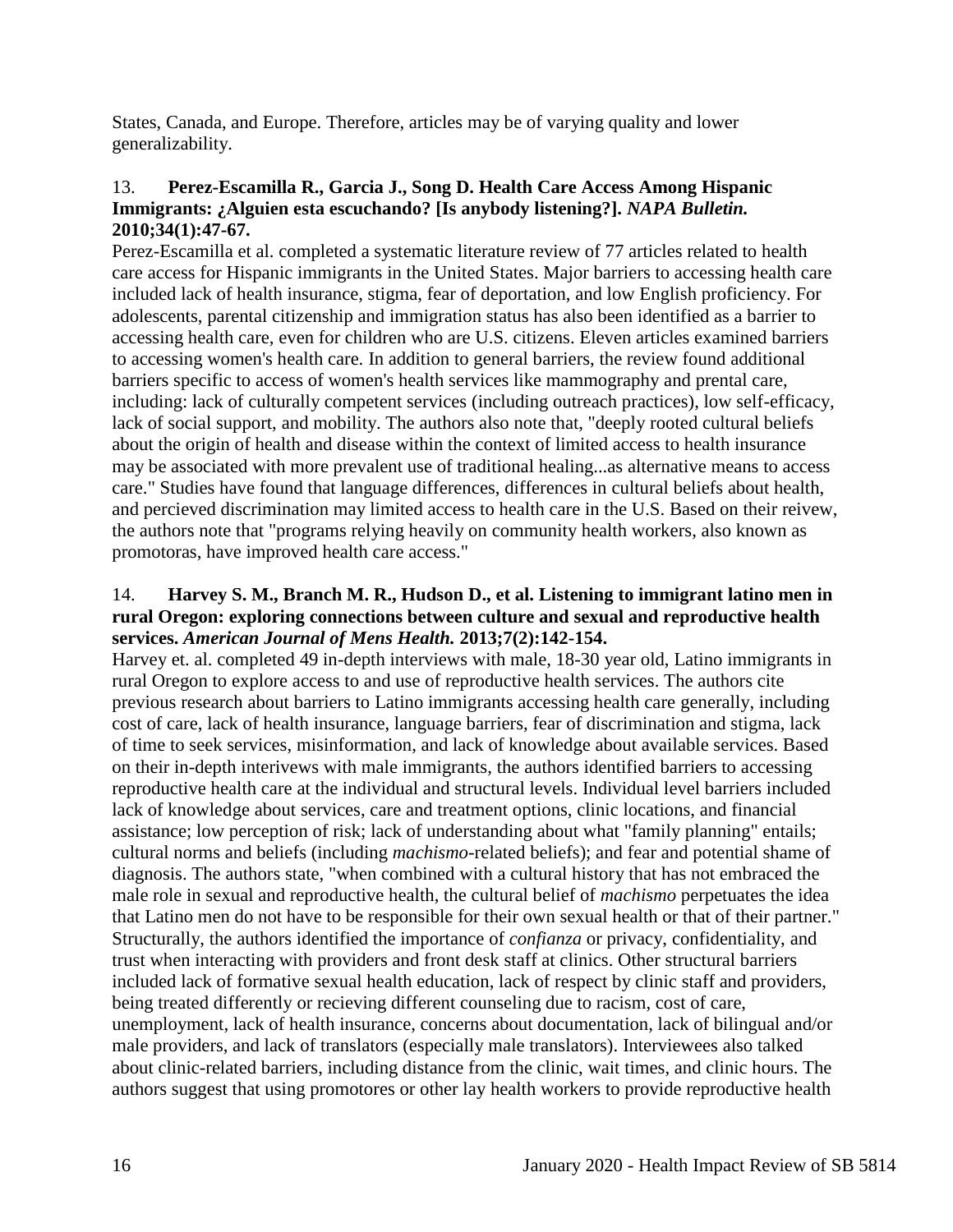education may not be successful with male immigrants, especially due to cultural beliefs and norms. They recommend provider training to improve culturally appropriate care, and to create a "client-provider partnership as a mechanism for Latino men to gain a sense of control over their own health by acting collaboratively."

### 15. **Ho J. R., Hoffman J. R., Aghajanova L., et al. Demographic analysis of a low resource, socioculturally diverse urban community presenting for infertility care in a United States public hospital.** *Contracept Reprod Med.* **2017;2:17.**

Ho et al. summarized the literature about access to infertility care. They stated that only 24% of the demand for assisted reproductive technogies are met in the United States and that geography, income, insurance status, language and cultural barriers, and beaurocracy within the public health system all create barriers to accessessing infertility care. As part of this study, Ho et al. also recurited women who were presenting for infertility treatment at a public, county-based, low resource clinic and at a a high resource infertility clinic in San Francisco. They surveyed 87 patients and collected information related to English proficiency, parity, ethnicity, immigrant status, income level, and education level. They compared these demographics with length of infertility and infertility diagnosis to determine if there were differences by subgroup. Length of infertility served as a proxy for difficulty in accessing health services. Patients at the lowresource clinic were more likley to speak a langauge other than English, to have immigrated to the United States, to have a lower annual income, amd to have less than a college degree as compare to patients at the high resource clinic. They found that, "after controlling for age at the initiation of pregnancy attempt, lower education level, lower income, and immigrant status were significantly correlated with a longer duration of infertility." For example, the authors found that, "[patients] reporting an income [greater than or equal to] \$100,000 presented to clinic approximately 6 months earlier than those with an income [less than]  $$100,000$  ([beta] = -6.2, p= 0.04)." They also found that, "women with insufficient income to pay for [assisted reproductive technologies] services experience an insurmountable gap in access to care." They note that infertility treatments are excluded from coverage under the Affordable Care Act, and that most county, state, and federal public health programs do not cover basic infertility services. The authors state, "in the US, price is a barrier that separates those that are able to pay for standard of care treatment vs those that must accept substandard or no care in many cases." In addition to cost of care, the authors also point out that provider bias and implicit assumptions about income, patient ability to navigate the health care system, and low health literacy may also serve as barriers to recieving care.

### 16. **Mehta P. K., Saia K., Mody D., et al. Learning from UJAMBO: Perspectives on Gynecologic Care in African Immigrant and Refugee Women in Boston, Massachusetts.**  *Journal of Immigrant Minority Health.* **2018;20(2):380-387.**

Mehta et al. analyzed results from 6 focus groups completed with 31 Congolese and Somali female immigrants in Boston, Massachussetts to understand access to and use of gynecological services. They identifed a number of barriers to accessing reproductive health care, including fear of stigma (that seeking care means sexual promiscuity), concerns about privacy and sexual modesty, fear of discrimination, prior experiences with sexual trauma or violence, lack of providers who understand female circumcision/genital cutting, lack of partner support, lack of financial resources and cost of care, lack of insurance, attitudes and beliefs (including cultural beliefs about when to see a doctor and what constituted pain/discomfort), and environmental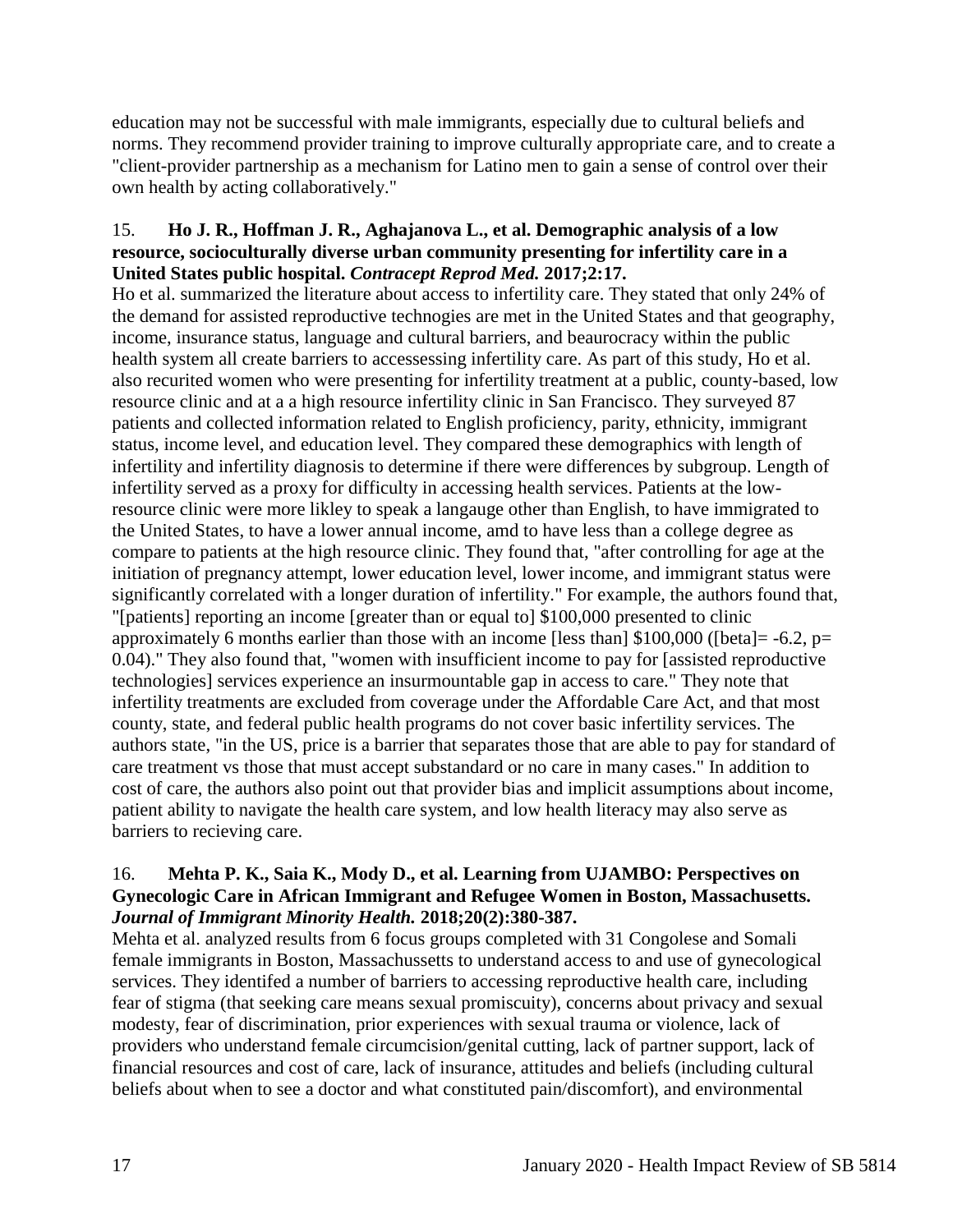constraints (e.g. transportation, cultural limitations on mobility, lack of childcare). Recommendations to improve access include training providers in culturally humble communication and culturally-appropriate and trauma informed care, including understanding of female circumcision/genital cutting; providing health education about preventive care in community-based and religious settings; and developing peer support programs to reduce social stigma.

### 17. **Raymond-Flesch M., Siemons R., Pourat N., et al. "There is no help out there and if there is, it's really hard to find": a qualitative study of the health concerns and health care access of Latino "DREAMers".** *J Adolesc Health.* **2014;55(3):323-328.**

Raymond-Flesch et al. completed nine focus groups with 61 Latino immigrants in California who qulified for the Deferred Action for Childhood Arrivals (DACA) program. The Affordable Care Act excluded DACA recipients from obtaining Medicaid or private insurance through the Health Care Exchanges. The purpose of the focus groups was to understand DACA recipients' access to health care and current health conditions. The authors also identified evidence-based policy changes to address the health needs of undocumented immigrant communities (including DACA recipients). The study was the first to examine the health needs of DACA recipients. The authors identified a number of barriers to accessing health care generally, including cost of care, competing financial priorities (e.g. food, tuition, rent), lack of knowledge about the health care system, low health literacy, long wait times and delays getting appointments, lack of provider knowledge and sensitivity about immigration status and health needs of immigrants, lack of a consistent medical home, lack of a driver's license, fear of discrimination, and fear of deportation or consequences for future citizenship. The authors recommend training providers in culturallysensitive and trauma-informed care, educating providers about immigration law and status, strengthening relationships between providers and community-based organizations, creating local health care and insurance options for undocumented individuals, and educating DACAelgible youth about health care options.

### 18. **Yen W. Health Coverage Disparities Associated with Immigration Status in Washington State's Non-elderly Adult Population: 2010-17. Washington State Health Services Research Project. Washington State Office of Financial Management; May 2019 2019.**

The Washington State Office of Financial Management (OFM) provided a summary of health coverage from 2010 to 2017 for four immigration groups in Washington State: U.S.-born citizens, naturalized citizens, legal immigrants, and individuals who are undocumented. Overall, they found that the percentage of individuals who were uninsured decreased across all four subgroups as a result of the Patient Protection and Affordable Care Act (ACA). Approximately 40.7% of individuals who are undocumented in Washington State are uninsured. OFM also found that, "because of the faster health coverage gains in the citizen groups through [key Affordable Care Act coverage expansion programs], the coverage disparities between the noncitizens, particularly [individuals who are undocumented], and citizens widened." The found that, "the gap between the [individuals who are undocumented] group's uninsured rate and that of the U.S.-born citizen group more than doubled between 2013 and 2017. In 2017, [individuals who are undocumented] were 11.1 times as likely to be uninsured as U.S.-born citizens, when other population characteristics are held as equal." Legally present immigrants were twice as likely to be uninsured. While approximately 5.7% of U.S.-born citizens are uninsured, 40.7% of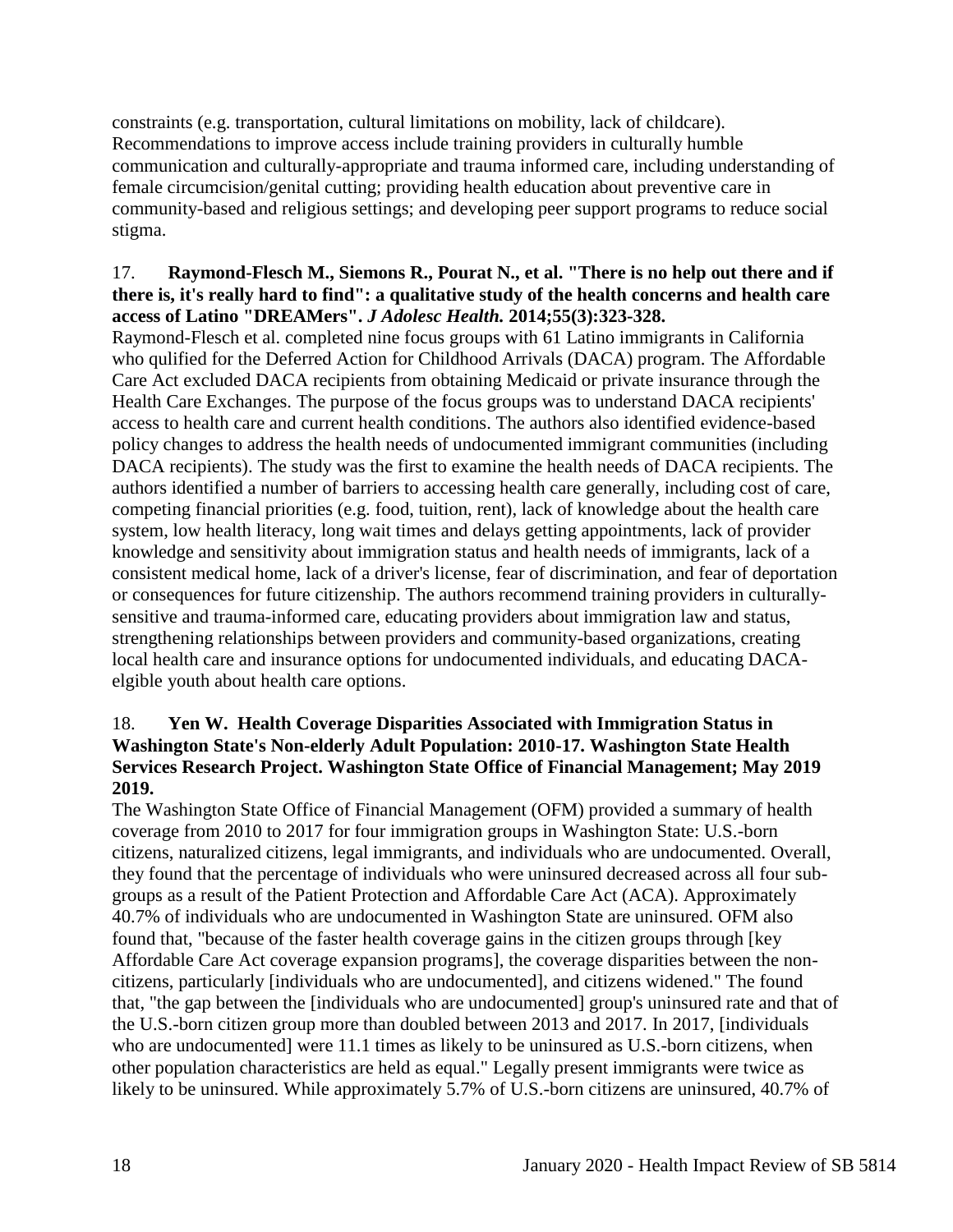individuals who are undocumented in Washington State are uninsured. Prior to the Affordable Care Act, legally present immigrants and individuals who are undocumented accounted for 22.1% of individuals who were uninsured in Washington State. Following the ACA, this percentage increased to 34.7% of Washington State's uninsured population. OFM concluded that, "as gains in expanding coverage among citizens become hard to achieve because of their current very low uninsured rates, new policy considerations aimed at further reducing overall uninsured and health care costs may need to search for ways to reduce the health coverage disparities associated with immigration status."

### 19. **Citizen and immigration status definitions. 2018; Available at:**

### **[https://www.hca.wa.gov/health-care-services-supports/program-administration/citizen](https://www.hca.wa.gov/health-care-services-supports/program-administration/citizen-and-immigration-status-definitions)[and-immigration-status-definitions.](https://www.hca.wa.gov/health-care-services-supports/program-administration/citizen-and-immigration-status-definitions) Accessed June 2018.**

Washington State Health Care Authority defines four citizenship and immigration status groups for the purpose of health insurance coverage eligibility. In Washington State, the four eligibility groups include Lawfully Present "Qualified Alien," Lawfully Present "Unqualified Alien," Not Lawfully Present (Undocumented) Immigrant, and Citizen or U.S. National. For the purposes of insurance coverage, a Lawfully Present "Qualified Alien" includes any non-citizen presently permitted to remain in the U.S. and who has met or is exempt from the 5-year-bar to apply for federal health insurance (Medicaid and Children's Health Improvement Plan (CHIP)). In addition, certain immigrants are exempt from the 5-year-bar, including Hmong or Highland Laotian Tribe members born before May 8, 1975 and their spouses and unmarried dependent children under age 19; Cuban/Haitian individuals approved for the H aitian Family Reunification Parole program; and Iraqi and Afghan Special Immigrants. Lawfully Present "Qualified Aliens" are eligible to apply for federal health insurance (Medicaid and CHIP), to purchase and recieve subsides on the Exchanges, and to enroll in employer-sponsored health insurance. A Lawfully Present "Non-qualified alien" includes any non-citizen presently permitted to remain in the U.S. and who has not met or is not exempt from the 5-year-bar. These individuals are inelgible for federal health insurance, though they can access Alien Emergency Medical program coverage for certain emergencies and can access temporary 8-month coverage under the Refugee Medical Assistance program if they meet eligiblity requirements. "Non-qualified aliens" are also eligible to purchase and recieve subsidies on the Exchanges, and to enroll in employer-sponsored health insurance. In addition, in Washington State, "non-qualified alien" pregnant women and children can recieve a waiver from the state to enroll in Medicaid during the 5-year-bar. Lastly, not lawfully present (undocumented) immigrants are ineligible for federal health insurance and cannot purchase coverage on the Exchanges. They can access Alien Emergency Medical program coverage for certain emergencies. Undocumented immigrants include recipients of Deferred Action for Childhood Arrivals (DACA). In Washington State, undocumented pregnant women can receive a waiver from the state to receive Medicaid coverage during their pregnancy and three months postpartum.

#### 20. **Healthy People 2020: Access to Health Services. 2018; Available at:**

### **[https://www.healthypeople.gov/2020/topics-objectives/topic/Access-to-Health-Services.](https://www.healthypeople.gov/2020/topics-objectives/topic/Access-to-Health-Services) Accessed October 2018, 2018.**

Although the Affordable Care Act of 2010 increased opportunities to access health insurance, many individuals still lack coverage. Access to health insurance and healthcare varies by race/ethnicity, socioeconomic status, age, sex, disability status, sexual orientation, gender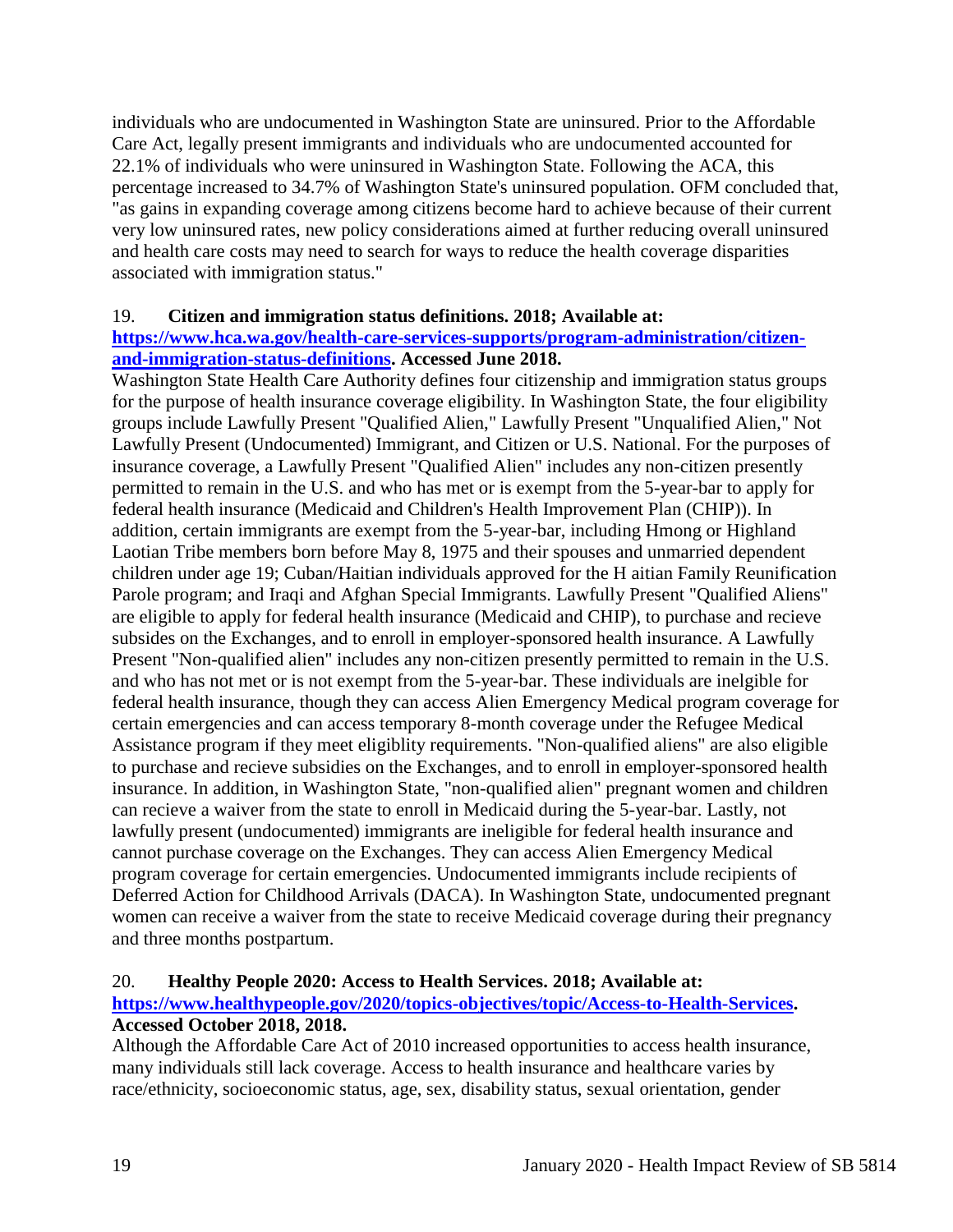identity, and geography. As a result, one goal of the Healthy People 2020 initiative is to improve access to healthcare by improving access to health insurance coverage, health services, and timeliness of care. Healthy People 2020 found that "access to comprehensive, quality health care services is important for promoting and maintaining health, preventing and managing disease, reducing unnecessary disability and premature death, and achieving health equity for all Americans." Barriers to accessing healthcare "lead to unmet health needs, delays in receiving appropriate care, inability to get preventive services, financial burdens, [and] preventable hospitalizations." Access to health insurance is the first step to improving access to health services generally as it provides entry into the healthcare system. Individuals who are uninsured are, "more likely to have poor health status, less likely to receive medical care, more likely to be diagnosed later, and more likely to die prematurely" than individuals with insurance. Improving access to health services includes ensuring people have a "usual and ongoing source of care (that is, a provider or facility where one regularly receives care." Patients with a usual source of care experience better health outcomes, fewer health inequities, lower health costs, and better use of preventive health services. Lastly, delay in healthcare can negatively impact health outcomes and also result in, "increased emotional distress, increased complications, higher treatment costs, and increased hospitalizations." Healthy People 2020 noted that "future efforts [to improve access to care] will need to focus on the deployment of a primary care workforce that is better geographically distributed and trained to provide culturally competent care to diverse populations."

### 21. **Hadley Jack. Sicker and poorer--the consequences of being uninsured: a review of the research on the relationship between health insurance, medical care use, health, work, and income.** *Medical Care Research Review.* **2003;60(June 2003):3S-75S.**

As part of this systematic review of literature more than 9,000 citations were screened for inclusion; 285 distinct, potentially relevant articles were identified for more detailed review; and 54 analyses (in 51 distinct studies) were included in the detailed review. The final set of studies of health outcomes were organized into three major groups: (1) studies of the relationship between insurance status and the outcomes of specific diseases or conditions, (2) studies of the relationship between insurance status and either general mortality or morbidity/health status, and (3) studies of the relationship between medical care use and mortality. "Overall, 43 analyses report statistically significant and positive relationship, and 11 have results that are not statistically significant. However, of those 11, 4 have quantitative estimates that are similar to those of comparable studies with statistically significant results, and 4 provide partial results supporting a positive relationship between health insurance or medical care use and health." Despite all studies reviewed suffered from methodological flaws, "one general observation emerges: there is a substantial degree of qualitative consistency across the studies that support the underlying conceptual model of the relationship between health insurance and health." The author concludes, "there is a substantial body of research supporting the hypotheses that having health insurance improves health and that better health leads to higher labor force participation and higher income."

### 22. **Van Der Wees Philip J., Zaslavsky Alan M., Ayanian John Z. Improvements in health status after Massachusetts health care reform.** *The Milbank Quarterly.*  **2013;91(4):663-689.**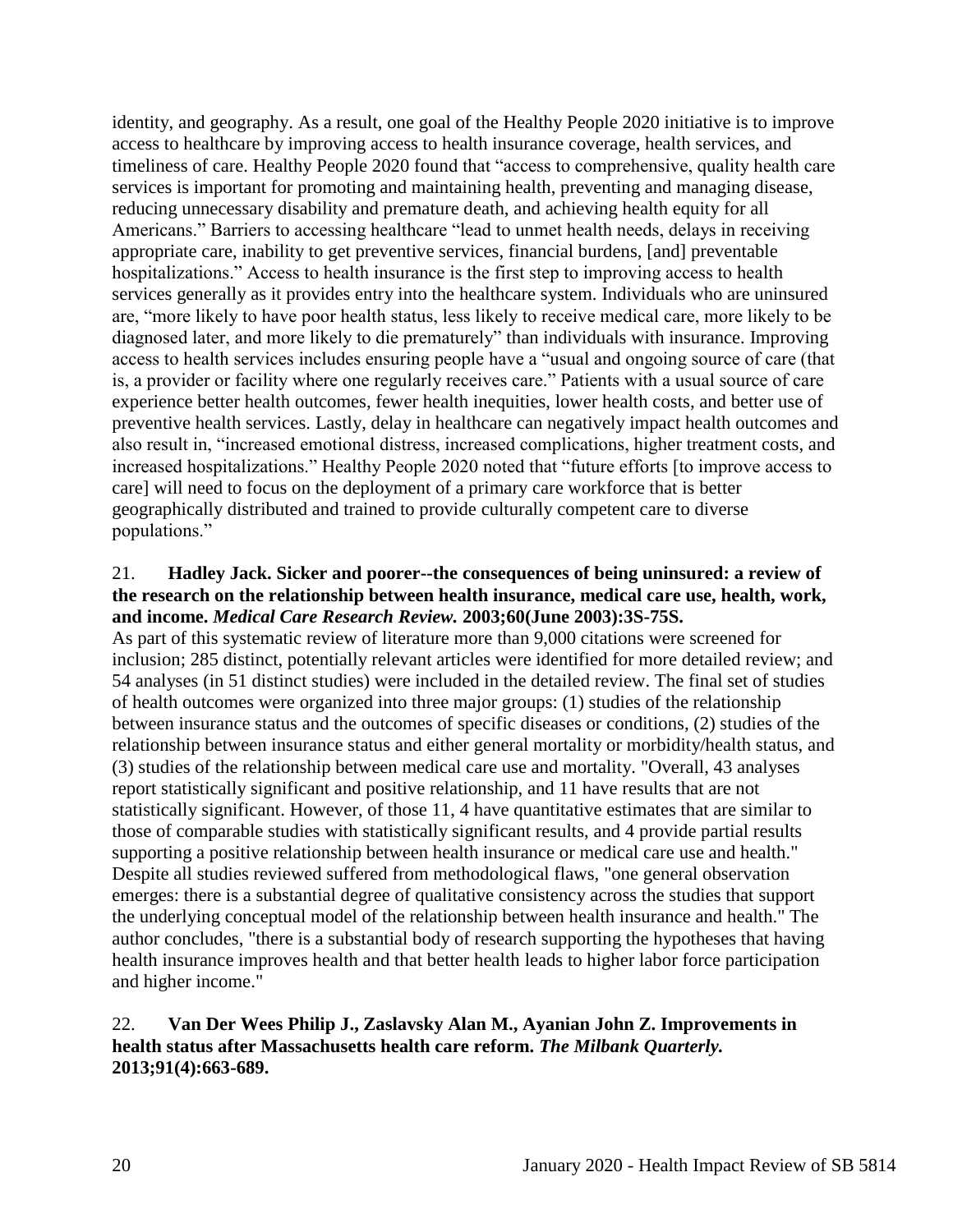Van Der Wees et al. aimed to compare trends in the use of ambulatory health services and overall health status before and after health reform in Massachusetts. In 2006, Massachusetts underwent a health care reform that, among other provisions, established, "...an individual mandate to obtain health insurance if affordable, expanded Medicaid coverage for children and long-term unemployed adults, subsidized health insurance for low and middle-income residents, and a health insurance exchange to help higher-income residents obtain unsubsidized insurance." This study utilized data from the Behavioral Risk Factor Surveillance System (BRFSS) from 2001-2011 for Massachusetts as well as surrounding states that did not undergo reform (Connecticut, Maine, New Hampshire, Rhode Island, and Vermont). The total number of survey participants aged 18-64 that were included in this study was 345,211. The authors found that compared to residents in neighboring states, Massachusetts residents reported better general, physical and mental health, increased use of screening tests for cervical and colorectal cancer, and cholesterol, and a higher likelihood of being covered by insurance and having a personal doctor. These differences remained significant after adjusting for individual sex, age, race/ethnicity, income, employment, marital status, and education, and the annual unemployment rates in each state. In a subgroup analysis, the authors found that Massachusetts residents with an income less than 300% of the federal poverty level had the greatest increase in health status outcomes. The authors conclude that although health care reform in Massachusetts was associated with some meaningful gains, health disparities still exist for low-income residents and that further innovations, as well as federal health care reform, may be necessary.

# 23. **Baker David W., Sudano Joseph J., Albert Jeffrey M., et al. Lack of health insurance and decline in overall health in late middle age.** *The New England Journal of Medicine.* **2001;345(15):1106-1112.**

Baker et al. conducted a prospective cohort study using data from the Health and Retirement Study, a national survey of adults age 51 to 61 in the United States (n=7577). The aim of the study was to examine the relationship between health insurance, or a lack thereof, and changes in overall health from 1992-1996. The authors found that compared to continuously insured participants, continuously and intermittently uninsured participants were more likely to report a major decline in overall health between 1992-1996 (p<0.001), with the continuously uninsured being at the highest risk (adjusted relative risk, 1.63). This increased risk remained even after adjusting for sex, race and ethnicity, and income. Further, continuously uninsured participants were 23% more likely to have a new physical difficulty that affected walking or climbing stairs than privately insured participants. The authors conclude that a lack of health insurance, even intermittently, is associated with increased risk of a decline in overall health and that further efforts are needed to reform the U.S. health insurance system, particularly for older adults.

### 24. **Goldin J., Lurie I.Z., McCubbin J. Health Insurance and Mortality: Experimental Evidence from TaxPayer Outreach. NBER Working Paper Series. National Bureau of Economic Research (NBER); 2019.**

Goldin et al. conducted a randomized study of U.S. taxpayers who paid a tax penalty for not having health insurance as required by the individual mandate provision of the Patient Protection and Affordable Care Act (ACA). Of 4.5 million U.S. households that paid the penalty, 3.9 million were randomly selected to recieve a letter from IRS. Researchers then analyzed data to determine the subsequent uptake of insurance and impact on mortality. They concluded, "our results provide the first experimental evidence that health insurance reduces mortality."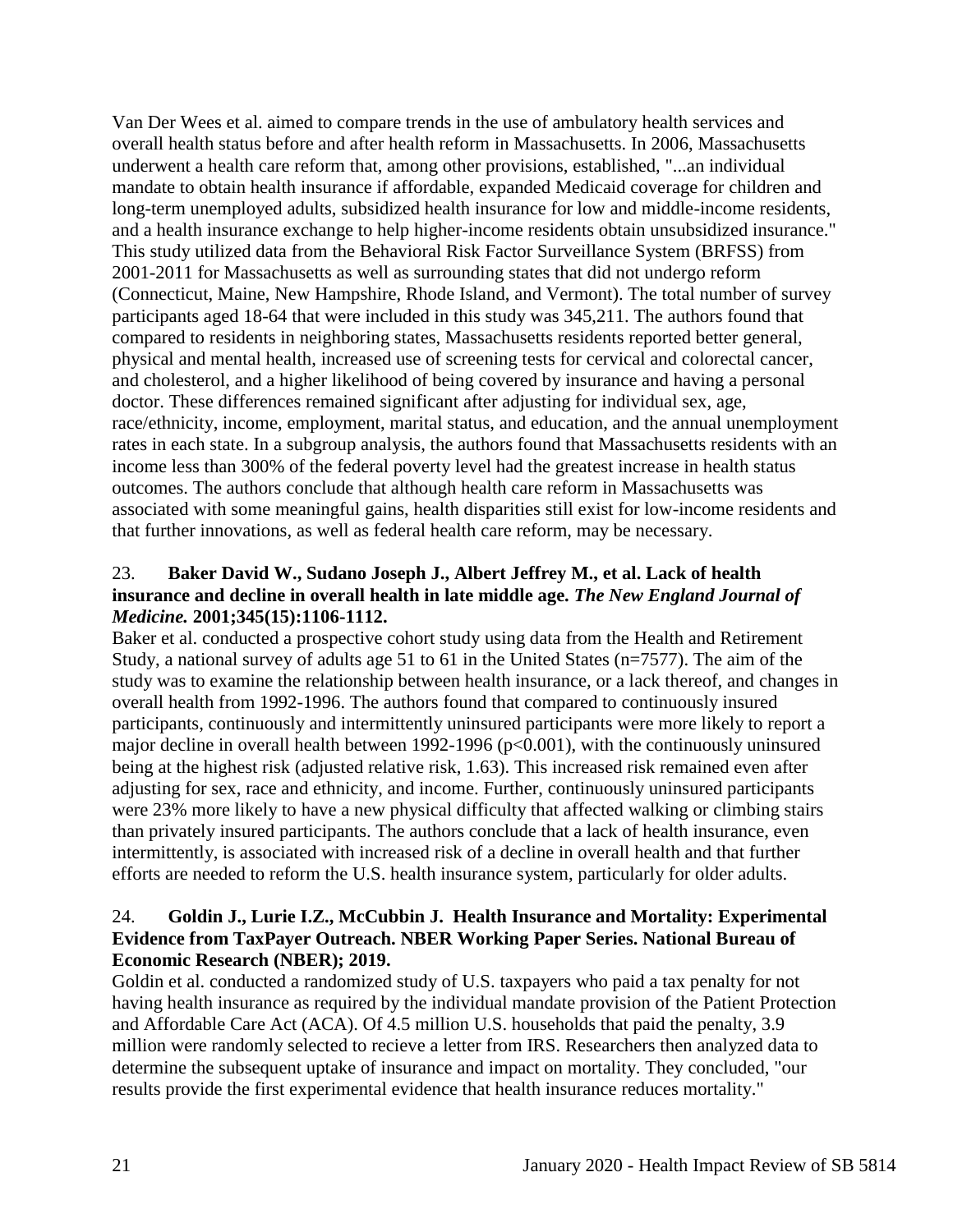Following the intervention, the "rate of mortality among previously uninsured 45-65-year-olds was lower in the treatment group than in the control by approximately 0.06 percentage points, or one fewer death for every 1,648 individuals in this population who were sent a letter. We find no evidence that the intervention reduced mortality among children or younger adults over our sample period." However, the authors note that using mortality as an outcome is more likely to impact middle aged adults than children or young adults.

### 25. **Hadley Jack. Insurance coverage, medical care use, and short-term health changes following an unintentional injury or the onset of a chronic condition.** *Journal of the American Medical Association.* **2007;297(10):1073-1085.**

Hadley used longitudinal data from the Medical Expenditure Panel Surveys from 1997-2004 to compare medical care use and short-term health changes among both insured and uninsured adults following a health shock caused by either a new chronic condition or unintentional injury. The sample included 10,485 cases of new chronic conditions and 20,783 cases of unintentional injury. In looking at the demographic characteristics of the two populations, uninsured individuals were more likely to report being in fair or poor health, have family income below 100% of the federal poverty level, and be a racial/ethnic minority. Uninsured individuals in both the injury and chronic condition groups were significantly less likely to receive care for their new condition and less likely to receive follow-up care if it were recommended. Uninsured individuals also had fewer office-based visits and prescription medicines. At the first follow-up interview, 3.5 months after the health shock, uninsured individuals with chronic conditions reported significantly worse short-term health, and uninsured individuals in the unintentional injury group were more likely to not be fully recovered and no longer in treatment. At 7 months, the difference in health change for insured versus uninsured individuals with new chronic conditions remained significant. Hadley concludes that adverse health outcomes following a health shock may continue to persist and cause deteriorating health unless the problem of uninsurance in the United States is addressed.

### 26. **Institute of Medicine. America's Uninsured Crisis: Consequences for Health and Health Care. Washington, DC: The National Academics Press; 2009.**

In this report published by the Institute of Medicine, the authors present data from two systematic reviews that were commissioned by the Institute to look at the consequences of uninsurance on health outcomes. The primary review of interest, McWilliams 2008 (unpublished), focused on evidence from the adult U.S. population between 2002 and 2008 and resulted in a number of conclusions. First, the authors found that without health insurance, adults are less likely to receive effective preventive services and chronically ill adults are more likely to delay or forgo necessary care and medications. Next, without health insurance, adults are more likely to be diagnosed with cancer (including breast, colorectal, and others) at a later stage and are therefore more likely to die or have poorer outcomes as a result. Without insurance, adults with cardiovascular disease or cardiac risk factors are less likely to be aware of their conditions and experience worse health outcomes, including higher mortality. Further, uninsurance is associated with poorer outcomes for stroke, heart failure, diabetes, heart attack, serious injury or trauma, and serious acute conditions with hospital admission. The report concludes this section by recognizing that even with the availability of safety net health services, there is a need to close the gap in health insurance coverage in the United States.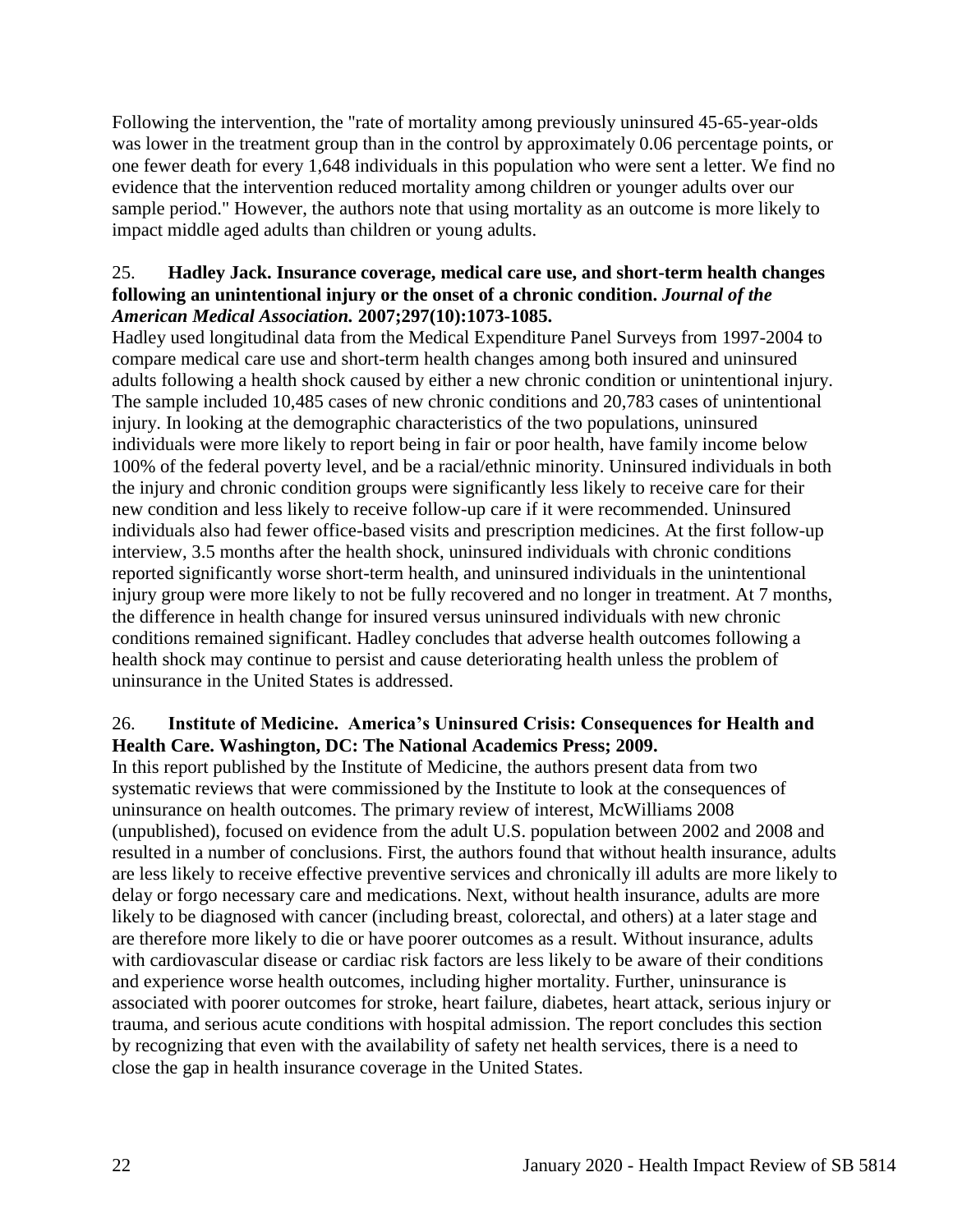### 27. **McManus M., Ovbiagele B., Markovic D., et al. Association of insurance status with stroke-related mortality and long-term survival after stroke.** *Journal of stroke and cerebrovascular diseases : the official journal of National Stroke Association.*  **2015;24(8):1924-1930.**

McManus et al. used data from the National Health and Nutrition Examination Survey(NHANES) to examine the association between health insurance status and long-term mortality after a stroke. The authors used data from NHANES 1999-2004 for adults aged less than 65 years with a follow-up assessment through 2006 for mortality (n=10,786 participants). The risk of mortality from stroke was not significantly different for insured versus uninsured individuals without self-reported history of stroke at the baseline interview. After adjusting for age, sex, race, BMI, poverty-to-income ratio, number of major medical conditions, history of hypertension, and NHANES cycle, uninsured individuals without stroke at baseline were 3 times more likely to die of stroke than insured individuals, although this figure did not reach statistical significance. There was also no difference in all-cause mortality according to insurance status among stroke survivors. While the authors conclude that insurance status influences the risk of mortality from stroke as well as the all-cause mortality among stroke survivors, these findings were not considered significant and further research is needed in this area.

### 28. **Amini Arya, Rusthoven Chad G., Waxweiler Timothy V., et al. Association of health insurance with outcomes in adults ages 18 to 64 years with melanoma in the United States.**  *Journal of the American Academy of Dermatology.* **2016;74(2):309-316.**

Amini et al. analyzed data from the Surveillance, Epidemiology, and End Results (SEER) program of the National Cancer Institute (NCI) in order to investigate whether health insurance correlates with more advanced disease, receipt of treatment, and survival among persons diagnosed with melanoma. The authors included all people age 18 to 65 who were diagnosed with cutaneous malignant melanoma between January 1, 2007 and December 31, 2012 (n=61,650). Using logistic regression, the authors found that after adjusting for patient characteristics, uninsured patients compared with non-Medicaid insured patients more often presented with advanced disease, such as increasing tumor thickness and presence of ulceration, and less often received surgery and/or radiation. In the univariate analysis, the authors found that one important factor associated with worse overall and cause-specific survival was, among others, race, including Asian or Pacific Islander ( $p=.002$  and  $p=.004$  respectively), and insurance status (medicaid insurance  $p=.001$  and uninsured  $p=.001$ ). The authors conclude that socioeconomic and insurance status may contribute to the disparities in treatment and survival and that policies to address issues of access and quality of care may help improve outcomes.

### 29. **Baker David W., Shapiro Martin F., Schur Claudia L. Health insurance and access to care for symptomatic conditions.** *Archives of Internal Medicine.* **2000;160:1269-1274.** Baker et al. developed a list of 15 symptoms that, "...a national sample of physicians had rated as being highly serious or having a large negative effect on quality of life" to include in the 1994 Robert Wood Johnson Foundation National Access to Care Survey. The survey was administered in the spring and summer of 1994 as a follow-up to the 1993 National Health Interview Survey (n=3480). Symptoms included in the survey included, for example, shortness of breath with light work or exercise, back or neck pain that makes it difficult to walk, sit, or perform other daily activities, and loss of consciousness or fainting. Respondents were asked if they had experienced any of the 15 symptoms in the last 3 months. If respondents answered yes to any of the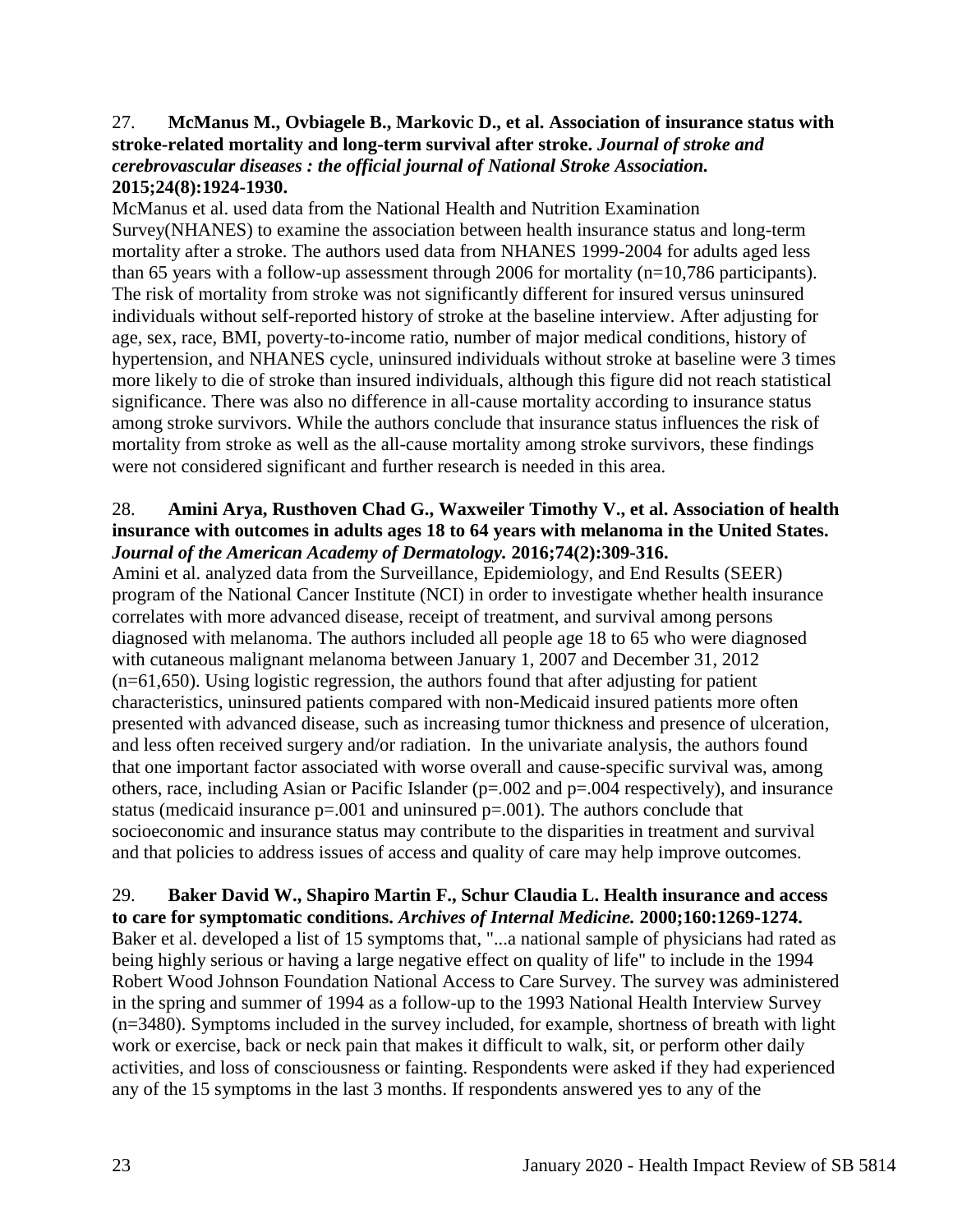symptoms, they were asked whether they received medical care and if not, did they think that care would have been necessary. 16.4% of respondents (n=574) indicated experience with a new serious or morbid symptom and of these, 13.1% (n=75) were uninsured. Compared to insured participants, uninsured participants were less likely to have received medical care for their symptoms and were more likely to say that they thought medical care was needed even though they did not receive it  $(p=.001)$ . The most commonly cited reason for not receiving care even though they thought it was necessary among the uninsured was inability to pay for care (95.2%, p<.001). Further, uninsured participants said that not receiving the necessary care impacted their health (63.2%) and that because they could not receive care, they had personal, household, or work problems (57.1%). The authors conclude that even for serious and morbid symptoms, lack of health insurance is a major barrier to obtaining needed care.

### 30. **Hogan D. R., Danaei G., Ezzati M., et al. Estimating the potential impact of insurance expansion on undiagnosed and uncontrolled chronic conditions.** *Health affairs.*  **2015;34(9):1554-1562.**

Hogan et al. aimed to estimate the relationship between health insurance status and the diagnosis and management of diabetes, hyperchoesterolemia, and hypertension using a nationally representative sample of U.S. adults. The authors analyzed data from the National Health and Nutrition Examination Survey (NHANES) from 1999-2012 for adults aged 20-64. In order to account for potential confounders, the authors used a matching approach where for each uninsured participant in the sample they, "...selected as a match from the insured population an individual who was similar in terms of the following observed characteristics: sex, age, race/ethnicity, household income, marital status, current smoking status, body mass index, and survey round." The total sample included 28,157 respondents and of this, 11,548 had complete data on diabetes, 25,327 had complete data for cholesterol, and 25,576 had complete data for blood pressure. Compared to those without insurance, participants with insurance had a probability of diagnosis that was 13.5% high for diabetes and hypercholesterolemia, and 8.8% higher for hypertension. Among those with a diagnosis, having insurance was further associated with improved management and control of these conditions. The authors conclude that this study provides data to support the relationship between health insurance and diagnosis and control of a number of chronic conditions among nonelderly adults. They further conclude that because nonelderly adults are the primary target of the Affordable Care Act (ACA), these findings suggest that the ACA could have a significant impact on the recognition and management of chronic diseases.

### 31. **Niu X., Roche L. M., Pawlish K. S., et al. Cancer survival disparities by health insurance status.** *Cancer medicine.* **2013;2(3):403-411.**

Niu et al. utilized the New Jersey State Cancer Registry (NJSCR) to examine the association between health insurance status and survival of patients diagnosed with seven common cancers. The cohort included persons aged 18-64 with a primary diagnosis of invasive breast, cervical, colorectal, lung, prostate, and bladder cancers and non-Hodgkin lymphoma (NHL) for a total sample size of 54,002 cases. The authors found that patients without insurance had a significantly higher risk of death within 5 years of diagnosis than privately insured patients for all the examined cancer types except for cervical cancer (hazard ratios 1.41-1.97). This higher risk of death for uninsured patients remained significant after controlling for prognostic factors such as gender, age, race/ethnicity, marital status, SES, and stage of diagnosis. Similarly, patients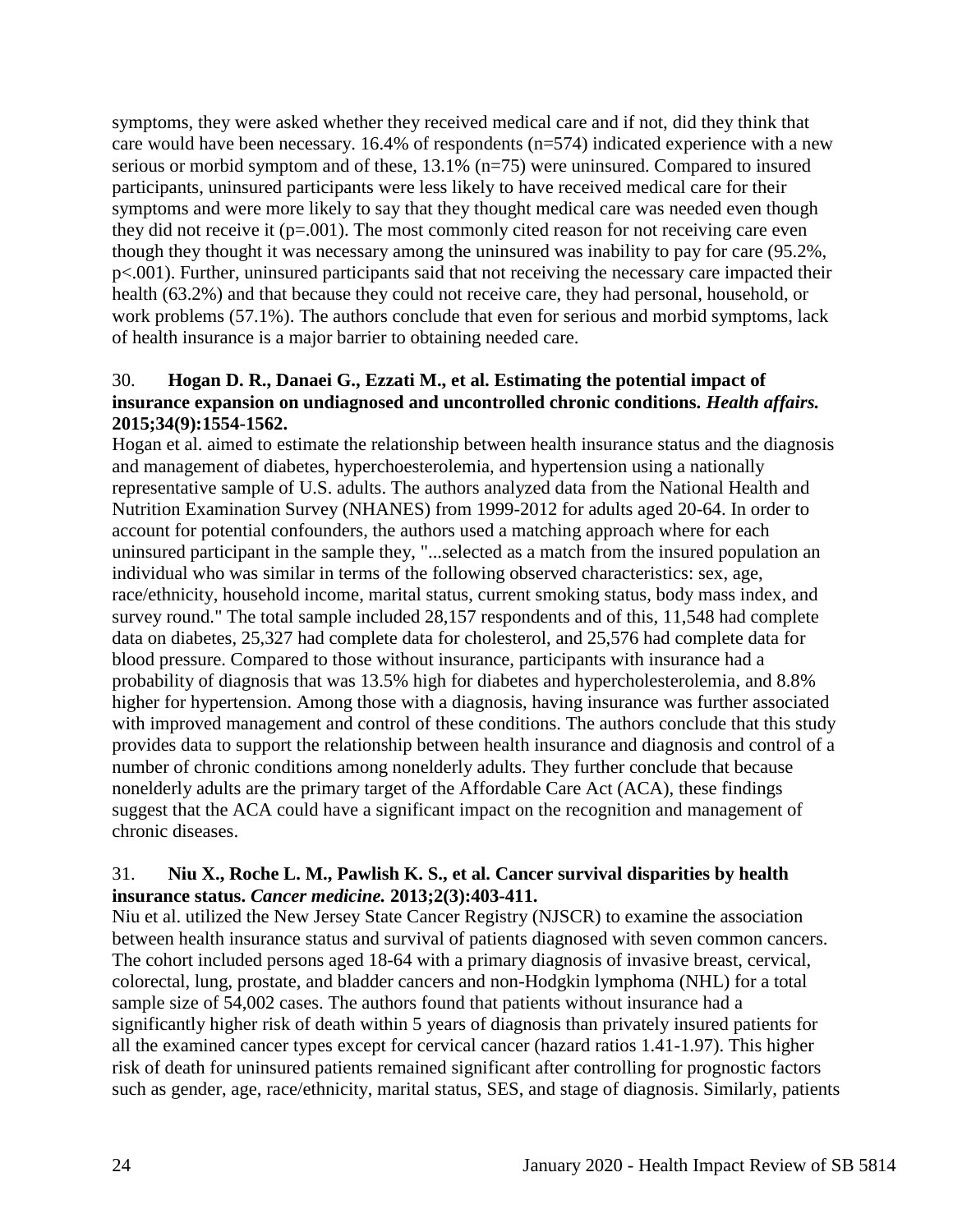with Medicaid also had a 21% to 198% higher risk of dying within 5 years of diagnosis than patients with private insurance for breast, colorectal, prostate, lung cancer, and NHL, even after adjusting for prognostic factors. Finally, the authors examined the 5-year cause-specific survival rates by health insurance status and cancer type for two periods of diagnosis, 1999-2001 and 2002-2004. They found that 5-year survival significantly improved or remained the same across all cancer types, except for cervical cancer, for those with private insurance while survival did not improve for those who were uninsured or Medicaid insured. The authors list a number of possible explanations for the results including, "poorer health with more comorbidity and unhealthy behaviors; no or inadequate preventive health care and management of chronic conditions prior to cancer diagnosis; barriers to receiving treatment and adhering to a treatment regimen such as high cost, inability to navigate the health care system, misinformation about and mistrust of the health care system, lack of a usual source of health care, lack of transportation, lack of time off from work; no treatment or delay in receiving treatment; not all providers accept uninsured or Medicaid insured patients; and lower quality treatment by providers primarily serving the uninsured and Medicaid insured." The authors conclude that the first step to addressing cancer survival disparities is ensuring that everyone has access to adequate health insurance, but they also acknowledge that additional measures will be needed in order to make significant strides.

### 32. **Cheung Min Rex. Lack of health insurance increases all cause and all cancer mortality in adults: an analysis of National Health and Nutrition Examination Survey (NHANES III) data.** *Asian Pacific Journal of Cancer Prevention.* **2013;14(4):2259-2263.**

Cheung et al. utilized National Health and Nutritional Examination Survey (NHANES) III data in order to investigate the relationship between insurance status, all cause, and all cancer mortality. NHANES III was conducted between 1988-1994 and all participants were followed passively until December 31, 2006. In this time period, there were 5,291 all cause and 1,117 all cancer deaths out of a total sample of 33,994 persons. In the univariate logistic regression analysis for all cause mortality, the significant variables were age, poverty income ratio, and alcohol consumption. In the multivariate logistic regression, after controlling for additional socioeconomic, behavioral, and health status variables, the variables that remained significant predictors of all cause mortality included age, having no health insurance, black race, Mexican Americans, poverty income ration, and drinking hard liquor. When considered all together, these variables account for a 70% increase in the risk of all cause mortality associated with having no health insurance. For all cancer mortality, the significant variables in the univariate analysis were age, drinking hard liquor, and smoking. Age, having no health insurance, black race, Mexican Americans, and smoking were the significant and independent predictors of all cancer mortality in the multivariate analysis after controlling for other potential confounders. In total, this equates to an almost 300% increased risk of all cancer death for people without any health insurance. The authors conclude that health insurance significantly impacts all cause and all cancer death and therefore universal health insurance coverage may be a way to remove this disparity in the United States.

### 33. **American Psychological Association. Evidence-Based Practice in Psychology: APA Presidential Task Force on Evidence-Based Practice. 2006;61(4):271-285.**

The American Psychological Association (APA) created a policy indicating that the evidencebase for a psychological intervention should be evaluated using both efficacy and clinical utility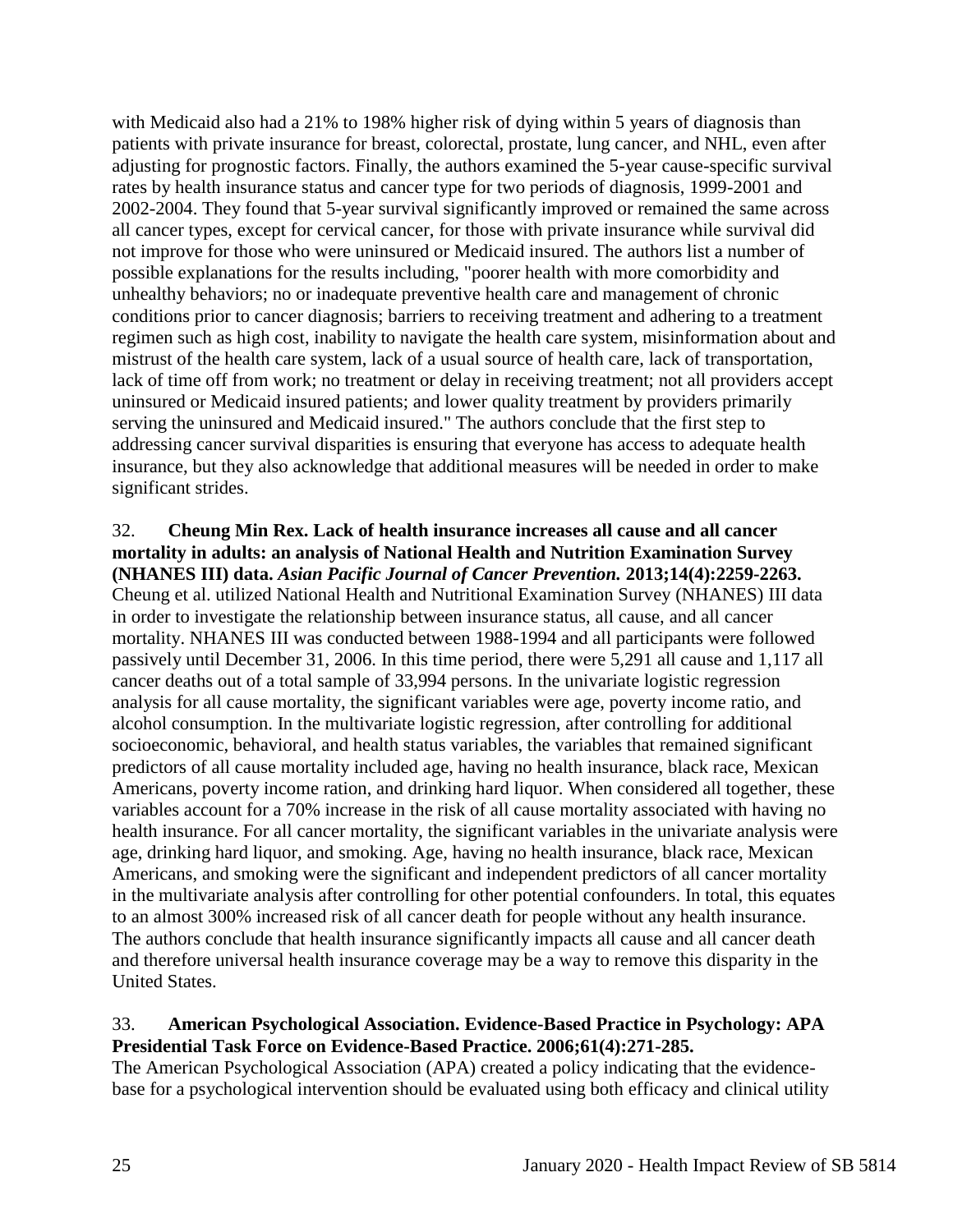as criteria. The Association President appointed the APA Presidential Task Force on Evidence-Based Practice and the task force published this document with the primary intent of describing psychology"s commitment to evidence-based psychological practices. This document, though, also references many research articles providing evidence for the efficacy of a number of psychological treatments and interventions. The reference list for this document highlights the growing body of evidence of treatment efficacy from the 1970s through 2006. Note that this does not indicate that all treatments are effective, but rather than there is a very large body of evidence supporting that evidence-based treatments are available.

# 34. **R Chou, S Selph, T Dana, et al. Screening for HIV: systematic review to update the U.S. Preventive Services Task Force recommendation. Evidence synthesis No. 95.** *Agency for Healthcare Research and Quality.* **2012.**

The U.S. Preventive Services Task Force (USPSTF) is an independent panel of experts who systematically reviews the evidence and provides recommendations that are intended to help clinicians, employers, policymakers, and others make informed decisions about health care services. This review, which focused benefits and harms of screening for Human Immunodeficiency Virus (HIV) in adolescents and adults, included randomized clinical trials and observational studies. Findings indicate that screening for HIV is accurate, screening only targeted groups misses a large number of cases, and that antiretroviral therapy (ART) reduces the risk death and sexual transmission of HIV.

### 35. **CP Patnode, JT Henderson, JH Thompson, et al. Behavioral counseling and pharmacotherapy interventions for tobacco cessation in adults, including pregnant women: a review of reviews for the U.S. Preventive Services Task Force. Evidence synthesis No. 134.** *Agency for Healthcare Research and Quality.* **2015.**

The U.S. Preventive Services Task Force (USPSTF) is an independent panel of experts who systematically reviews the evidence and provides recommendations that are intended to help clinicians, employers, policymakers, and others make informed decisions about health care services. This summary focused on the effectiveness and safety of pharmacotherapy and behavioral interventions for tobacco cessation and included a total of 54 systematic reviews. The findings indicate that behavioral interventions had a significant impact on increasing smoking cessation at 6 months (risk ratio= 1.76 [95% CI, 1.58 to 1.96]), and that various pharmacotherapy interventions also demonstrated effectiveness. In combination, behavioral therapy and pharmacotherapy demonstrated an 82% increase in tobacco cessation when compared to minimal intervention or usual standard of care. The authors conclude that behavioral and pharmacotherapy interventions are effective interventions to improve rates of smoking cessation both individually and in combination.

### 36. **Hasstedt K., Desai S., Ansari-Thomas Z. Immigrant Women's Access to Sexual and Reproductive Health Coverage and Care in the United States. Guttmacher Institute; 2018.**

In this report, the Guttmacher Institute summarize evidence related to immigrant women's access to reproductive health care. They conducted a rapid literature review of 24 published articles and grey literature since 2011. They found that "existing research suggests immigration status influences women's sexual and reproductive health coverage, care, and outcomes." The authors highlight two main findings: 1) "A smaller proportion of immigrant women-- including both undocumented and those lawfully present-- have health insurance coverage and are less likely to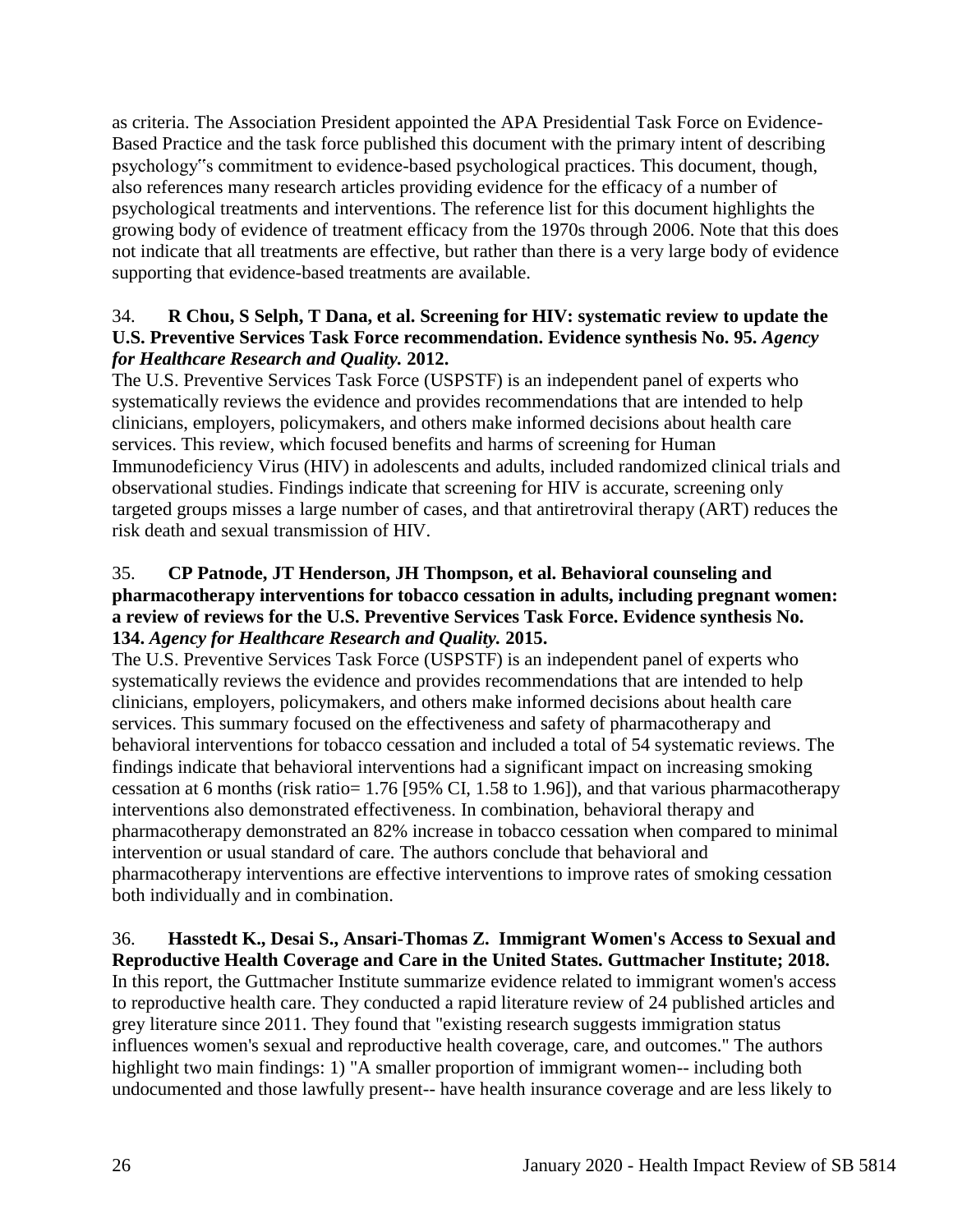use sexual and reproductive health services, compared with U.S.-born women." The report cites data from 2016 that 34% of noncitizen immigrant women of reproductive age in the U.S. were uninsured, compared to 9% of U.S.-born women. 2) "Among immigrant women who do obtain contraceptive care, they are signficantly more likely than their U.S.-born counterparts to visit publicly funded family planning centers." They cite data that 41% of immigrant women who obtained contraceptive coverage used safety-net family planning centers, compared to 25% of U.S.-born women. Approximately 70% of immigrant women reported safety-net providres as their usual source of care. The authors recommend improving access to reproductive health care for immigrant women by expanding insurance eligiblity, providing additional support to health care safety net providers, and supporting community health workers.

# 37. **Officials Association of State and Territorial Health. Immigration Status Definitions. 2010.**

The Association of State and Territorial Health Officials (ASTHO)developed a resource of terminology used to describe the documentation status of immigrants in the United States. It is intended as a reference for state and territorial health agency officials, decision-makers, and staff about the eligibility and qualification of immigrants for federal and state programs. The definitions were compiled from the United States Citizenship and Immigration Services, Department of Health and Human Services, and Congressional Research Service. An Immigrant is defined as individuals that have entered the United States legally as well as those that have entered the United States without inspection. The document provides definitions for various immigration terms and statuses, including legal alien, illegal alien, undocumented individual, lawful permanent resident, parolee, asylee, refugee, non-immigrant, qualified immigrant, nonqualified immigrant, sponsor, public charge, native-born citizen, and naturalized citizen.

# 38. **Thiel de Bocanegra H., Carter-Pokras O., Ingleby J. D., et al. Addressing refugee health through evidence-based policies: a case study.** *Annals of Epidemiology.*  **2018;28(6):411-419.**

The American College of Epidemiology convened an international workgroup of experts in refugee health, epidemiology, policy, and program administration from the United States, Canada, and the European Union to examine literature published between 1999 and 2016 related to examples and challenges of providing health services to refugees. They organized their results by eight key lessons learned for epidemiologists: 1. Definitions for "refugee" and "asylum seeker" vary. 2. Efficent systems are needed to idenify health needs and begin integration into the health system upon arrival at port of entry. This should include questions about pregnancy, pregnancy intention, contraception needs, and chronic diseases. US federal policy only requires documentation of pregnancy status, and states can require more comprehensive assessments of reproductive health needs. 3. Data sources need to be linked in order to allow for ongoing monitoring of refugee health indicators, and data about refugee status should be collected consistently and in additional sources. 4. A "health in all policies" approach is needed to ensure health-promoting environments for refugees and asylum seekers. 5. Refugees and asylum seekers must have equitable access to health services. The authors cite evidence showing that migrants often lack information about how to navigate the health care system and do not recieve culturally appropriate care. 6. Health services for refugees and asylum seekers must be integrated into the existing health care system and be culturally appropriate. 7. Initiatives to improve access to care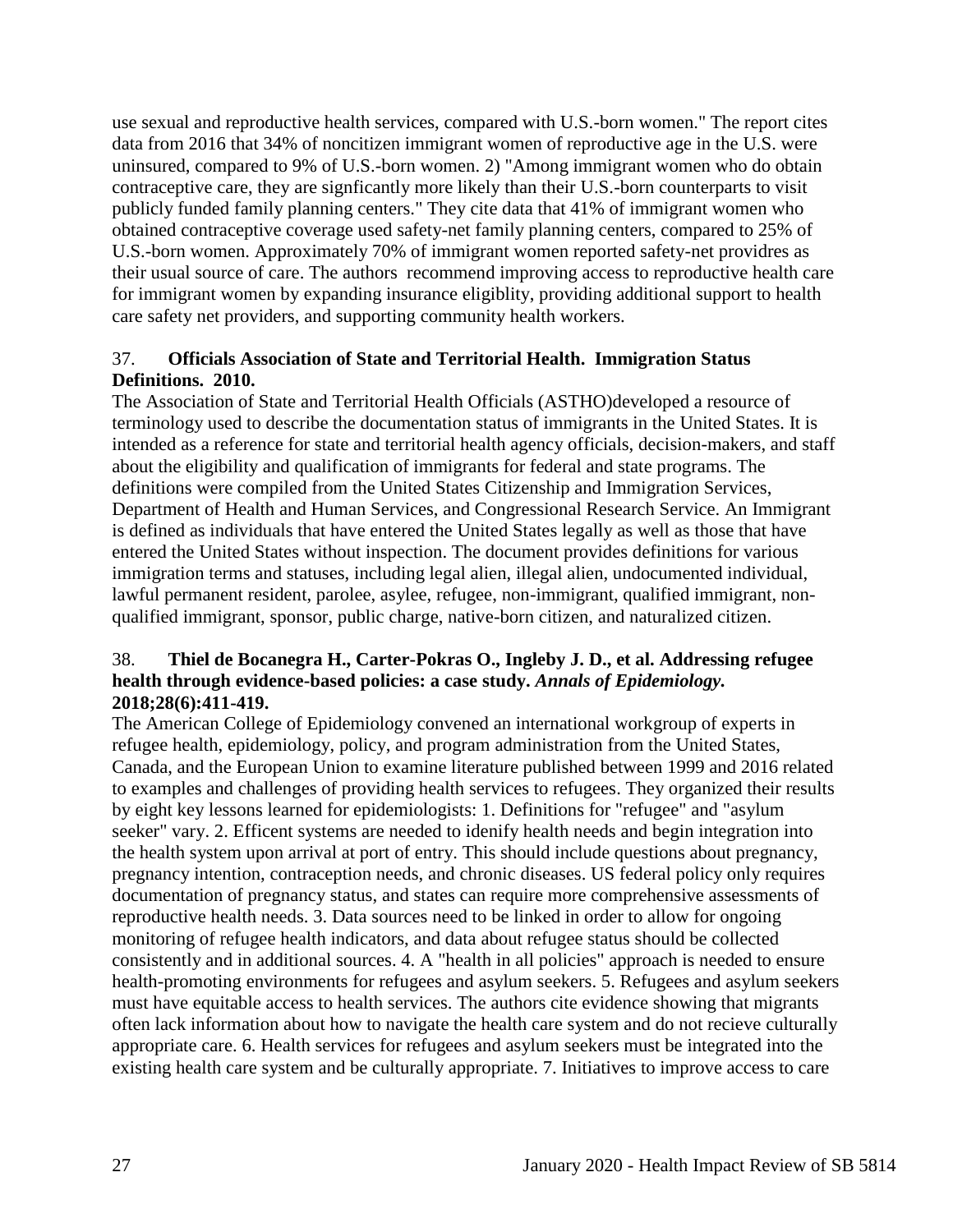need to be evaluated. 8. Epidemiologists need training to engage with policymakers and the public.

### 39. **Wojnar D. M. Perinatal experiences of Somali couples in the United States.** *J Obstet Gynecol Neonatal Nurs.* **2015;44(3):358-369.**

Wojnar completed a literature review and conducted interviews with 48 Somali immigrants (26 women and 22 men) who had arrived in the United States within the past five years to understand their experience with perinatal care (care during and after birth). The review of literature cited past research that identified barriers to Somali immigrants accessing reproductive health care, including lack of transportation, limited access to interpretation services, lack of provider understanding of female genital cutting/circumcision, fear of Western medicine and procedures (e.g. cesarean section). All interviewees lived in the Pacific Northwest and had at least one child born in the United States. He found that access to perinatal care was complicated by lanaguage access, cultural beliefs and preferences (e.g. family size), fear of discrimination or bias, distrust of medical providers and practices, misinformation, limited access to resources, and exclusion of husbands from prenatal education and care. Recommendations to improve access include offering prenatal education in a culturally appopriate setting (ie. separate classes for men and women), training providers in culturally-appropriate care, and training providers in the care of patients with female genital cutting/circumcision.

# 40. **Gelatt J., Zong J. Fact Sheet: Settling In—A profile of the Unauthorized Immigrant Population in the United States. Migration Policy Institute; 2018.**

This report by the Migration Policy Institute presents population estimates and sociodemographic characteristics for unauthorized immigrants living in the U.S. The Migration Policy Institute, in collaboration with Pennsylvania State University and Temple University, developed a methodology to estimate whether an individual is authorized to be in the U.S. Their methodology uses a multiple imputation statistical model to compare measures in the Census Bureau's American Community Survey with measures in the Census Bureau's Survey of Income and Program Participation, which asks participants to report whether they have Lawful Permanent Resident status. They compare measures such as country of birth, year of U.S. entry, age, gender, and educational attainment between the two surveys to estimate unauthorized status. Migration Policy Institute presents data for the U.S. overall, for 41 states, and for 135 counties with the largest population of unauthorized immigrants. This factsheet presents information about country of origin, U.S. designations, length of U.S. residence, educational attainment, English proficiency, employment, income, and homeownership. Overall, Migration Policy Institute estimates there are 11.3 million unauthorized immigrants living in the U.S. Nationally, the majority (53%) of individuals who are undocumented arrive from Mexico, and Yakima County, Washington has the highest share of unauthorized immigrants from Mexico (97% of unauthorized immigrants in Yakima County are from Mexico). The majority of individuals who are undocumented in Washington work in agriculture. Washington is also among the top 10 states with children under the age of 18 who have at least one parent who is undocumented. Migration Policy Institute estimates that 88,000 children in Washington State have at least one parent who is undocumented, and approximately 30% of this group has two parents who are unauthorized.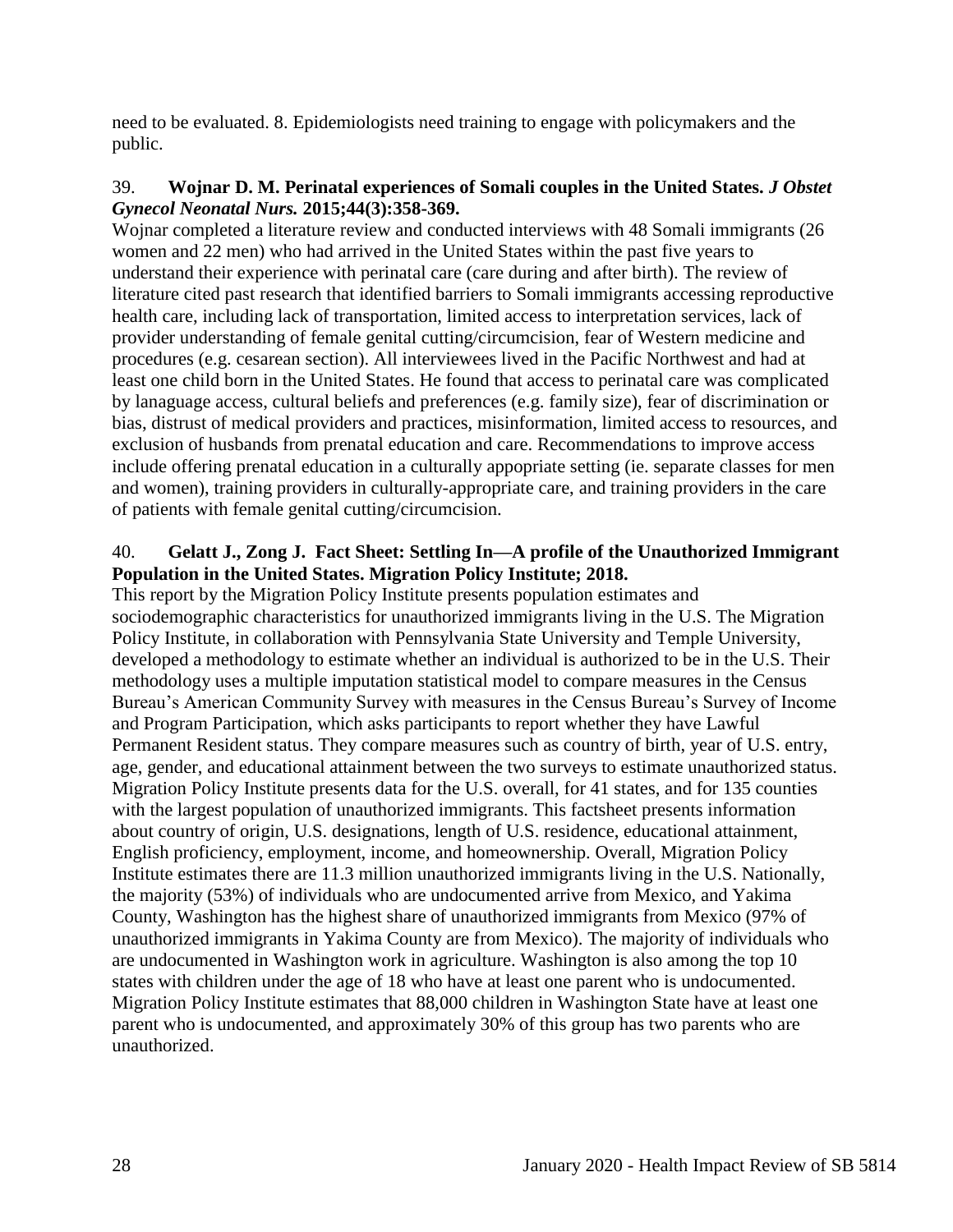# 41. **Profile of the Unauthorized Population: Washington. 2018; Available at:**

**[https://www.migrationpolicy.org/data/unauthorized-immigrant-population/state/WA.](https://www.migrationpolicy.org/data/unauthorized-immigrant-population/state/WA) Accessed 11/19/2018.**

The Migration Policy Institute, in collaboration with Pennsylvania State University and Temple University, provides population estimates and sociodemographic characteristics for unauthorized immigrants living in the U.S. The Migration Policy Institute estimates that 229,000 individuals who are undocumented live in Washington State. Of these individuals, 55% were born in Mexico, 68% are employed, 47% are female, 8% are under the age of 18, and 46% are uninsured.

# 42. **Deferred Action for Childhood Arrivals (DACA) Recipients and Program Participation Rate, by State. 2018; Available at:**

# **[https://www.migrationpolicy.org/programs/data-hub/deferred-action-childhood-arrivals](https://www.migrationpolicy.org/programs/data-hub/deferred-action-childhood-arrivals-daca-profiles)[daca-profiles.](https://www.migrationpolicy.org/programs/data-hub/deferred-action-childhood-arrivals-daca-profiles) Accessed 11/19/2018.**

The Migration Policy Institute, in collaboration with Pennsylvania State University and Temple University, provides population estimates and sociodemographic characteristics for unauthorized immigrants living in the U.S. Nationally, Migration Policy Institute estimates that 1.3 million individuals are eligible for DACA, and 699,350 (54%) had DACA status in August 2018. For Washington State, they estimate that 25,000 individuals are eligible for DACA, and 17,140 (67%) had DACA status in August 2018.

# 43. **Yen W. Washington State's Immigrant Population: 2010-2017. Washington State Health Services Research Project. Washington State Office of Finanical Management March 2019 2019.**

The Washington State Office of Financial Management (OFM) provided a summary of immigrants residing in Washington State between 2010 and 2017. Approximately 14% (1,000,000 individuals) of Washington State's population is immigrants, including naturalized citizens, legal immigrants, and individuals who are undocumented. This percentage has stayed relatively stable over time from 2010 to 2017. OFM provided information by four immigrantion status groups, including U.S.-born citizens, naturalized citizens, legal immigrants, and individuals who are undocumented. In 2017, approximately 3.5% (264,000 individuals) of Washington State's population included individuals who are undocumented. Adults 18 to 64 years of age made up the majority (90.4%) of individuals who are undocumented in Washington State. Approximately 40% of individuals who are undocumented had a family income below 200% of the federal poverty level.

### 44. **Churilla T., Egleston B., Dong Y., et al. Disparities in the management and outcome of cervical cancer in the United States according to health insurance status.** *Gynecologic oncology.* **2016;141(3):516-523.**

Churilla et al. aimed to characterize the presentation, management, and outcomes of patients with cervical cancer with regard to insurance status. The authors analyzed data from the National Cancer Institute Survival, Epidemiology, and End Results (SEER) database for women aged 18- 64 who were diagnosed with invasive cervical cancer between 2007-2011 (n=11,714). Among patients with early stage disease, uninsured patients were less likely to receive surgical management, however, after adjusting for clinical and demographic variables, this association was no longer significant. Among patients that presented with later stage disease, patients that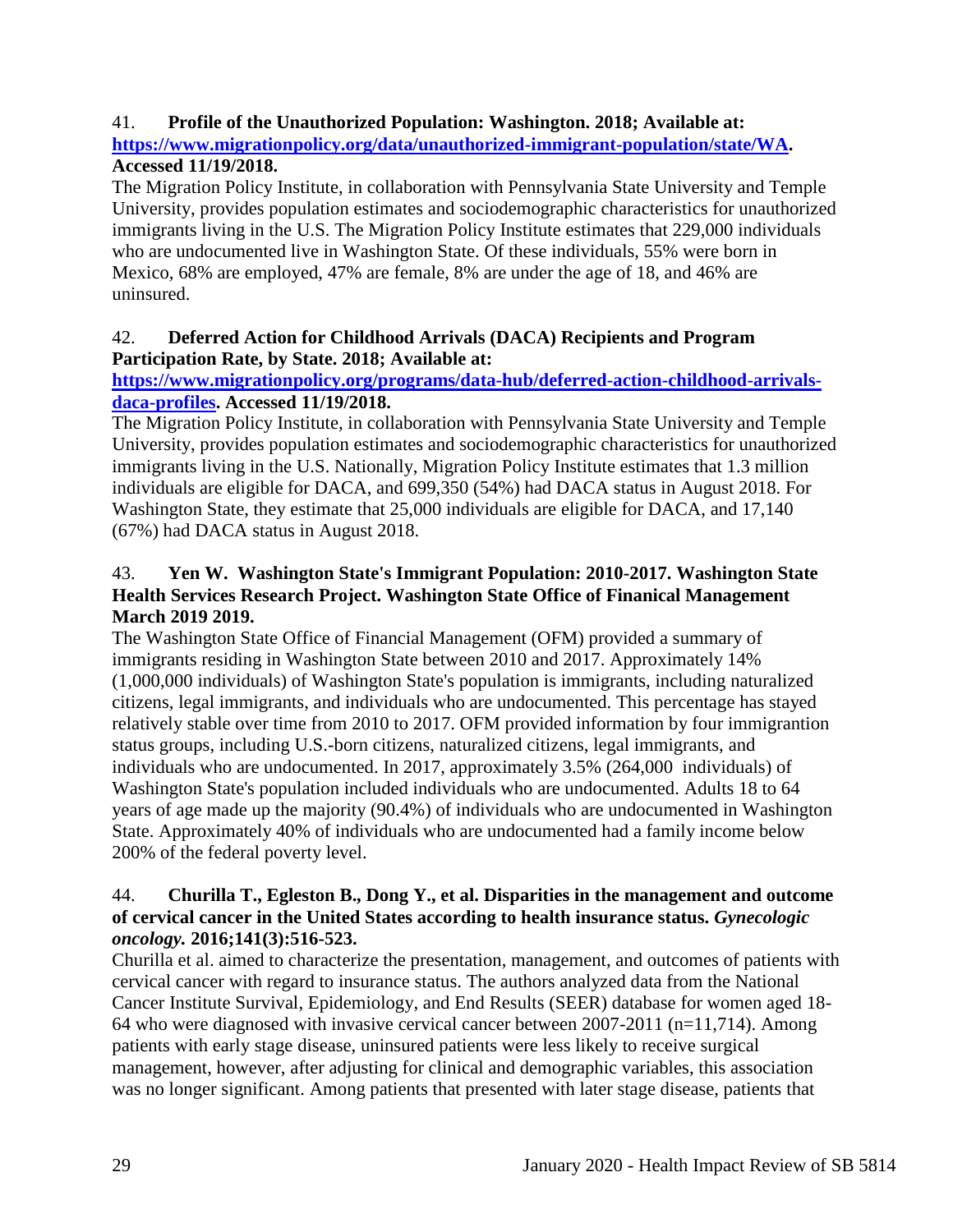were uninsured were significantly less likely to receive optimal radiation treatment and this association remained significant after adjusting for clinical and demographic variables. Further, patients with Medicaid or who were uninsured were more likely to present with advanced stage cervical cancer. Finally, overall survival at a median follow-up of 21 months was significantly higher among insured patients (86.6%) versus Medicaid (75.8%) or uninsured patients (73.0%). The authors conclude that health insurance remains an important barrier for receipt of treatment and outcomes for cervical cancer. The authors also suggest that further studies may be necessary in order to understand the impact that the Affordable Care Act may have on insurance coverage and cervical cancer care.

### 45. **Inverso G., Mahal B. A., Aizer A. A., et al. Health insurance affects head and neck cancer treatment patterns and outcomes.** *Journal of oral and maxillofacial surgery : official journal of the American Association of Oral and Maxillofacial Surgeons.* **2016;74(6):1241- 1247.**

Inverso et al. conducted a retrospective study using Surveillance, Epidemiology, and End Results (SEER) data to examine the effect of insurance status on the stage of presentation, treatment, and survival among individuals with head and neck cancer. The cohort included 34,437 individuals diagnosed with head and neck cancer between 2007-2010 who were under the age of 65. Uninsured individuals were more likely to present with metastatic cancer than insured individuals, which remained significant even after adjustment for patient demographic data and socioeconomic factors (adjusted odds ratio, 1.60; CI, 1.30 to 1.96). Uninsured patients without metastatic cancer were more likely to not receive definitive treatment after adjusting for patient demographics, socioeconomic factors, and tumor characteristics (AOR, 1.64; 95% CI, 1.37 to 1.96). Head and neck cancer specific mortality was significantly lower among insured patients and remained significant after adjustment. The authors conclude that this gap in treatment and outcomes for uninsured individuals should serve as a target for future health policy reform.

# 46. **Gelman A., Miller E., Schwarz E. B., et al. Racial disparities in human**

**papillomavirus vaccination: does access matter?** *J Adolesc Health.* **2013;53(6):756-762.** Gelman et al. used nationally representative data from the National Survey of Family Growth to assess HPV vaccination initiation in 2,168 females aged 15-24 years. Researchers performed a series of regression analyses to determine the independent effect of race/ethnicity on HPV vaccination. They found significant racial/ethnic disparities in HPV vaccination. US-born Hispanics, foreign-born Hispanics, and African Americans were less likely to have initiated vaccination than were whites  $(p<.001)$ . Sociodemographic characteristics and health care access measures (i.e., insurance status and whether the participant had a usual place for receiving health care) both independently reduced disparities for both US-born and foreign-born Hispanics. Adjusting for sociodemographic variables increased the odds of vaccination among Hispanics (AOR, .88; 95% CI, .48-1.63); adding health care access variables into the model further increased the odds of vaccination (AOR, 1.03; 95% CI, .54-2.00). However, African-Americans remained significantly less likely to have initiated vaccination after adjusting for sociodemographic factors and health care access measures (OR, .46, 95% CI, .27-78 ; AOR, .47, 95% CI, .27-82; and AOR, .51, 95% CI, .29-88, respectively). The disparity persists among younger (aged 15-18 years) and older (aged 19-24 years) African-Americans. Authors note that other analyses suggest that HPV vaccination patterns are changing rapidly among adolescent girls, with the greatest increase in vaccination initiation among Hispanics and African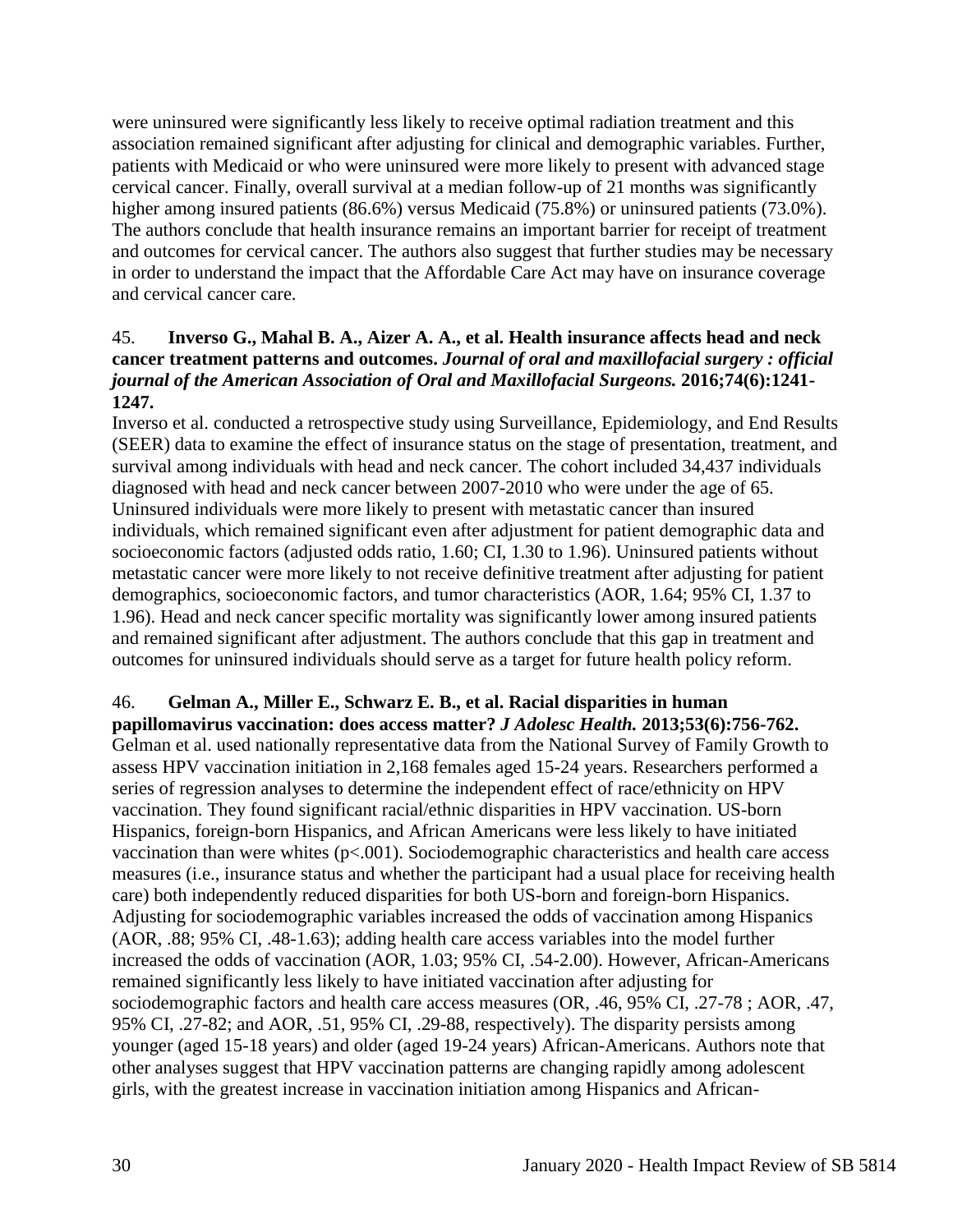Americans. Authors conclude that sociodemographic factors and health care access measures largely explain disparities in in HPV vaccination among Hispanics (US- and foreign-born), but further research is needed to understand disparities experienced by African-American adolescents.

### 47. **Jadav S., Rajan S. S., Abughosh S., et al. The Role of Socioeconomic Status and Health Care Access in Breast Cancer Screening Compliance Among Hispanics.** *J Public Health Manag Pract.* **2015;21(5):467-476.**

Jadav et al. completed a retrospective pooled cross-sectional analysis of 2000-2010 Medical Expenditure Panel Survey data of women aged 40 years and older. Researchers used the Nonlinear Blinder--Oaxaca decomposition method to identify and quantify the contribution of each individual-level factor (predisposing characteristics: race/ethnicity, marital status, age; enabling characteristics: education, employment, income, insurance status, usual source of care, metropolitan statistical area, region; and need characteristics: health status and obesity) toward racial-ethnic disparities in breast cancer screening use among Hispanic versus non-Hispanic White (NHW) women. Authors cite evidence identifying lack of insurance coverage, cultural and linguistic differences, and underrepresentation of Hispanics in health care fields as significant barriers to health care access for Hispanics. Researchers used mammogram screening (MS) and breast cancer screening (BCS), defined as the receipt of both MS and a clinical breast exam, as outcome indicators. Hispanic women included in the study were statistically significantly younger, less likely to be married, less educated, less likely to be employed, more likely to be uninsured, less likely to have a usual source of care, more likely to live in urban areas, less likely to have a good health status, and predominantly overweight or obese, and had lower income as compared with the NHW women. Researchers found "the enabling characteristics (especially education, income, insurance, and having a usual source of care) explained most of the disparities between Hispanics and NHWs." For example, the analysis indicates that "if Hispanic women were insured at the same rate as the NHW women, then the disparity in screening would have reduced by 76.8% for MS and 69.18% for BCS." Furthermore, "If the Hispanic women had similar access to usual source of care as the NHW women, this would have reduced the disparity in MS by 48.92% and BCS by 52.87%." The analysis suggests that if the Hispanic study participants had access to the same enabling resources as the NHWs, "the Hispanics might have a better compliance with screening guidelines than the NHWs." Researchers identified education, income, insurance, and having a usual source of care as the most important factors leading to breast cancer screening disparities between Hispanics and NHWs. Note, cultural beliefs, preferences, and provider characteristics were not incorporated into the analysis due to database limitations, yet they also influence screening rates.

### 48. **Hoffman C., Paradise J. Health insurance and access to health care in the United States.** *Annals of the New York Academy of Sciences.* **2008;1136:149-160.**

Hoffman and Paradise present a synthesis of the literature from the late 1980's to 2006 regarding the evidence that health insurance is associated with access to health care in the United States. Articles are summarized in subgroups relating to access to primary care, acute and trauma care, managing chronic conditions, health outcomes, and premature mortality. The most relevant finding was that a number of studies indicated that uninsured adults reported greater unmet health needs and a large proportion of adults stated that the cost of insurance is the main reason for being uninsured. Further, uninsured adults were twice as likely to report that they, or a family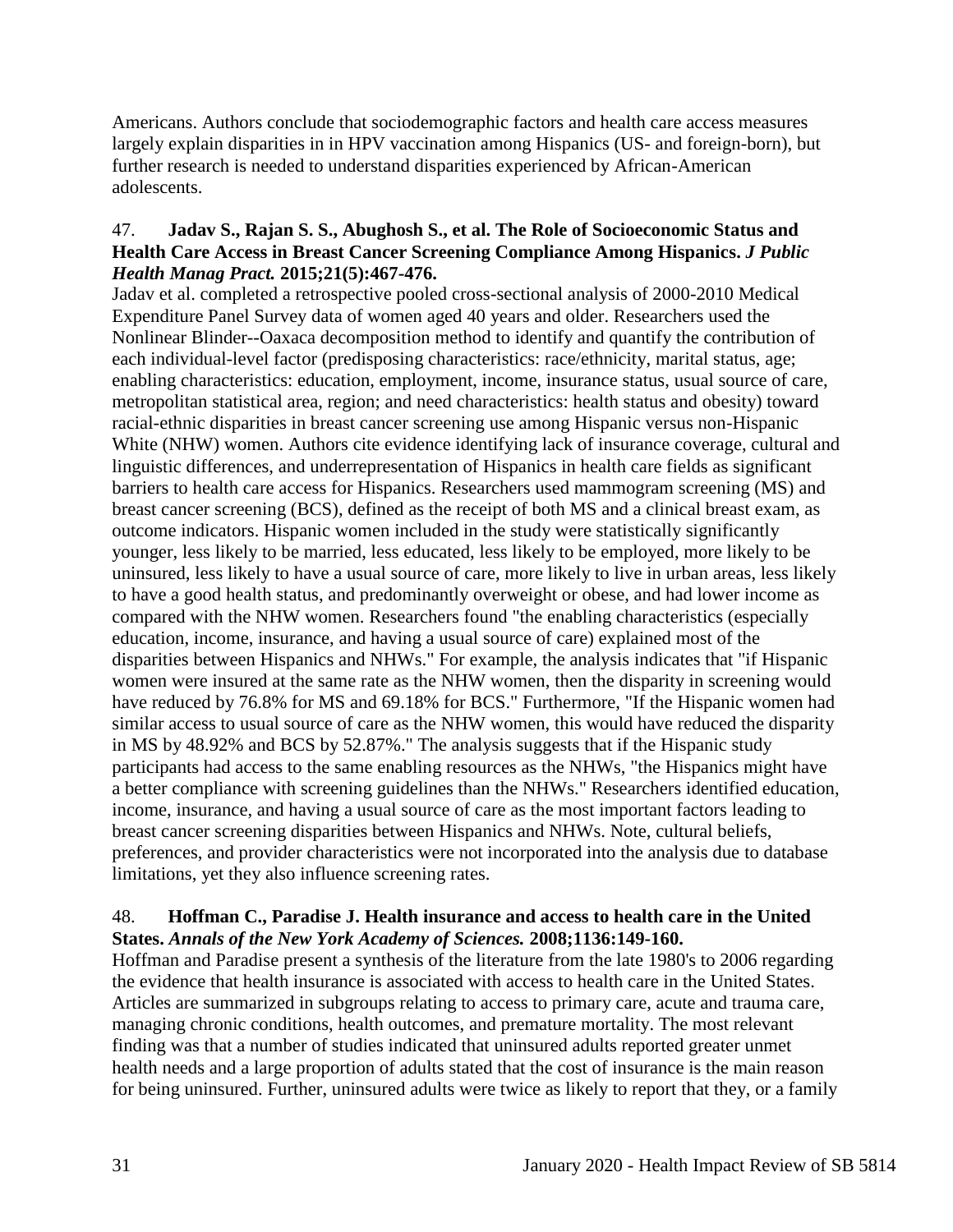member, skipped treatment, cut pills or did not fill a prescription medication some time in the last year because of cost. The authors indicate that there are great personal benefits to having health coverage although health insurance alone is not enough to eliminate disparities or equalize access to care across subgroups of Americans.

49. **Villarroel Maria A., Cohen Robin A. Health Insurance Continuity and Health Care Access and Utilization, 2014. Hyattsville, MD: National Center for Health Statistics; 2016.** Villarroel et al. present a data brief from the National Center for Health Statistics using data from the 2014 National Health Interview Survey. Adults aged 18-64 who were insured for more than a year were more likely than those who were insured at the time of the interview but had a period of uninsurance in the past year to have a usual place for medical care (90.8% versus 73.6%). This difference was even greater when they compared those currently insured versus those currently uninsured but had a period of insurance in the past year and those uninsured for more than a year (57.8% and 44.3% respectively). Next, the authors found that having insurance for more than a year was associated with being more likely to have visited a doctor during the past year compared to those with any period of being uninsured. One in five adults in the sample reported an unmet medical need due to cost in the past year, and this was more likely to be reported by those with any period without health insurance than those with coverage for more than a year. Finally, persistent coverage was associated with a higher likelihood of having been vaccinated against the flu. The authors conclude that the presented data reflect the experiences of those without health insurance and the barriers they may face to receiving health services.

# 50. **Wang Tze-Fang, Shi Leiyu, Zhu Jinsheng. Race/ethnicity, insurance, income and access to care: the influence of health status.** *International Journal for Equity in Health.*  **2013;12(29).**

Wang et al. examined health care access disparities in relation to health status and the presence of functional limitations using data from the 2009 Family Core component of the National Health Interview Survey (NHIS). The authors limited the sample to adults who had visited a doctor or health care professional in the previous two weeks in order to attenuate the differences between those with and without health care experience. The main indictors analyzed with regards to access to care were defined as: (1) no usual place of care, (2) unable to get medical care, (3) delayed medical care, (4) unable to get dental care, (5) unable to get mental health care, and (6) unable to get prescription drugs. The main finding was that participants who were uninsured more frequently reported being unable to get medical care, dental care, mental health care, prescription drugs, and were more likely to have no usual place of care and delaying medical care than insured participants. Further, participants in the lowest income bracket ( $\leq 20,000$ ) had the largest proportion of participants reporting an inability to get medical care, dental care, mental health care, and prescription drugs as well as delaying medical care. In conclusion, the authors noted that insurance and health status were the two most important factors that were associated with access to care and that the Affordable Care Act is expected to contribute even further to reducing these disparities.

### 51. **Centers for Disease Control and Prevention. Vital Signs: Health Insurance Coverage and Health Care Utilization- United States, 2006-2009 and January-March 2010. MMWR. 2010.**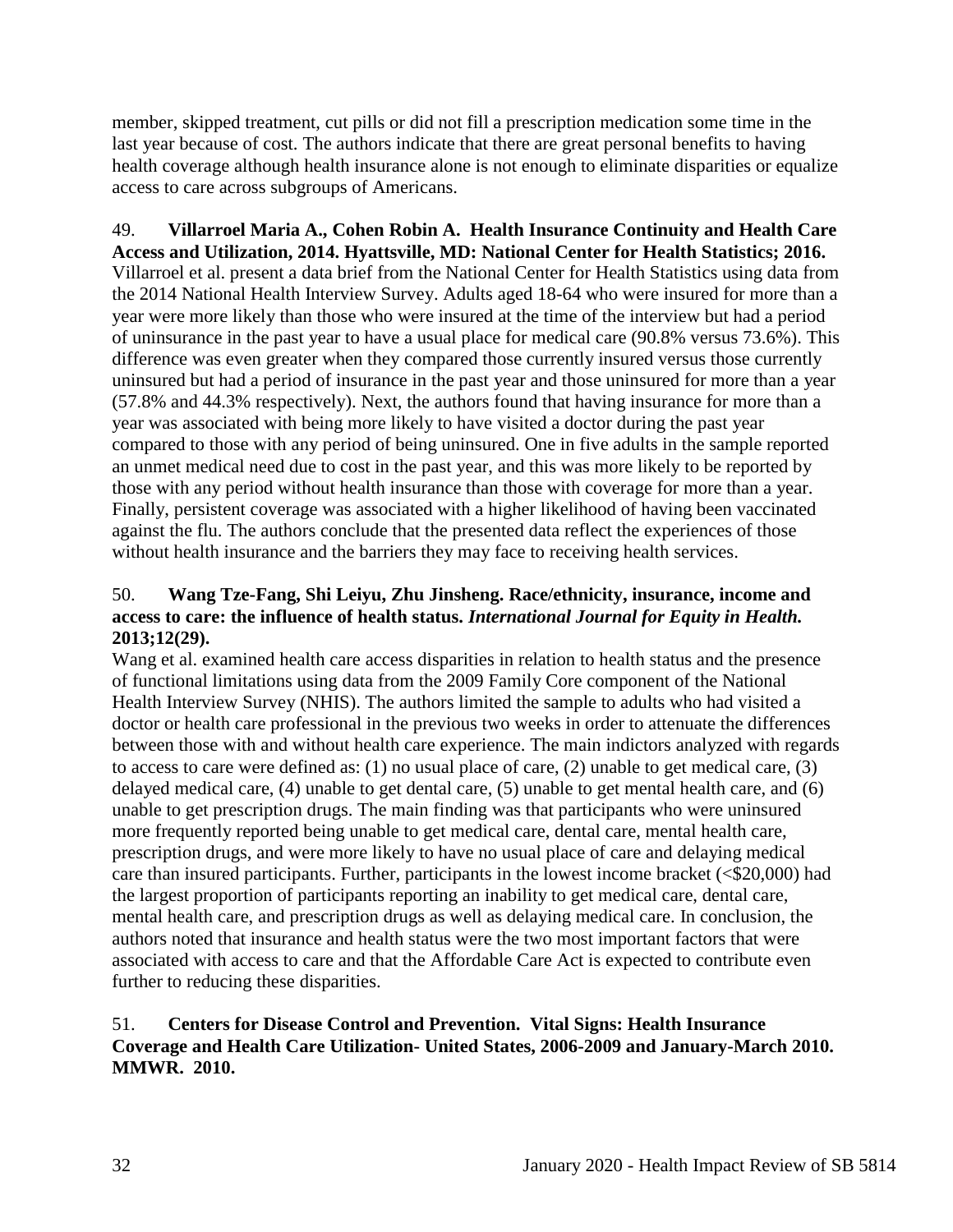In this Morbidity and Mortality Weekly Report (MMWR), published by the Centers for Disease Control and Prevention, the authors use data from the National Health Interview Survey (NHIS) to look at the association between lack of health insurance and delaying or forgoing health care. Data from NHIS was analyzed from 2006 through the first quarter of 2010 with an average participation rate of 82.2% in 2009. Data indicated that adults aged 18 to 64 who did not have health insurance for more than a year at the time of the survey were nearly six times as likely to not have a usual source of care compared to those who were continuously insured (55.2% versus 9.3%). Further, compared to those with continuous coverage and the same chronic conditions, persons without health insurance in the previous year were five to six times as likely to forgo needed care if they had hypertension (42.7% versus 6.7%), diabetes (47.5% versus 7.7%) and asthma (40.8% versus 8.0%). Even short periods of being uninsured showed meaningful differences. Currently insured persons who had a 1 to 3 month gap in coverage were twice as likely to not have a usual source of care (16.4% versus 9.3%) and three times as likely to delay seeking care due to the cost compared to those with continuous coverage (26.5% versus 7.1%). These differences in care seeking behavior persisted irrespective of family income level. The authors conclude that the requirements of the Affordable Care Act may help reduce the proportion of uninsured persons in the United States but that outreach will be necessary to increase enrollment and retention in programs such as Medicaid. They further conclude that continuous health care coverage will allow for increased access to preventative services and will reduce long-term health care costs down the line.

# 52. **Lu P. J., O'Halloran A., Williams W. W. Impact of health insurance status on vaccination coverage among adult populations.** *American journal of preventive medicine.*  **2015;48(6):647-661.**

Lu et al. analyzed data from the 2012 National Health Interview Survey (NHIS), which had a response rate of 61.2%. The authors used the data to estimate vaccination coverage among adults over the age of 18 by health insurance status for seven routinely recommended vaccines: influenza, pneumococcal (PPSV), tetanus and diptheria toxoid (Td) or tetnus, diptheria, and acellular pertussis (Tdap), hepatitis A (Hep A), hepatitis B (Hep B), herpes zoster (shingles), and human papillomavirus (HPV). Having health insurance was significantly associated with a greater likelihood of receiving the influenza vaccine, Td, Tdap, and PPSV, even after adjusting for age, gender, race/ethnicity, marital status, education, employment status, poverty level, number of physician contacts in the past year, usual source of care, self-reported health status, U.S.-born status, and region of residence. Further, vaccine coverage for influenza, PPSV, shingles, and HPV were two to three times higher among those with health insurance. Overall, individuals who reported having a regular physician were more likely to have received the recommended vaccines, regardless of their insurance status. The authors conclude that comprehensive strategies need to be tailored to improve vaccination coverage among adults, especially those without health insurance.

# 53. **Baicker Katherine, Taubman Sarah L., Allen Heidi L., et al. The Oregon Experiment — effects of Medicaid on clinical outcomes.** *New England Journal of Medicine.*  **2013;368(18):1713-1722.**

Baicker et al. examined the effects of health insurance coverage on health care use and health outcomes approximately 2 years after the Oregon Medicaid lottery. The Oregon Health Plan Standard is a Medicaid program for adults aged 19-64 who have an income below 100% of the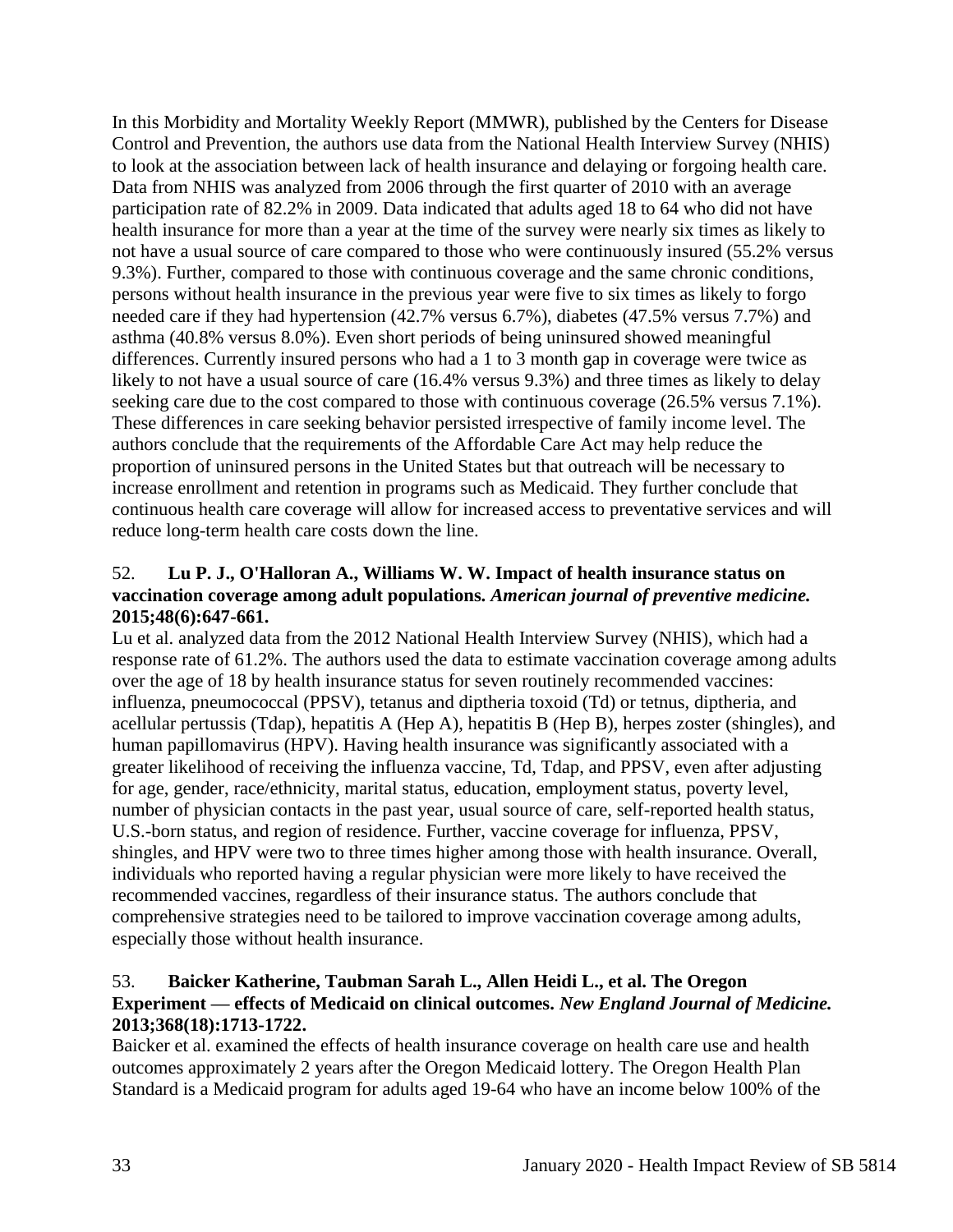federal poverty level. The program closed to new enrollment in 2004 but began a waiting list in 2008 to fill a limited number of new openings. Between March and September of 2008, approximately 30,000 people were selected through a lottery drawing from the waiting list of nearly 90,000 names. This lottery process allowed for a quasi-experimental approach to studying the effects of insurance on health with the use of a random assignment. The authors of this study interviewed a sample population of 12,229 people in Portland, Oregon, half of which were selected in the lottery and half of which were not, between September 2009 and December 2010. The findings indicated that Medicaid coverage did not have a significant effect on the prevalence or diagnosis of hypertension or high cholesterol levels but did increase the probability of a diagnosis for diabetes and the use of medications to control diabetes. Further, Medicaid coverage was associated with a substantial reduction in the risk of a positive screening for depression. Compared to those without coverage, Medicaid coverage was associated with a 7.84% increase in the proportion of people who indicated that their health was the same or better than 1 year previously. Finally, Medicaid coverage led to a reduction in financial strain from medical costs, and an increase in the number of prescription drugs received, office visits made in the previous year, perceived access to care, and use of preventative services such as cholesterol screening, mammograms, and pap smears in women. The authors conclude that while Medicaid coverage led to no significant improvements in measured physical health, it did increase access to and utilization of health care and can serve as evidence of the effects of expanding Medicaid to lowincome adults in the United States.

# 54. **Finkelstein Amy N., Taubman Sarah L., Wright Bill J., et al. The Oregon Health Insurance Experiment: evidence from the first year.** *Quarterly Journal of Economics.*  **2012;127(3):1057-1106.**

Finkelstein et al. utilize data from the Oregon Health Insurance Experiment to examine the effects of expanding access to public health insurance on health care utilization, financial strain, and health outcomes of low-income adults. The Oregon Health Plan Standard is a Medicaid program for adults aged 19-64 who have an income below 100% of the federal poverty level. The program closed to new enrollment in 2004 but began a waiting list in 2008 to fill a limited number of new openings. Between March and September of 2008, approximately 30,000 people were selected through a lottery drawing from the waiting list of nearly 90,000 names. This lottery process allowed for a quasi-experimental approach to studying the effects of insurance on health with the use of a random assignment. In this study, the authors obtained individual-level hospital discharge data for the entire state or Oregon from January 2008-September 2009. The authors matched this data to the lottery list based on information such as full name, zip code, and date of birth. In addition, the authors obtained credit records, mortality data from the Oregon Center of Health Statistics, and mailed out a supplemental survey to nearly all individuals selected through the lottery. In total, the authors were able to survey 29,834 individuals who were selected by the lottery and 45,088 who were not selected and acted as controls. The data indicate that enrollment in Medicaid is associated with an iincreased hospital admissions, outpatient visits, and prescription drug use, and increase in compliance with recommended preventative care, improvement in self-reported mental and physical health measures, perceived access to and quality of care, and overall well-being. Further, the authors found a decline in substantial out-of-pocket medical costs and total medical debts. The authors conclude that these results provide meaningful insights into the benefits of Medicaid but also call for a careful costbenefit analysis of Medicaid expansion taking into account the inputs provided in this study.